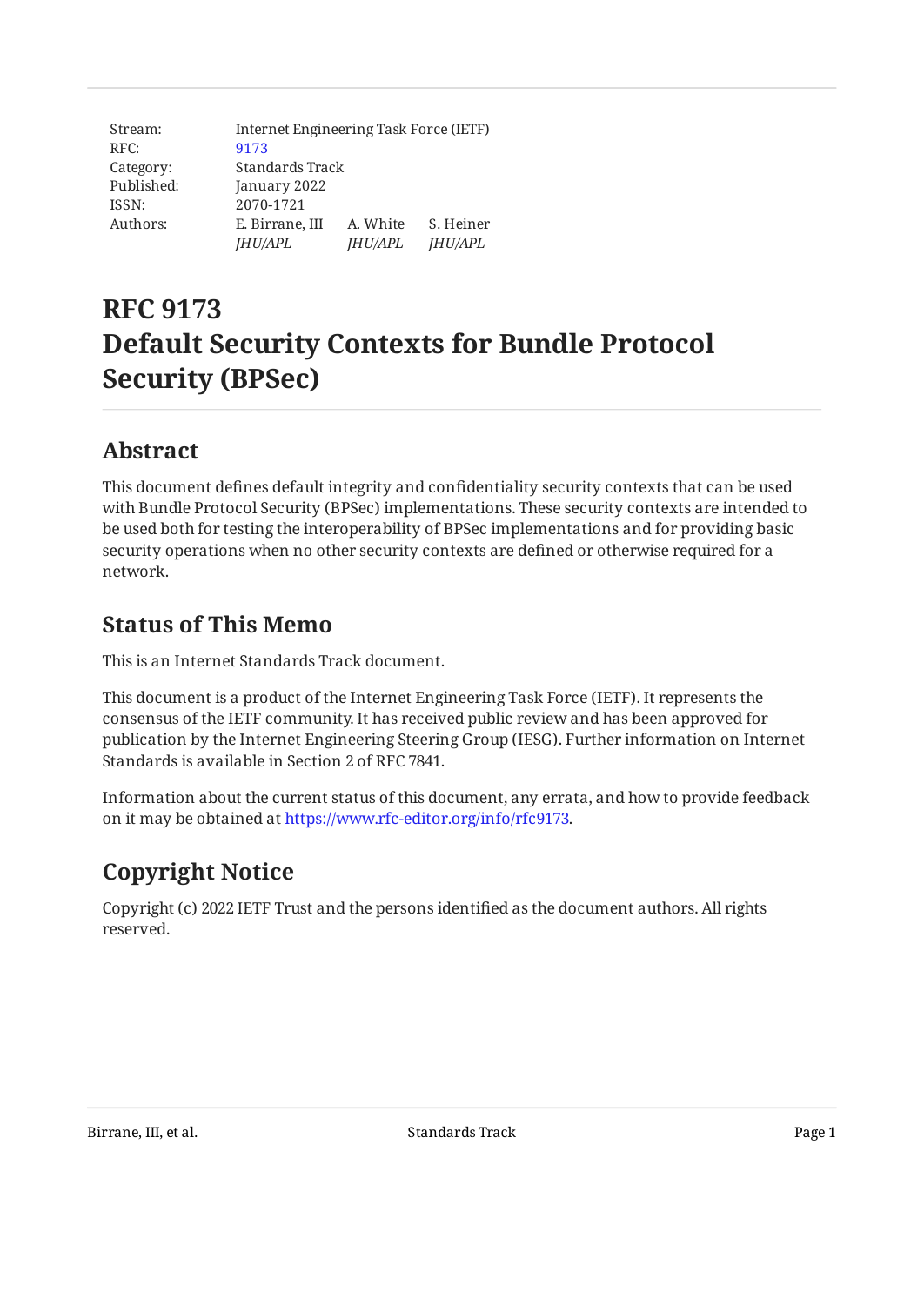This document is subject to BCP 78 and the IETF Trust's Legal Provisions Relating to IETF Documents (<https://trustee.ietf.org/license-info>) in effect on the date of publication of this document. Please review these documents carefully, as they describe your rights and restrictions with respect to this document. Code Components extracted from this document must include Revised BSD License text as described in Section 4.e of the Trust Legal Provisions and are provided without warranty as described in the Revised BSD License.

# <span id="page-1-0"></span>**[Table of Contents](#page-1-0)**

- [1](#page-3-0). [Introduction](#page-3-0)
- [2](#page-4-0). [Requirements Language](#page-4-0)
- [3](#page-4-1). [Integrity Security Context BIB-HMAC-SHA2](#page-4-1)
	- [3.1.](#page-4-2) [Overview](#page-4-2)
	- [3.2.](#page-4-3) [Scope](#page-4-3)
	- [3.3.](#page-6-0) [Parameters](#page-6-0)
		- [3.3.1](#page-6-1). [SHA Variant](#page-6-1)
		- [3.3.2](#page-7-0). [Wrapped Key](#page-7-0)
		- [3.3.3](#page-7-1). [Integrity Scope Flags](#page-7-1)
		- [3.3.4](#page-8-0). [Enumerations](#page-8-0)
	- [3.4.](#page-8-1) [Results](#page-8-1)
	- [3.5.](#page-8-2) [Key Considerations](#page-8-2)
	- [3.6.](#page-9-0) [Security Processing Considerations](#page-9-0)
	- [3.7.](#page-9-1) [Canonicalization Algorithms](#page-9-1)
	- [3.8.](#page-10-0) [Processing](#page-10-0)
		- [3.8.1](#page-10-1). [Keyed Hash Generation](#page-10-1)
		- [3.8.2](#page-11-0). [Keyed Hash Veri](#page-11-0)fication
- [4](#page-12-0). [Security Context BCB-AES-GCM](#page-12-0)
	- [4.1.](#page-12-1) [Overview](#page-12-1)
	- [4.2.](#page-12-2) [Scope](#page-12-2)
	- [4.3.](#page-14-0) [Parameters](#page-14-0)
		- [4.3.1](#page-14-1). [Initialization Vector \(IV\)](#page-14-1)
		- [4.3.2](#page-14-2). [AES Variant](#page-14-2)
		- [4.3.3](#page-15-0). [Wrapped Key](#page-15-0)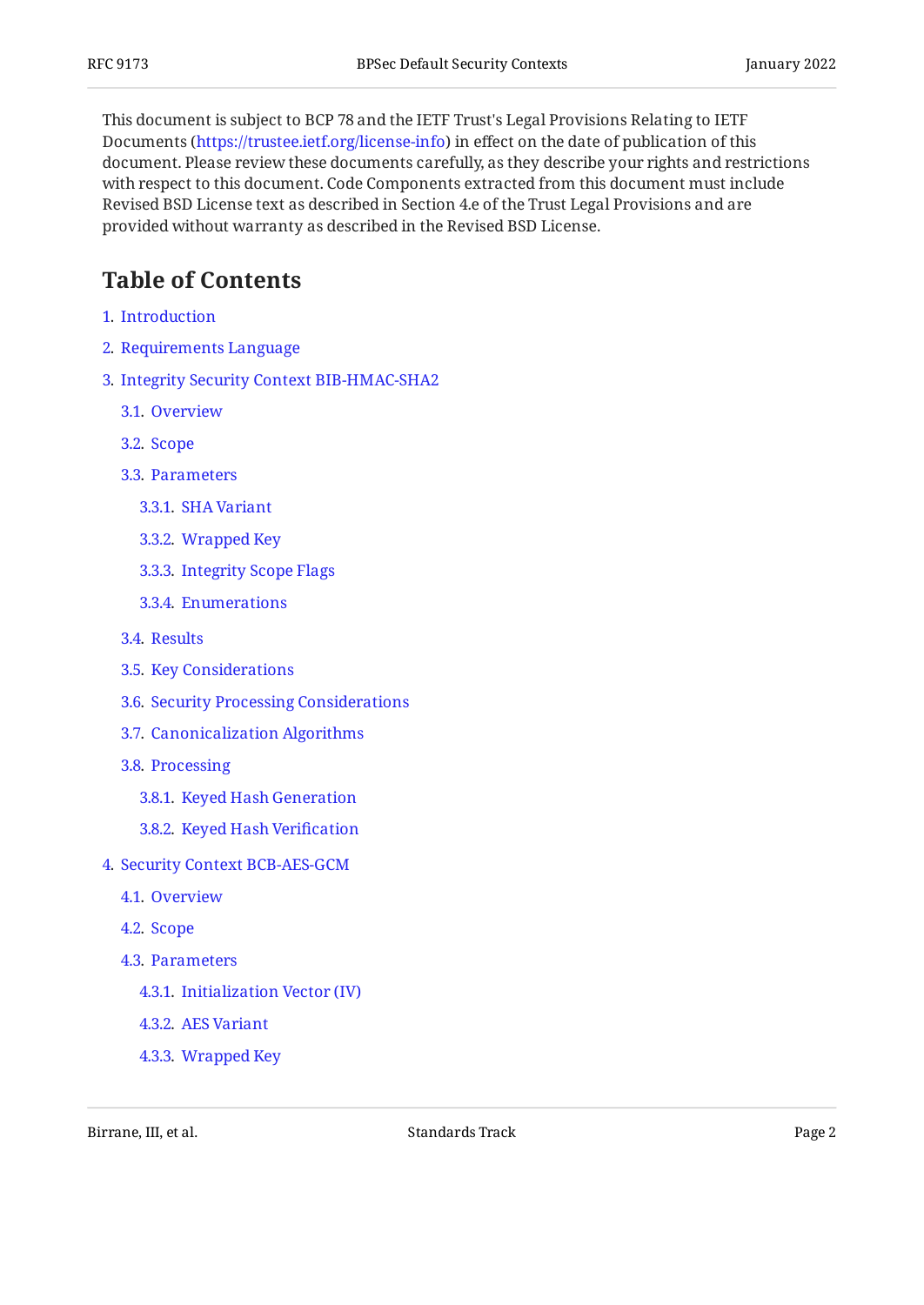- [4.3.4](#page-15-1). [AAD Scope Flags](#page-15-1)
- [4.3.5](#page-16-0). [Enumerations](#page-16-0)
- [4.4.](#page-16-1) [Results](#page-16-1)
	- [4.4.1](#page-16-2). [Authentication Tag](#page-16-2)
	- [4.4.2](#page-17-0). [Enumerations](#page-17-0)
- [4.5.](#page-17-1) [Key Considerations](#page-17-1)
- [4.6.](#page-18-0) [GCM Considerations](#page-18-0)
- [4.7.](#page-18-1) [Canonicalization Algorithms](#page-18-1)
	- [4.7.1](#page-19-0). [Calculations Related to Ciphertext](#page-19-0)
	- [4.7.2](#page-19-1). [Additional Authenticated Data](#page-19-1)
- [4.8.](#page-20-0) [Processing](#page-20-0)
	- [4.8.1](#page-20-1). [Encryption](#page-20-1)
	- [4.8.2](#page-21-0). [Decryption](#page-21-0)
- [5](#page-22-0). [IANA Considerations](#page-22-0)
	- [5.1.](#page-22-1) [Security Context Identi](#page-22-1)fiers
	- [5.2.](#page-22-2) [Integrity Scope Flags](#page-22-2)
	- [5.3.](#page-23-0) [AAD Scope Flags](#page-23-0)
	- [5.4.](#page-23-1) [Guidance for Designated Experts](#page-23-1)
- [6](#page-24-0). [Security Considerations](#page-24-0)
	- [6.1.](#page-24-1) [Key Management](#page-24-1)
	- [6.2.](#page-25-0) [Key Handling](#page-25-0)
	- [6.3.](#page-25-1) [AES GCM](#page-25-1)
	- [6.4.](#page-26-0) [AES Key Wrap](#page-26-0)
	- [6.5.](#page-26-1) [Bundle Fragmentation](#page-26-1)
- [7](#page-26-2). [Normative References](#page-26-2)
- [Appendix A.](#page-27-0) [Examples](#page-27-0)
	- [A.1](#page-28-0). [Example 1 Simple Integrity](#page-28-0)
		- [A.1.1.](#page-28-1) [Original Bundle](#page-28-1)
		- [A.1.2.](#page-30-0) [Security Operation Overview](#page-30-0)
		- [A.1.3.](#page-30-1) [Block Integrity Block](#page-30-1)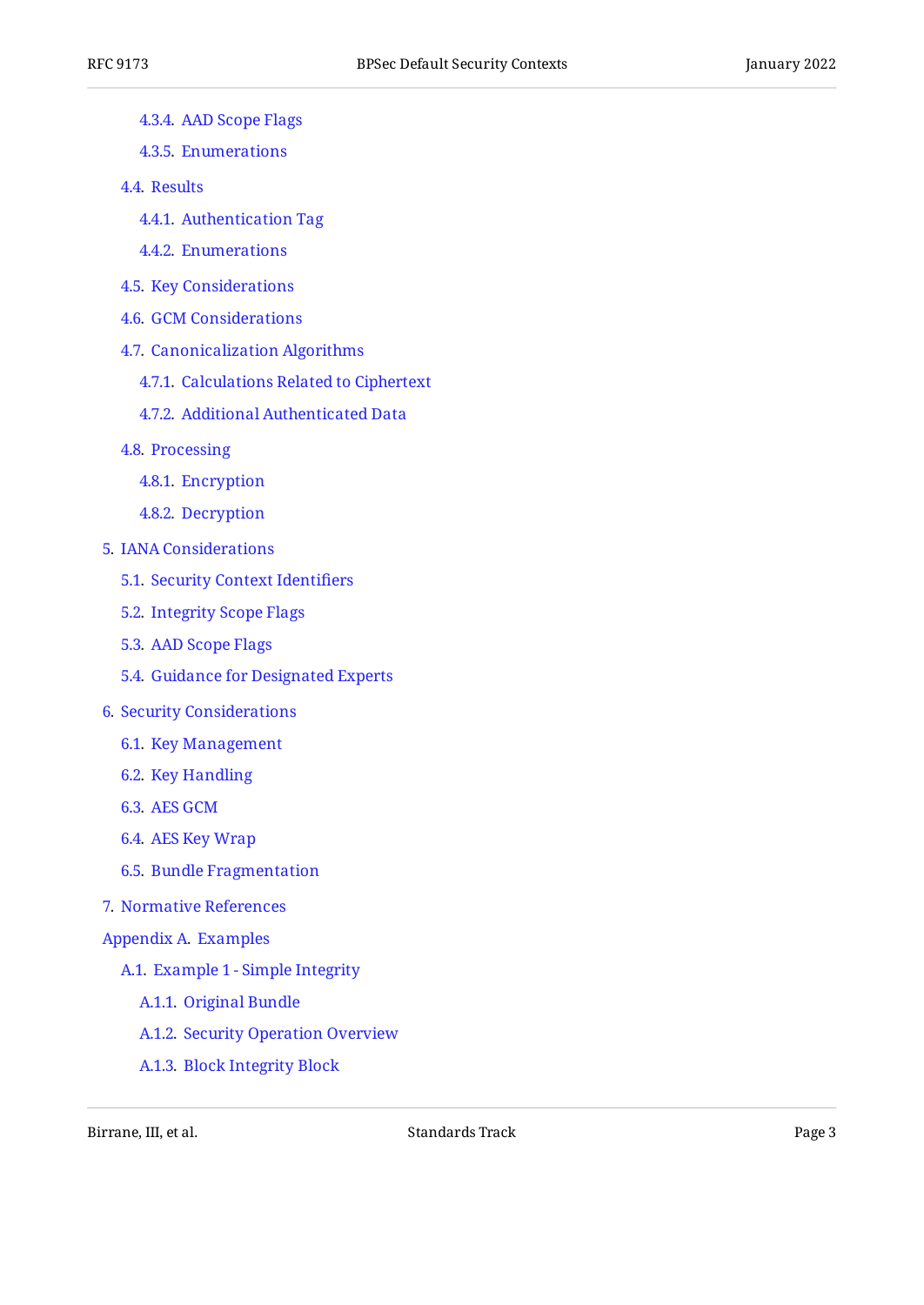| A.1.4. Final Bundle |
|---------------------|
|---------------------|

[A.2](#page-32-1). Example 2 - Simple Confi[dentiality with Key Wrap](#page-32-1)

- [A.2.1.](#page-32-2) [Original Bundle](#page-32-2)
- [A.2.2.](#page-33-0) [Security Operation Overview](#page-33-0)
- [A.2.3.](#page-34-0) Block Confi[dentiality Block](#page-34-0)
- [A.2.4.](#page-35-0) [Final Bundle](#page-35-0)

[A.3](#page-36-0). [Example 3 - Security Blocks from Multiple Sources](#page-36-0)

- [A.3.1.](#page-36-1) [Original Bundle](#page-36-1)
- [A.3.2.](#page-37-0) [Security Operation Overview](#page-37-0)
- [A.3.3.](#page-38-0) [Block Integrity Block](#page-38-0)
- [A.3.4.](#page-40-0) Block Confi[dentiality Block](#page-40-0)
- [A.3.5.](#page-41-0) [Final Bundle](#page-41-0)
- [A.4](#page-42-0). [Example 4 Security Blocks with Full Scope](#page-42-0)
	- [A.4.1.](#page-42-1) [Original Bundle](#page-42-1)
	- [A.4.2.](#page-43-0) [Security Operation Overview](#page-43-0)
	- [A.4.3.](#page-43-1) [Block Integrity Block](#page-43-1)
	- [A.4.4.](#page-45-0) Block Confi[dentiality Block](#page-45-0)
	- [A.4.5.](#page-48-0) [Final Bundle](#page-48-0)
- [Appendix B.](#page-48-1) [CDDL Expression](#page-48-1)

#### [Acknowledgments](#page-49-0)

[Authors' Addresses](#page-50-0)

## <span id="page-3-0"></span>**[1. Introduction](#page-3-0)**

The Bundle Protocol Security (BPSec) specification [RFC9172] provides inter-bundle integrity and confidentiality operations for networks deploying the Bundle Protocol (BP) [RFC9171]. BPSec defines BP extension blocks to carry security information produced under the auspices of some security context.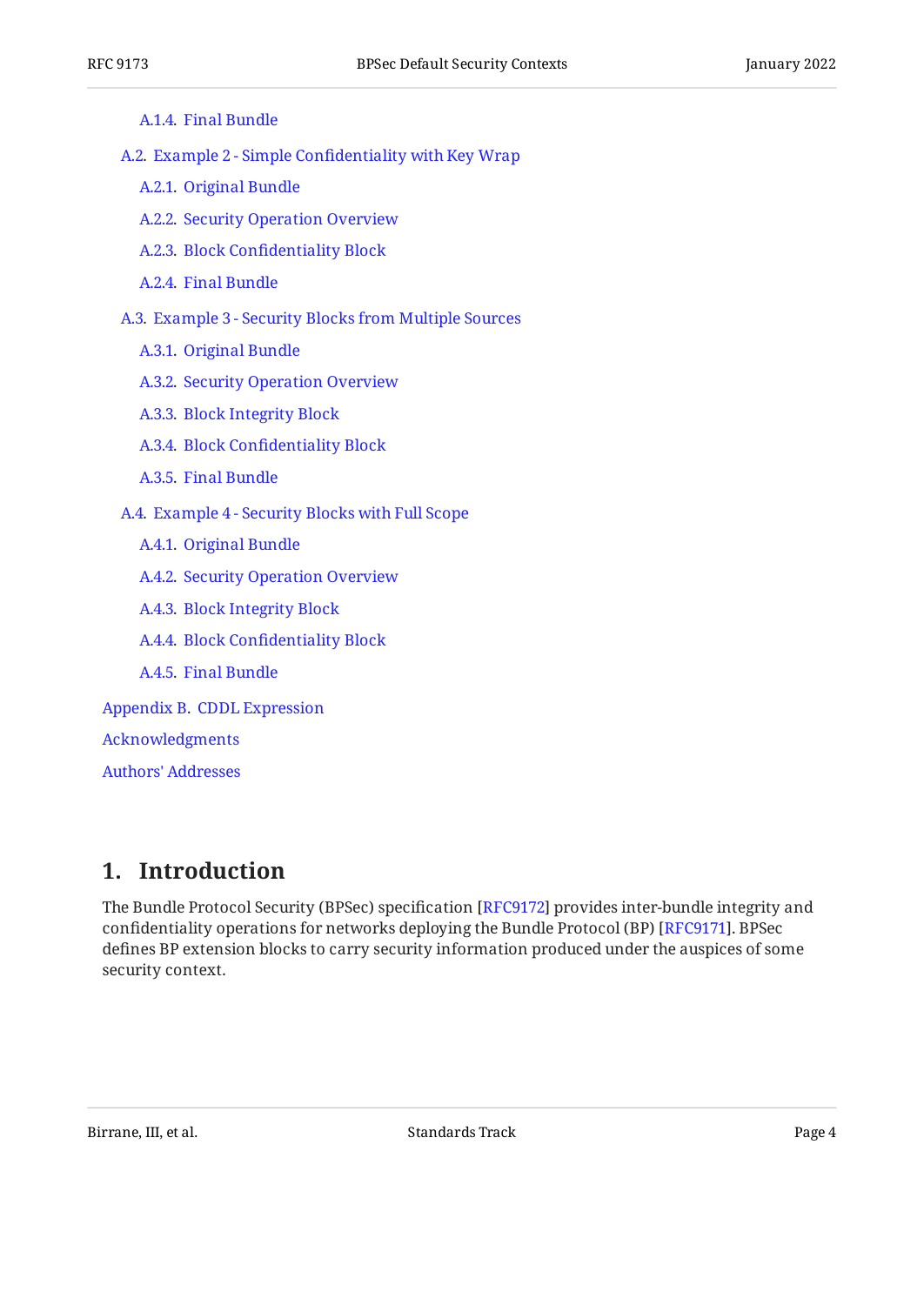This document defines two security contexts (one for an integrity service and one for a confidentiality service) for populating BPSec Block Integrity Blocks (BIBs) and Block Confidentiality Blocks (BCBs). This document assumes familiarity with the concepts and terminology associated with BP and BPSec, as these security contexts are used with BPSec security blocks and other BP blocks carried within BP bundles.

<span id="page-4-0"></span>These contexts generate information that **MUST** be encoded using the Concise Binary Object Representation (CBOR) specification documented in [RFC8949].

# **[2. Requirements Language](#page-4-0)**

The key words "MUST", "MUST NOT", "REQUIRED", "SHALL", "SHALL NOT", "SHOULD", "SHOULD NOT", "**RECOMMENDED", "NOT RECOMMENDED", "MAY",** and "OPTIONAL" in this document are to be interpreted as described in BCP 14 [RFC2119] [RFC8174] when, and only when, they appear in all capitals, as shown here.

# <span id="page-4-2"></span><span id="page-4-1"></span>**[3. Integrity Security Context BIB-HMAC-SHA2](#page-4-1)**

## **[3.1. Overview](#page-4-2)**

The BIB-HMAC-SHA2 security context provides a keyed-hash Message Authentication Code (MAC) over a set of plaintext information. This context uses the Secure Hash Algorithm 2 (SHA-2) discussed in [SHS] combined with the Hashed Message Authentication Code (HMAC) keyed hash discussed in [[RFC2104\]](#page-26-3). The combination of HMAC and SHA-2 as the integrity mechanism for this security context was selected for two reasons:

- The use of symmetric keys allows this security context to be used in places where an 1. asymmetric-key infrastructure (such as a public key infrastructure) might be impractical.
- The combination HMAC-SHA2 represents a well-supported and well-understood integrity 2. mechanism with multiple implementations available.

BIB-HMAC-SHA2 supports three variants of HMAC-SHA, based on the supported length of the SHA-2 hash value. These variants correspond to HMAC 256/256, HMAC 384/384, and HMAC 512/512 as defined in Table 7 ("HMAC Algorithm Values") of [[RFC8152\]](#page-27-7). The selection of which variant is used by this context is provided as a security context parameter.

The output of the HMAC **MUST** be equal to the size of the SHA2 hashing function: 256 bits for SHA-256, 384 bits for SHA-384, and 512 bits for SHA-512.

The BIB-HMAC-SHA2 security context **MUST** have the security context identifier specified in [Section 5.1](#page-22-1).

## <span id="page-4-3"></span>**[3.2. Scope](#page-4-3)**

The scope of BIB-HMAC-SHA2 is the set of information used to produce the plaintext over which a keyed hash is calculated. This plaintext is termed the "Integrity-Protected Plaintext (IPPT)". The content of the IPPT is constructed as the concatenation of information whose integrity is being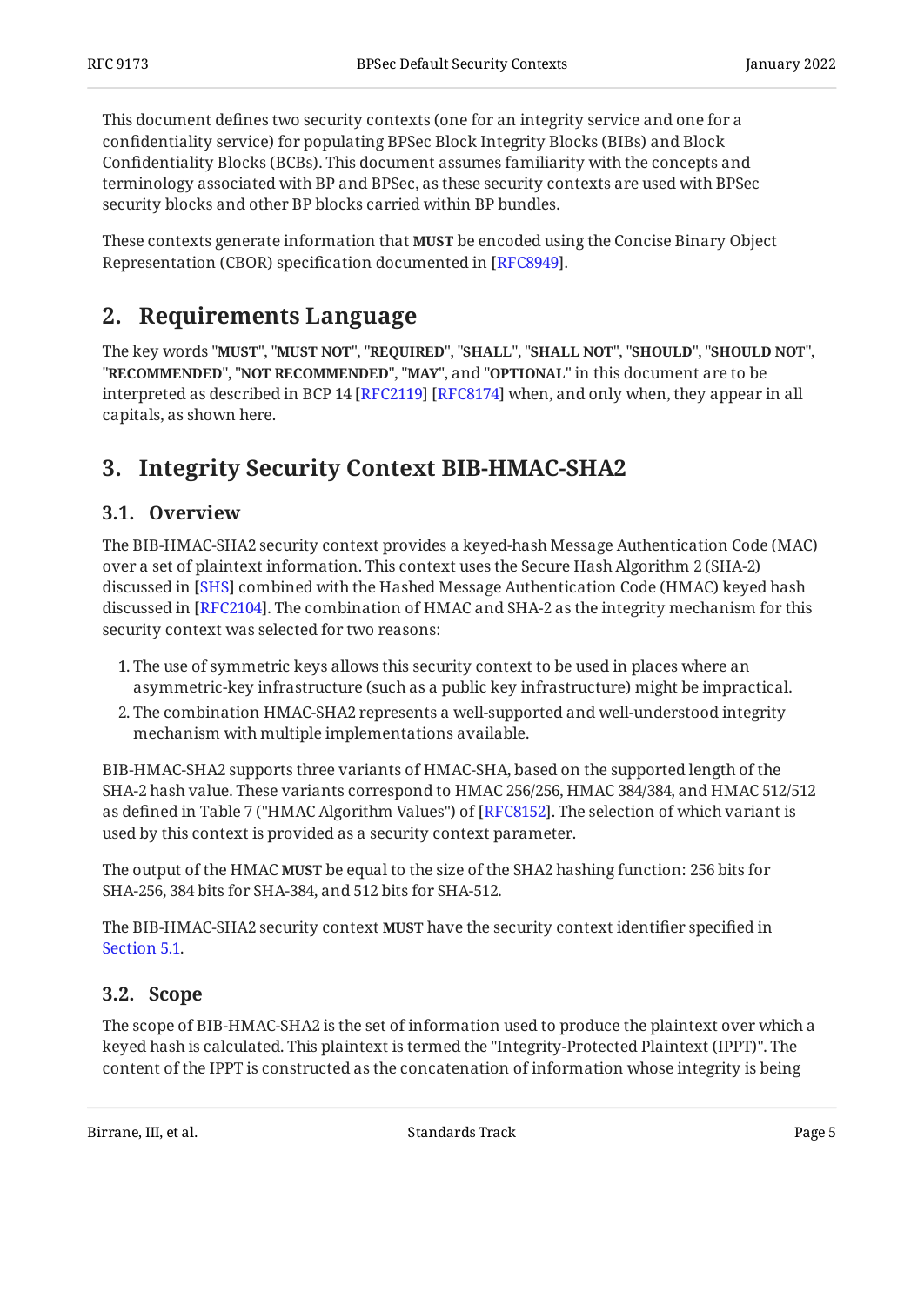preserved from the BIB-HMAC-SHA2 security source to its security acceptor. There are five types of information that can be used in the generation of the IPPT, based on how broadly the concept of integrity is being applied. These five types of information, whether they are required, and why they are important for integrity are discussed as follows.

## Security target contents

The contents of the block-type-specific data field of the security target **MUST** be included in the IPPT. Including this information protects the security target data and is considered the minimal, required set of information for an integrity service on the security target.

## IPPT scope

The determination of which optional types of information were used when constructing the <code>IPPT</code> <code>MUST</code> always be included in the IPPT. Including this information ensures that the scope of the IPPT construction at a security source matches the scope of the IPPT construction at security verifiers and security acceptors.

## Primary block

The primary block identifies a bundle, and once created, the contents of this block are immutable. Changes to the primary block associated with the security target indicate that the security target (and BIB) might no longer be in the correct bundle.

For example, if a security target and associated BIB are copied from one bundle to another bundle, the BIB might still contain a verifiable signature for the security target unless information associated with the bundle primary block is included in the keyed hash carried by the BIB.

Including this information in the IPPT protects the integrity of the association of the security target with a specific bundle.

## Other fields of the security target

The other fields of the security target include block identification and processing information. Changing this information changes how the security target is treated by nodes in the network even when the "user data" of the security target are otherwise unchanged.

For example, if the block processing control flags of a security target are different at a security verifier than they were originally set at the security source, then the policy for handling the security target has been modified.

Including this information in the IPPT protects the integrity of the policy and identification of the security target data.

## Other fields of the BIB

The other fields of the BIB include block identification and processing information. Changing this information changes how the BIB is treated by nodes in the network, even when other aspects of the BIB are unchanged.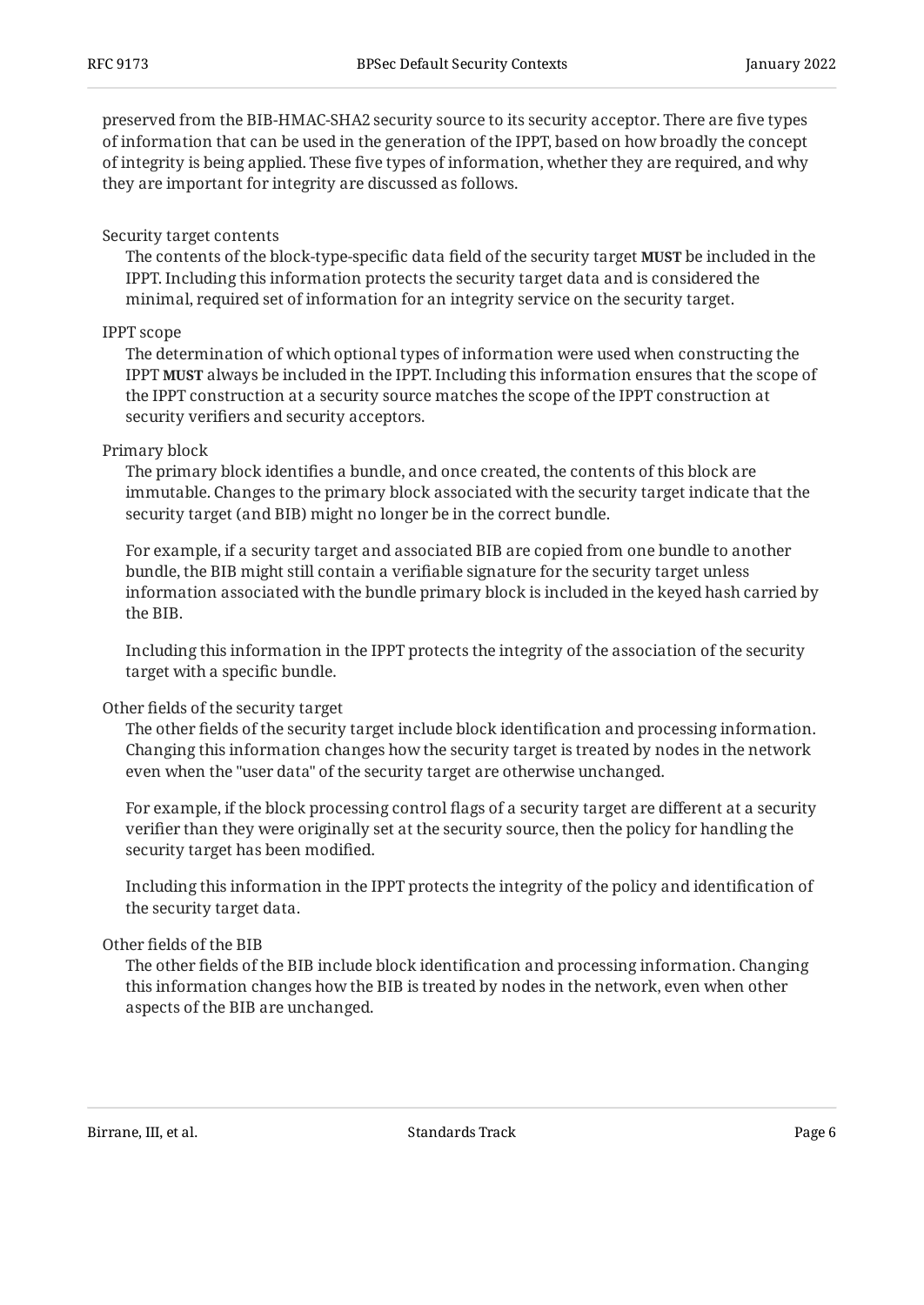For example, if the block processing control flags of the BIB are different at a security verifier than they were originally set at the security source, then the policy for handling the BIB has been modified.

Including this information in the IPPT protects the integrity of the policy and identification of the security service in the bundle.

NOTE: The security context identifier and security context parameters of the security block are not included in the IPPT because these parameters, by definition, are required to verify or accept the security service. Successful verification at security verifiers and security acceptors implies that these parameters were unchanged since being specified at the security source. This is the case because keys cannot be reused across security contexts and because the integrity scope flags used to define the IPPT are included in the IPPT itself.

The scope of the BIB-HMAC-SHA2 security context is configured using an optional security context parameter.

## <span id="page-6-0"></span>**[3.3. Parameters](#page-6-0)**

BIB-HMAC-SHA2 can be parameterized to select SHA-2 variants, communicate key information, and define the scope of the IPPT.

#### <span id="page-6-1"></span>**[3.3.1. SHA Variant](#page-6-1)**

This optional parameter identifies which variant of the SHA-2 algorithm is to be used in the generation of the authentication code.

This value **MUST** be encoded as a CBOR unsigned integer.

<span id="page-6-3"></span>Valid values for this parameter are as follows.

<span id="page-6-2"></span>

| <b>Value</b> | <b>Description</b>                                                        |
|--------------|---------------------------------------------------------------------------|
| 5            | HMAC 256/256 as defined in Table 7 ("HMAC Algorithm Values") of [RFC8152] |
| 6            | HMAC 384/384 as defined in Table 7 ("HMAC Algorithm Values") of [RFC8152] |
|              | HMAC 512/512 as defined in Table 7 ("HMAC Algorithm Values") of [RFC8152] |
|              |                                                                           |

*[Table 1:](#page-6-2) [SHA Variant Parameter Values](#page-6-3)* 

When not provided, implementations **SHOULD** assume a value of 6 (indicating use of HMAC 384/384), unless an alternate default is established by local security policy at the security source, verifiers, or acceptor of this integrity service.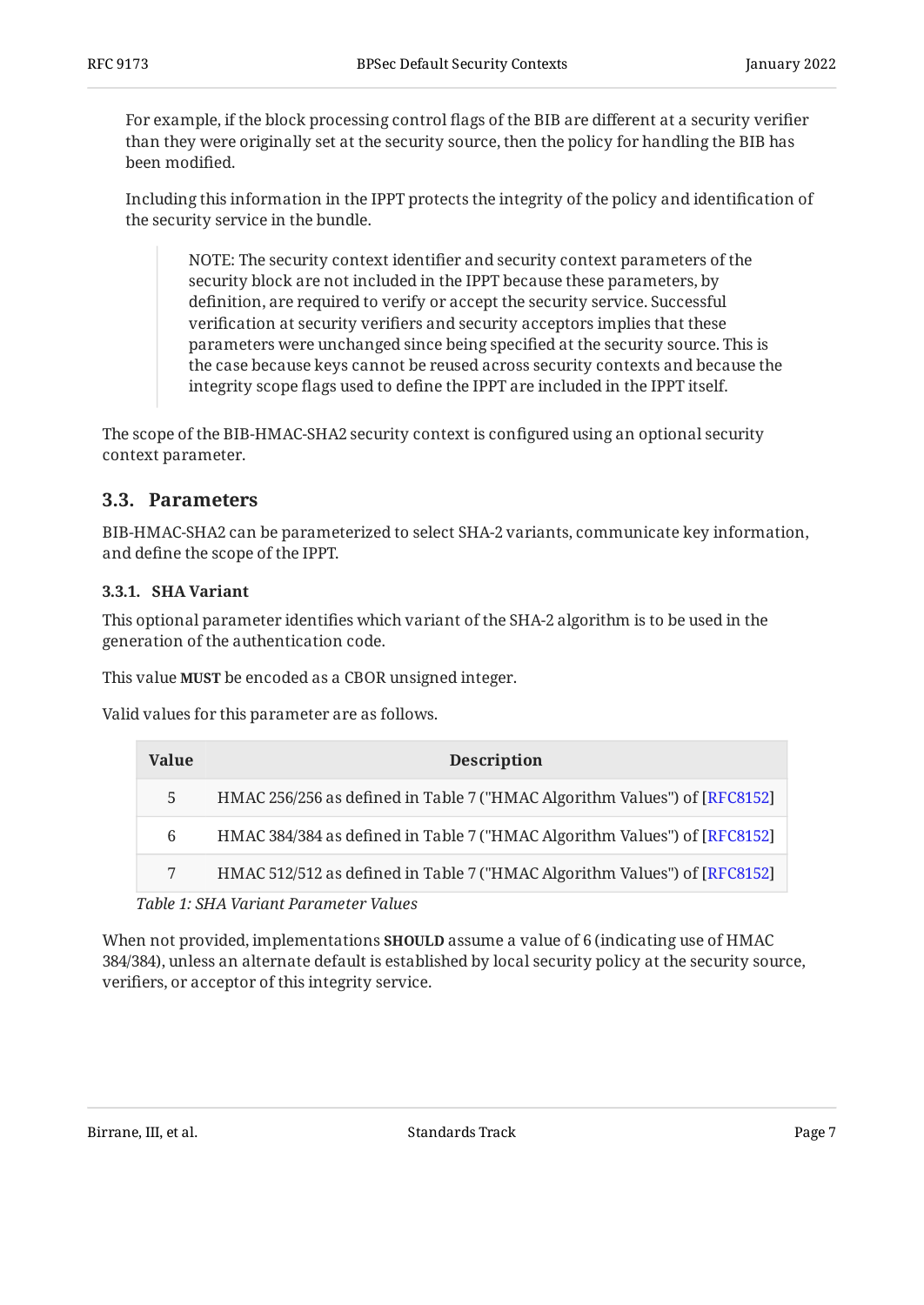## <span id="page-7-0"></span>**[3.3.2. Wrapped Key](#page-7-0)**

This optional parameter contains the output of the AES key wrap function as defined in [[RFC3394\]](#page-27-8). Specifically, this parameter holds the ciphertext produced when running this key wrap algorithm with the input string being the symmetric HMAC key used to generate the security results present in the security block. The value of this parameter is used as input to the AES key wrap authenticated decryption function at security verifiers and security acceptors to determine the symmetric HMAC key needed for the proper validation of the security results in the security block.

This value **MUST** be encoded as a CBOR byte string.

If this parameter is not present, then security verifiers and acceptors **MUST** determine the proper key as a function of their local BPSec policy and configuration.

#### <span id="page-7-1"></span>**[3.3.3. Integrity Scope Flags](#page-7-1)**

This optional parameter contains a series of flags that describe what information is to be included with the block-type-specific data when constructing the IPPT value.

This value **MUST** be represented as a CBOR unsigned integer, the value of which **MUST** be processed as a 16-bit field. The maximum value of this field, as a CBOR unsigned integer, **MUST** be 65535.

When not provided, implementations **SHOULD** assume a value of 7 (indicating all assigned fields), unless an alternate default is established by local security policy at the security source, verifier, or acceptor of this integrity service.

Implementations **MUST** set reserved and unassigned bits in this field to 0 when constructing these flags at a security source. Once set, the value of this field **MUST NOT** be altered until the security service is completed at the security acceptor in the network and removed from the bundle.

Bits in this field represent additional information to be included when generating an integrity signature over the security target. These bits are defined as follows.

Bit 0 (the low-order bit, 0x0001): Include primary block flag

Bit 1 (0x0002): Include target header flag

Bit 2 (0x0004): Include security header flag

Bits 3-7: Reserved

Bits 8-15: Unassigned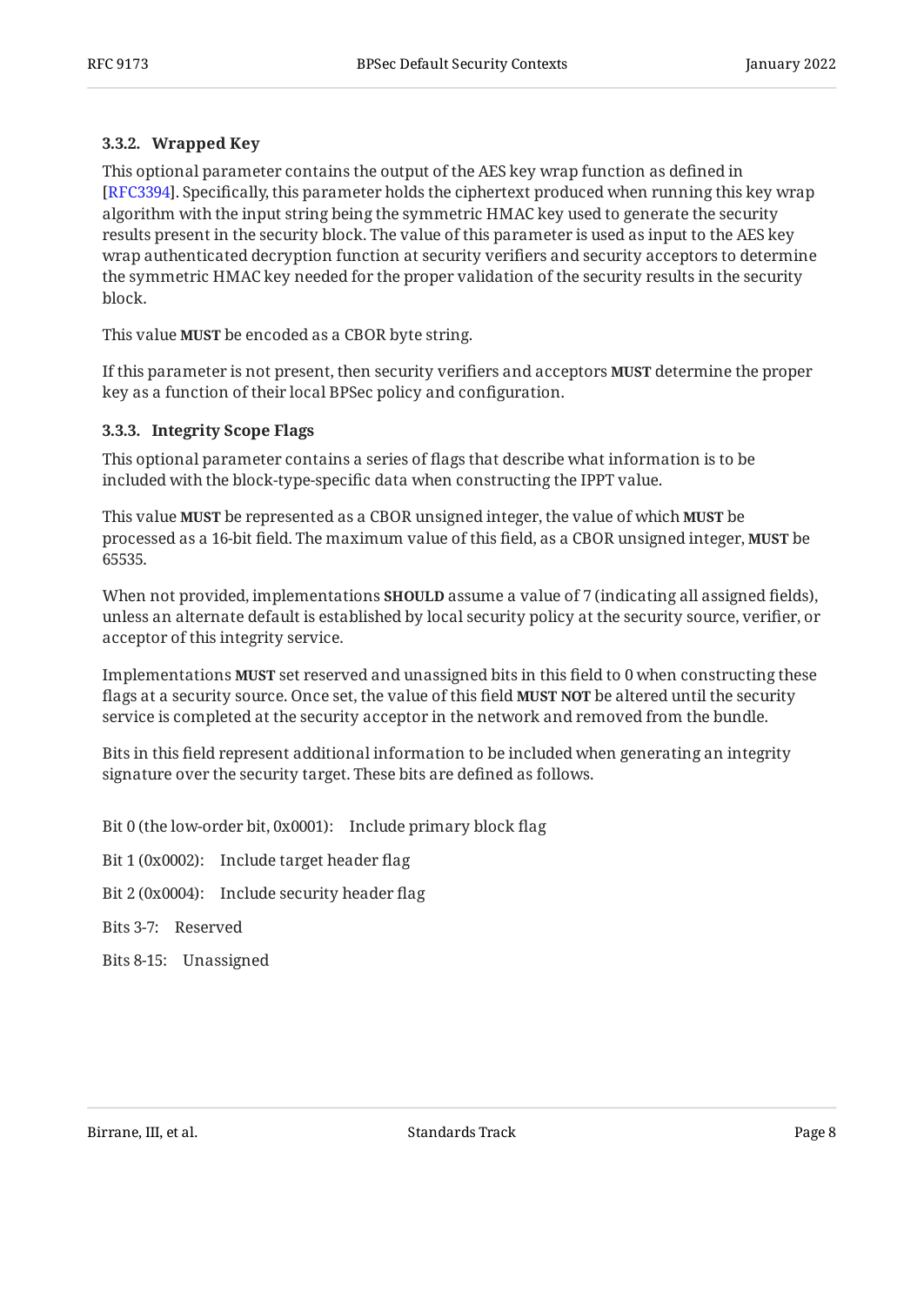## <span id="page-8-0"></span>**[3.3.4. Enumerations](#page-8-0)**

The BIB-HMAC-SHA2 security context parameters are listed in [Table 2.](#page-8-3) In this table, the "Parm Id" column refers to the expected parameter identifier described in Section [3.10](https://www.rfc-editor.org/rfc/rfc9172#section-3.10) [\("Parameter and](https://www.rfc-editor.org/rfc/rfc9172#section-3.10) [Result Identi](https://www.rfc-editor.org/rfc/rfc9172#section-3.10)fication") of [RFC9172].

<span id="page-8-3"></span>An empty "Default Value" column indicates that the security context parameter does not have a default value.

<span id="page-8-4"></span>

| Parm Id | <b>Parm Name</b>      | <b>CBOR Encoding Type</b> | Default Value |
|---------|-----------------------|---------------------------|---------------|
|         | <b>SHA Variant</b>    | unsigned integer          | 6             |
|         | Wrapped Key           | byte string               |               |
| 3       | Integrity Scope Flags | unsigned integer          |               |
|         |                       |                           |               |

*[Table 2](#page-8-4): [BIB-HMAC-SHA2 Security Context Parameters](#page-8-3)* 

## <span id="page-8-1"></span>**[3.4. Results](#page-8-1)**

The BIB-HMAC-SHA2 security context results are listed in [Table 3.](#page-8-5) In this table, the "Result Id" column refers to the expected result identifier described in Section [3.10](https://www.rfc-editor.org/rfc/rfc9172#section-3.10) [\("Parameter and Result](https://www.rfc-editor.org/rfc/rfc9172#section-3.10) Identifi[cation"\)](https://www.rfc-editor.org/rfc/rfc9172#section-3.10) of [RFC9172].

<span id="page-8-5"></span>

| <b>Result</b><br>Id | <b>Result Name</b> | <b>CBOR Encoding</b><br><b>Type</b> | <b>Description</b>                                            |
|---------------------|--------------------|-------------------------------------|---------------------------------------------------------------|
|                     | Expected<br>HMAC.  | byte string                         | The output of the HMAC calculation at the<br>security source. |

<span id="page-8-2"></span>*[Table 3: BIB-HMAC-SHA2 Security Results](#page-8-5)* 

## **[3.5. Key Considerations](#page-8-2)**

**HMAC keys used with this context MUST be symmetric and MUST have a key length equal to the** output of the HMAC. For this reason, HMAC key lengths will be integers divisible by 8 bytes, and special padding-aware AES key wrap algorithms are not needed.

It is assumed that any security verifier or security acceptor performing an integrity verification can determine the proper HMAC key to be used. Potential sources of the HMAC key include (but are not limited to) the following:

- Pre-placed keys selected based on local policy. •
- Keys extracted from material carried in the BIB. •
- Session keys negotiated via a mechanism external to the BIB. •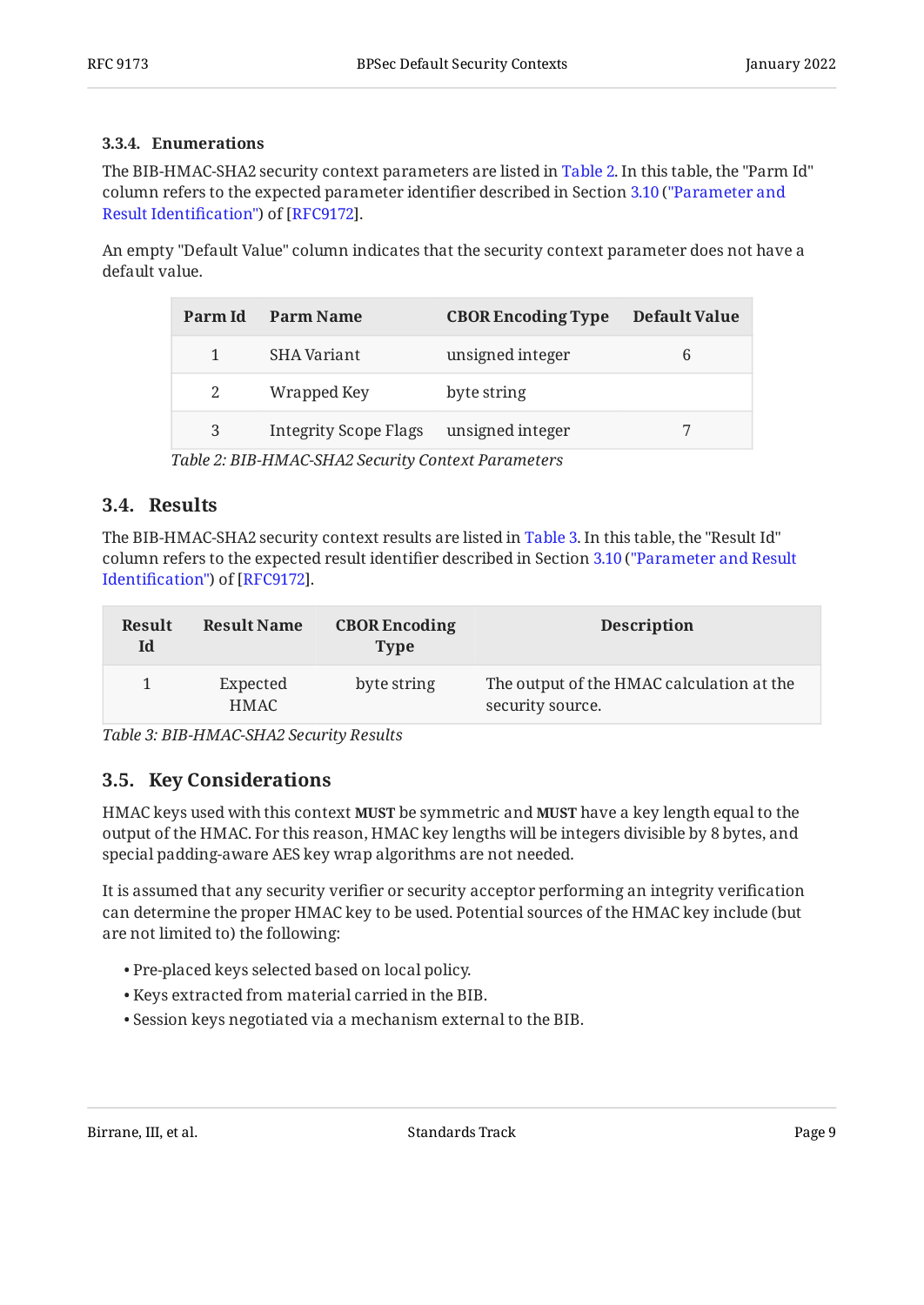When an AES Key Wrap (AES-KW) [RFC3394] wrapped key is present in a security block, it is assumed that security verifiers and security acceptors can independently determine the key encryption key (KEK) used in the wrapping of the symmetric HMAC key.

As discussed in [Section 6](#page-24-0) and emphasized here, it is strongly recommended that keys be protected once generated, both when they are stored and when they are transmitted.

## <span id="page-9-0"></span>**[3.6. Security Processing Considerations](#page-9-0)**

An HMAC calculated over the same IPPT with the same key will always have the same value. This regularity can lead to practical side-channel attacks whereby an attacker could produce known plaintext, guess at an HMAC tag, and observe the behavior of a verifier. With a modest number of trials, a side-channel attack could produce an HMAC tag for attacker-provided plaintext without the attacker ever knowing the HMAC key.

A common method of observing the behavior of a verifier is precise analysis of the timing associated with comparisons. Therefore, one way to prevent behavior analysis of this type is to ensure that any comparisons of the supplied and expected authentication tag occur in constant time.

A constant-time comparison function **SHOULD** be used for the comparison of authentication tags by any implementation of this security context. In cases where such a function is difficult or impossible to use, the impact of side-channel attacks (in general) and timing attacks (specifically) need to be considered as part of the implementation.

## <span id="page-9-1"></span>**[3.7. Canonicalization Algorithms](#page-9-1)**

This section defines the canonicalization algorithm used to prepare the IPPT input to the BIB-HMAC-SHA2 integrity mechanism. The construction of the IPPT depends on the settings of the integrity scope flags that can be provided as part of customizing the behavior of this security context.

In all cases, the canonical form of any portion of an extension block **MUST** be created as described in [RFC9172]. The canonicalization algorithms defined in [RFC9172] adhere to the canonical forms for extension blocks defined in [[RFC9171\]](#page-27-2) but resolve ambiguities related to how values are represented in CBOR.

The IPPT is constructed using the following process. While integrity scope flags might not be included in the BIB representing the security operation, they be included in the IPPT value **MUST** itself.

- 1. The canonical form of the IPPT starts as the CBOR encoding of the integrity scope flags in which all unset flags, reserved bits, and unassigned bits have been set to 0. For example, if the primary block flag, target header flag, and security header flag are each set, then the initial value of the canonical form of the IPPT will be 0x07.
- If the primary block flag of the integrity scope flags is set to 1 and the security target is not the 2. bundle's primary block, then a canonical form of the bundle's primary block **MUST** be calculated and the result appended to the IPPT.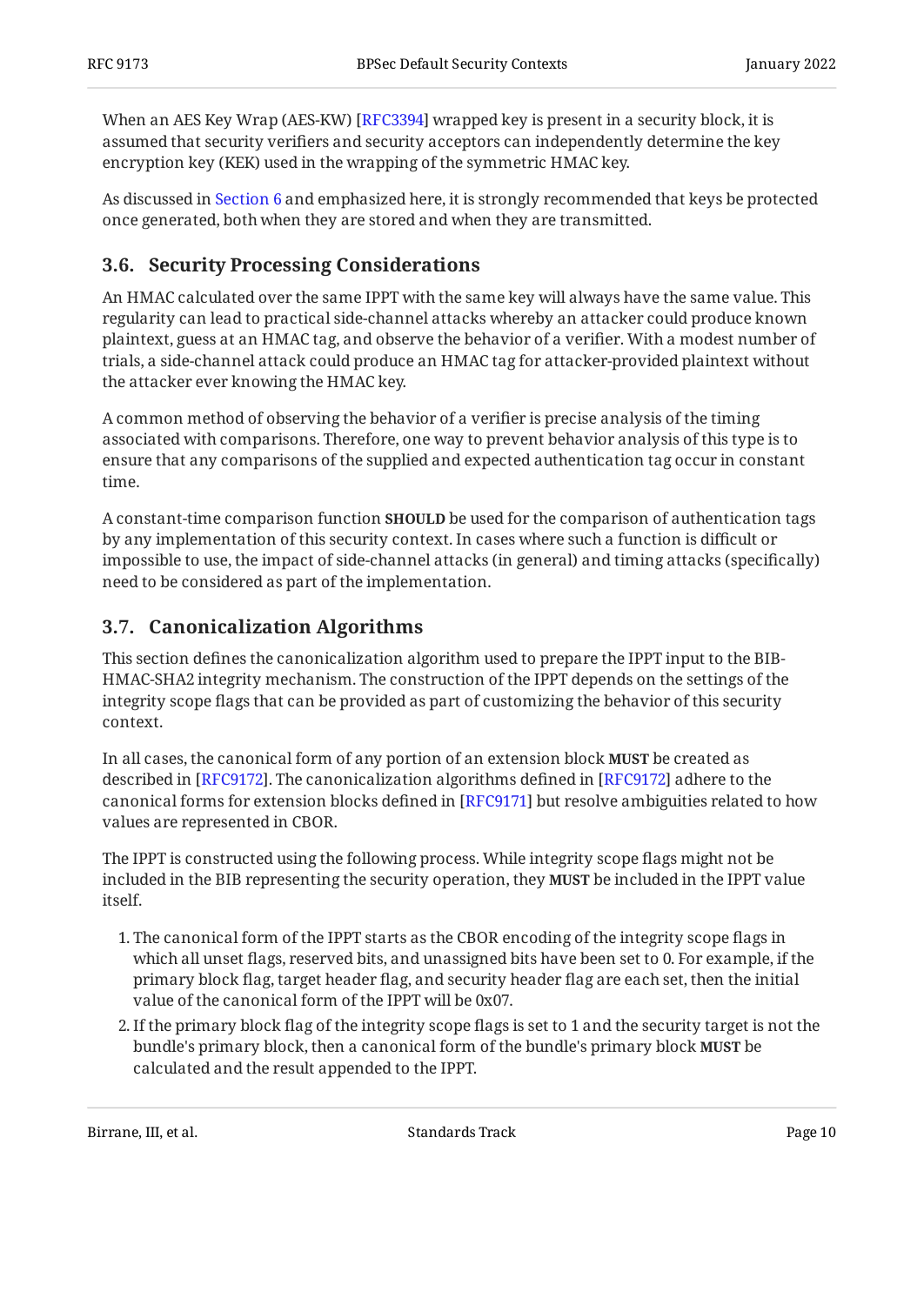- If the target header flag of the integrity scope flags is set to 1 and the security target is not the 3. bundle's primary block, then the canonical form of the block type code, block number, and block processing control flags associated with the security target **MUST** be calculated and, in that order, appended to the IPPT.
- If the security header flag of the integrity scope flags is set to 1, then the canonical form of the 4. block type code, block number, and block processing control flags associated with the BIB be calculated and, in that order, appended to the IPPT. **MUST**
- 5. The canonical form of the security target **MUST** be calculated and appended to the IPPT. If the security target is the primary block, this is the canonical form of the primary block. Otherwise, this is the canonical form of the block-type-specific data of the security target.

NOTE: When the security target is the bundle's primary block, the canonicalization steps associated with the primary block flag and the target header flag are skipped. Skipping primary block flag processing, in this case, avoids adding the bundle's primary block twice in the IPPT calculation. Skipping target header flag processing, in this case, is necessary because the primary block of a bundle does not have the expected elements of a block header such as block number and block processing control flags.

## <span id="page-10-1"></span><span id="page-10-0"></span>**[3.8. Processing](#page-10-0)**

## **[3.8.1. Keyed Hash Generation](#page-10-1)**

During keyed hash generation, two inputs are prepared for the appropriate HMAC/SHA2 algorithm: the HMAC key and the IPPT. These data items **MUST** be generated as follows.

- $\bullet$  The HMAC key **MUST** have the appropriate length as required by local security policy. The key can be generated specifically for this integrity service, given as part of local security policy, or obtained through some other key management mechanism as discussed in [Section 3.5](#page-8-2).
- $\bullet$  Prior to the generation of the IPPT, if a Cyclic Redundancy Check (CRC) value is present for the target block of the BIB, then that CRC value **MUST** be removed from the target block. This involves both removing the CRC value from the target block and setting the CRC type field of the target block to "no CRC is present."
- Once CRC information is removed, the IPPT **MUST** be generated as discussed in [Section 3.7](#page-9-1).

Upon successful hash generation, the following action MUST occur.

 $\bullet$  The keyed hash produced by the HMAC/SHA2 variant **MUST** be added as a security result for the BIB representing the security operation on this security target, as discussed in [Section 3.4](#page-8-1).

Finally, the BIB containing information about this security operation **MUST** be updated as follows. These operations can occur in any order.

• The security context identifier for the BIB **MUST** be set to the context identifier for BIB-HMAC-SHA2.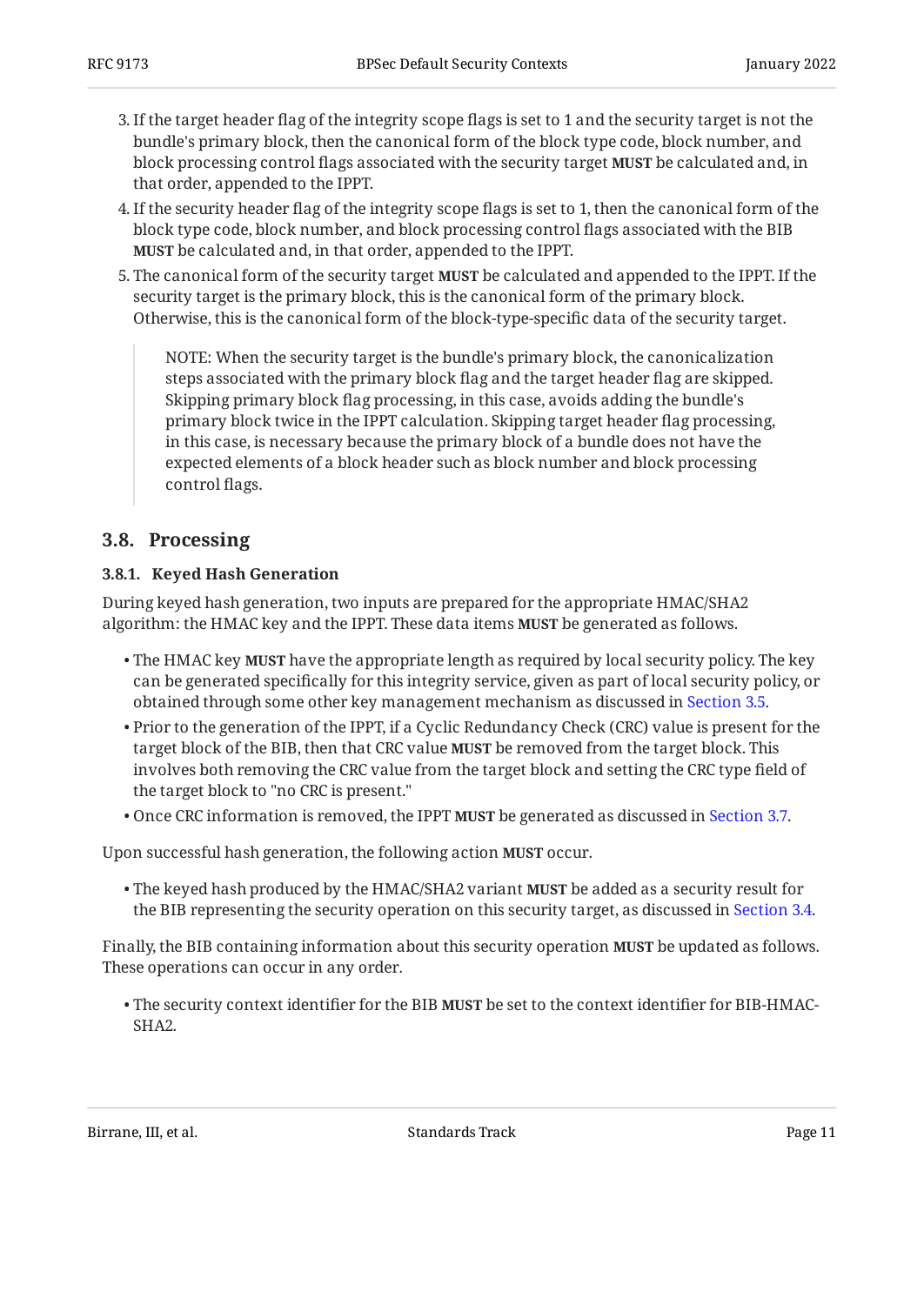- Any local flags used to generate the IPPT **MUST** be placed in the integrity scope flags security context parameter for the BIB unless these flags are expected to be correctly configured at security verifiers and acceptors in the network.
- The HMAC key **MAY** be included as a security context parameter, in which case it **MUST** be wrapped using the AES key wrap function as defined in [RFC3394] and the results of the wrapping added as the wrapped key security context parameter for the BIB.
- The SHA variant used by this security context **SHOULD** be added as the SHA variant security context parameter for the BIB if it differs from the default key length. Otherwise, this parameter **MAY** be omitted if doing so provides a useful reduction in message sizes.

Problems encountered in the keyed hash generation **MUST** be processed in accordance with local BPSec security policy.

## <span id="page-11-0"></span>**[3.8.2. Keyed Hash Veri](#page-11-0)fication**

During keyed hash verification, the input of the security target and an HMAC key are provided to the appropriate HMAC/SHA2 algorithm.

During keyed hash verification, two inputs are prepared for the appropriate HMAC/SHA2 algorithm: the HMAC key and the IPPT. These data items **MUST** be generated as follows.

- $\bullet$  The HMAC key **MUST** be derived using the wrapped key security context parameter if such a parameter is included in the security context parameters of the BIB. Otherwise, this key **MUST** be derived in accordance with security policy at the verifying node as discussed in [Section 3.5.](#page-8-2)
- $\bullet$  The IPPT **MUST** be generated as discussed in [Section 3.7](#page-9-1) with the value of integrity scope flags being taken from the integrity scope flags security context parameter. If the integrity scope flags parameter is not included in the security context parameters, then these flags **MAY** be derived from local security policy.

The calculated HMAC output **MUST** be compared to the expected HMAC output encoded in the security results of the BIB for the security target. If the calculated HMAC and expected HMAC are identical, the verification MUST be considered a success. Otherwise, the verification MUST be considered a failure.

If the verification fails or otherwise experiences an error or if any needed parameters are missing, then the verification **MUST** be treated as failed and processed in accordance with local security policy.

This security service is removed from the bundle at the security acceptor as required by the BPSec specification [RFC9172]. If the security acceptor is not the bundle destination and if no other integrity service is being applied to the target block, then a CRC **MUST** be included for the target block. The CRC type, as determined by policy, is set in the target block's CRC type field, and the corresponding CRC value is added as the CRC field for that block.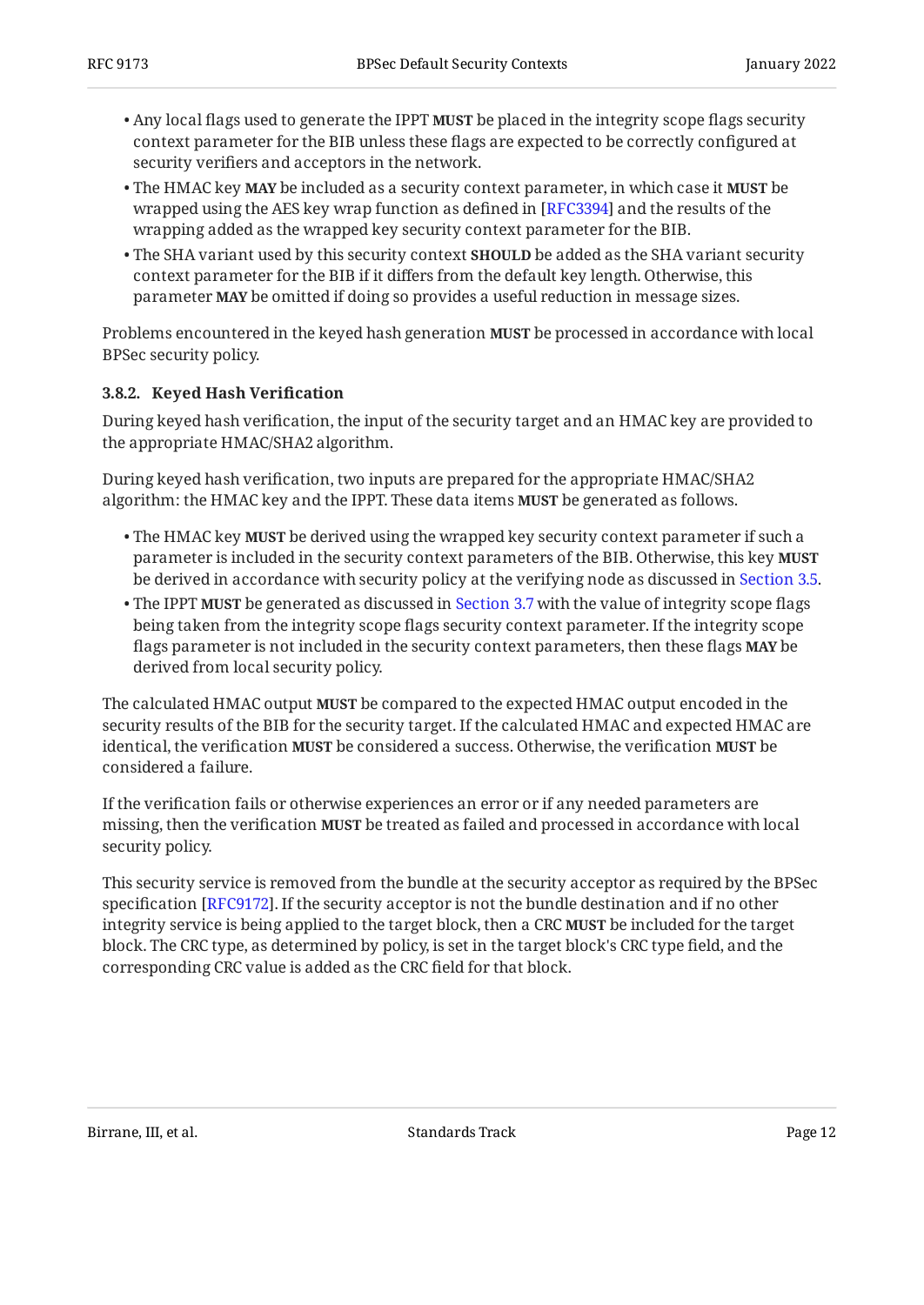# <span id="page-12-1"></span><span id="page-12-0"></span>**[4. Security Context BCB-AES-GCM](#page-12-0)**

## **[4.1. Overview](#page-12-1)**

The BCB-AES-GCM security context replaces the block-type-specific data field of its security target with ciphertext generated using the Advanced Encryption Standard (AES) cipher operating in Galois/Counter Mode (GCM) [\[AES-GCM](#page-26-4)]. The use of AES-GCM was selected as the cipher suite for this confidentiality mechanism for several reasons:

- The selection of a symmetric-key cipher suite allows for relatively smaller keys than 1. asymmetric-key cipher suites.
- The selection of a symmetric-key cipher suite allows this security context to be used in places 2. where an asymmetric-key infrastructure (such as a public key infrastructure) might be impractical.
- The use of the Galois/Counter Mode produces ciphertext with the same size as the plaintext 3. making the replacement of target block information easier as length fields do not need to be changed.
- The AES-GCM cipher suite provides authenticated encryption, as required by the BPSec 4. protocol.

Additionally, the BCB-AES-GCM security context generates an authentication tag based on the plaintext value of the block-type-specific data and other additional authenticated data (AAD) that might be specified via parameters to this security context.

This security context supports two variants of AES-GCM, based on the supported length of the symmetric key. These variants correspond to A128GCM and A256GCM as defined in Table 9 ("Algorithm Value for AES-GCM") of [[RFC8152\]](#page-27-7).

The BCB-AES-GCM security context **MUST** have the security context identifier specified in [Section](#page-22-1) [5.1.](#page-22-1)

## <span id="page-12-2"></span>**[4.2. Scope](#page-12-2)**

There are two scopes associated with BCB-AES-GCM: the scope of the confidentiality service and the scope of the authentication service. The first defines the set of information provided to the AES-GCM cipher for the purpose of producing ciphertext. The second defines the set of information used to generate an authentication tag.

The scope of the confidentiality service defines the set of information provided to the AES-GCM cipher for the purpose of producing ciphertext. This **MUST** be the full set of plaintext contained in the block-type-specific data field of the security target.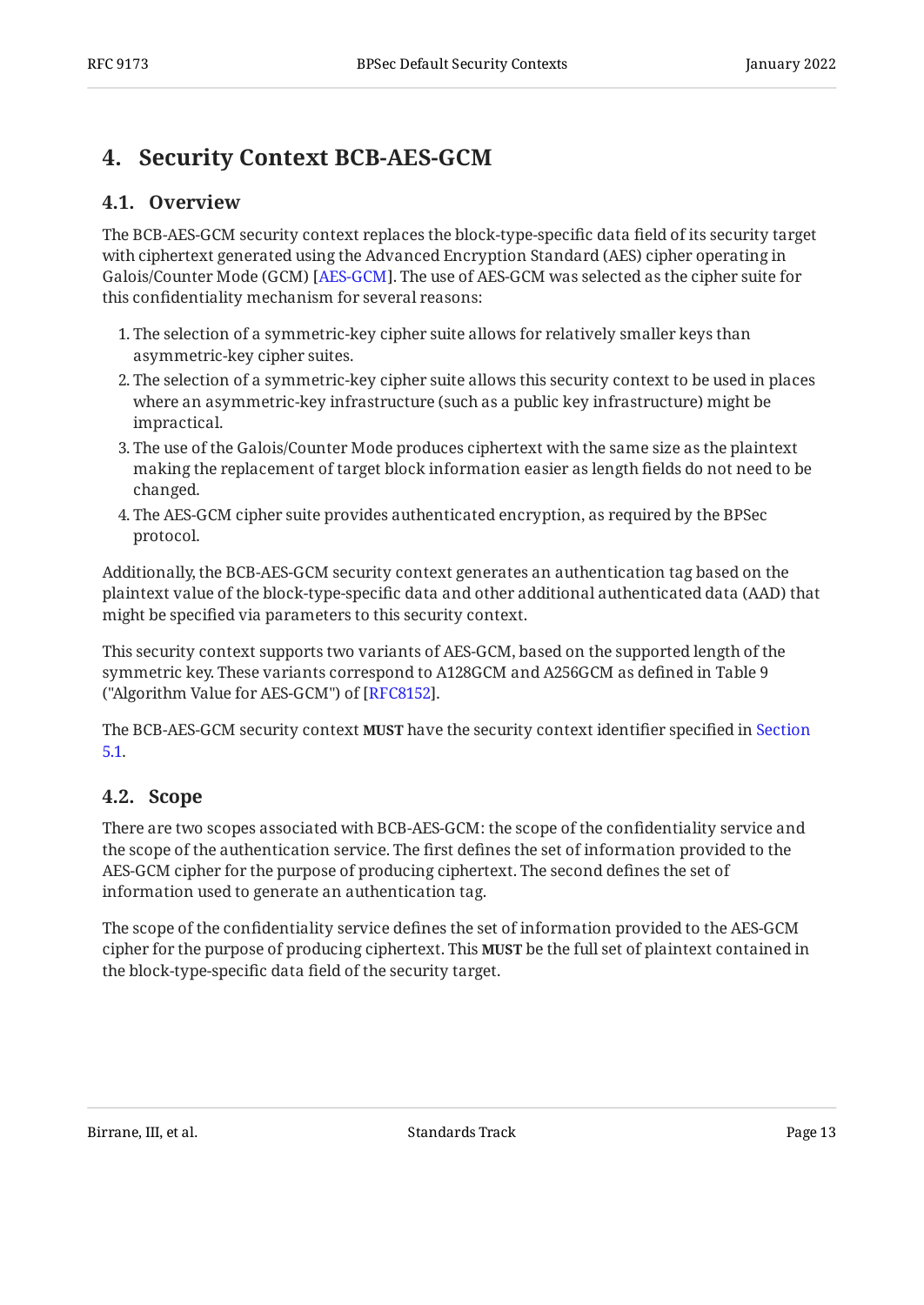The scope of the authentication service defines the set of information used to generate an authentication tag carried with the security block. This information contains all data protected by the confidentiality service and the scope flags used to identify other optional information; it **MAY** include other information (additional authenticated data), as follows.

#### Primary block

The primary block identifies a bundle, and once created, the contents of this block are immutable. Changes to the primary block associated with the security target indicate that the security target (and BCB) might no longer be in the correct bundle.

For example, if a security target and associated BCB are copied from one bundle to another bundle, the BCB might still be able to decrypt the security target even though these blocks were never intended to exist in the copied-to bundle.

Including this information as part of additional authenticated data ensures that the security target (and security block) appear in the same bundle at the time of decryption as at the time of encryption.

#### Other fields of the security target

The other fields of the security target include block identification and processing information. Changing this information changes how the security target is treated by nodes in the network even when the "user data" of the security target are otherwise unchanged.

For example, if the block processing control flags of a security target are different at a security verifier than they were originally set at the security source, then the policy for handling the security target has been modified.

Including this information as part of additional authenticated data ensures that the ciphertext in the security target will not be used with a different set of block policy than originally set at the time of encryption.

## Other fields of the BCB

The other fields of the BCB include block identification and processing information. Changing this information changes how the BCB is treated by nodes in the network, even when other aspects of the BCB are unchanged.

For example, if the block processing control flags of the BCB are different at a security acceptor than they were originally set at the security source, then the policy for handling the BCB has been modified.

Including this information as part of additional authenticated data ensures that the policy and identification of the security service in the bundle has not changed.

NOTE: The security context identifier and security context parameters of the security block are not included as additional authenticated data because these parameters, by definition, are those needed to verify or accept the security service. Therefore, it is expected that changes to these values would result in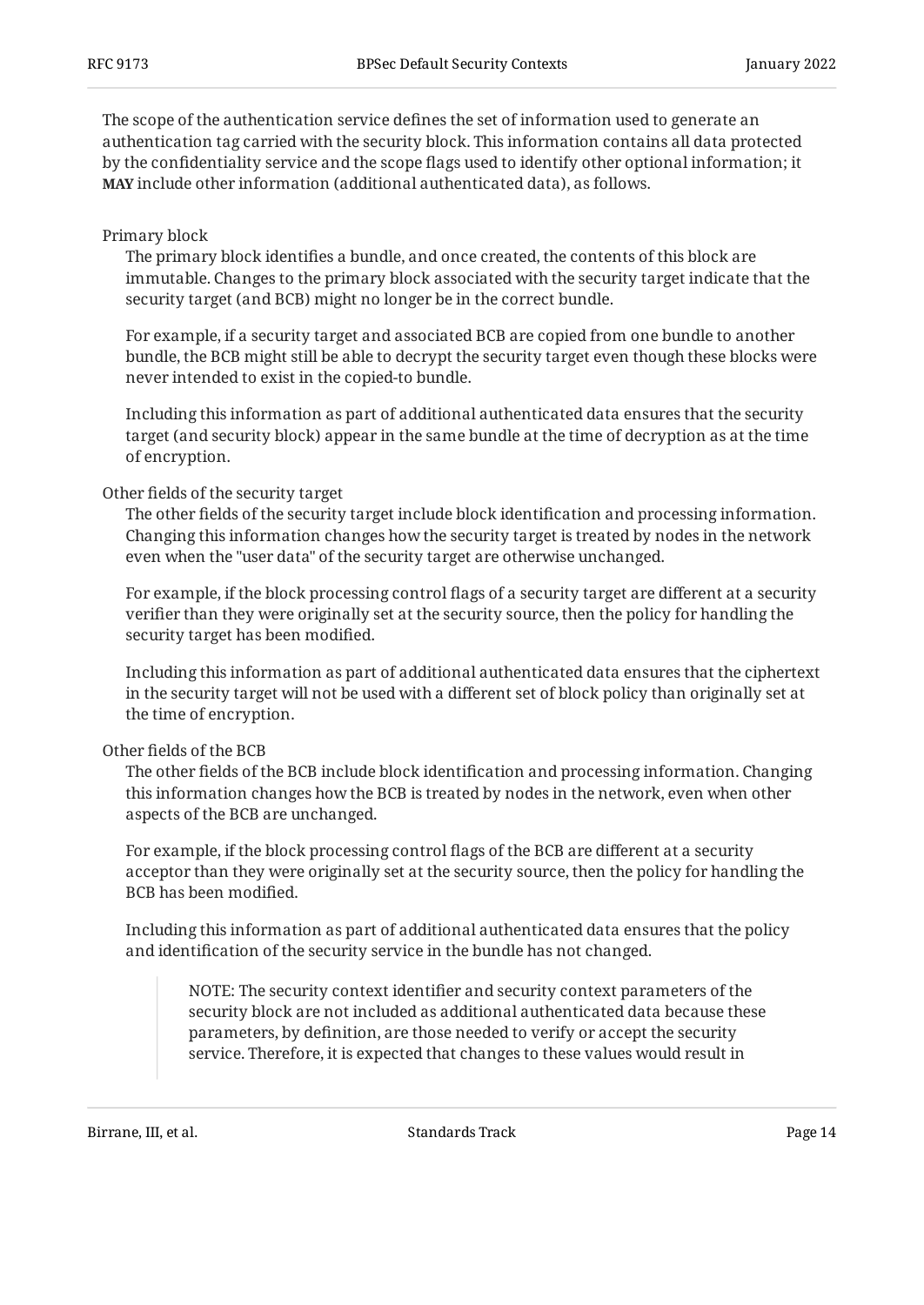failures at security verifiers and security acceptors. This is the case because keys cannot be reused across security contexts and because the AAD scope flags used to identify the AAD are included in the AAD.

The scope of the BCB-AES-GCM security context is configured using an optional security context parameter.

## <span id="page-14-0"></span>**[4.3. Parameters](#page-14-0)**

BCB-AES-GCM can be parameterized to specify the AES variant, initialization vector, key information, and identify additional authenticated data.

#### <span id="page-14-1"></span>**[4.3.1. Initialization Vector \(IV\)](#page-14-1)**

This optional parameter identifies the initialization vector (IV) used to initialize the AES-GCM cipher.

The length of the initialization vector, prior to any CBOR encoding, **MUST** be between 8-16 bytes. A value of 12 bytes **SHOULD** be used unless local security policy requires a different length.

This value **MUST** be encoded as a CBOR byte string.

The initialization vector can have any value, with the caveat that a value **MUST NOT** be reused for multiple encryptions using the same encryption key. This value **MAY** be reused when encrypting with different keys. For example, if each encryption operation using BCB-AES-GCM uses a newly generated key, then the same IV can be reused.

#### <span id="page-14-2"></span>**[4.3.2. AES Variant](#page-14-2)**

This optional parameter identifies the AES variant being used for the AES-GCM encryption, where the variant is identified by the length of key used.

This value **MUST** be encoded as a CBOR unsigned integer.

Valid values for this parameter are as follows.

<span id="page-14-4"></span><span id="page-14-3"></span>

| Value        | <b>Description</b>                                                         |
|--------------|----------------------------------------------------------------------------|
| $\mathbf{1}$ | A128GCM as defined in Table 9 ("Algorithm Value for AES-GCM") of [RFC8152] |
| २            | A256GCM as defined in Table 9 ("Algorithm Value for AES-GCM") of [RFC8152] |

*[Table 4](#page-14-3): [AES Variant Parameter Values](#page-14-4)* 

When not provided, implementations **SHOULD** assume a value of 3 (indicating use of A256GCM), unless an alternate default is established by local security policy at the security source, verifier, or acceptor of this integrity service.

Regardless of the variant, the generated authentication tag **MUST** always be 128 bits.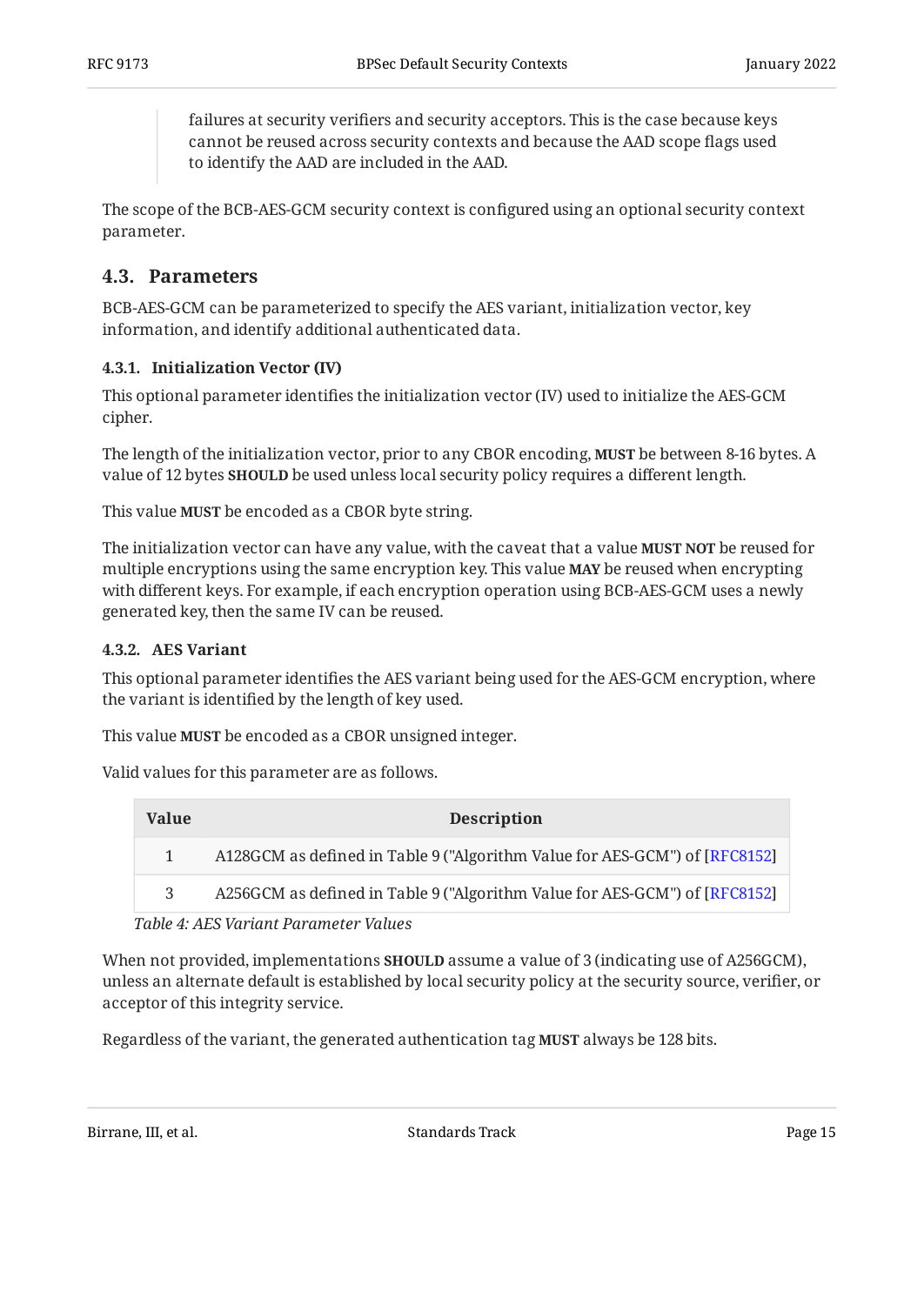## <span id="page-15-0"></span>**[4.3.3. Wrapped Key](#page-15-0)**

This optional parameter contains the output of the AES key wrap function as defined in [[RFC3394\]](#page-27-8). Specifically, this parameter holds the ciphertext produced when running this key wrap algorithm with the input string being the symmetric AES key used to generate the security results present in the security block. The value of this parameter is used as input to the AES key wrap authenticated decryption function at security verifiers and security acceptors to determine the symmetric AES key needed for the proper decryption of the security results in the security block.

This value **MUST** be encoded as a CBOR byte string.

If this parameter is not present, then security verifiers and acceptors **MUST** determine the proper key as a function of their local BPSec policy and configuration.

## <span id="page-15-1"></span>**[4.3.4. AAD Scope Flags](#page-15-1)**

This optional parameter contains a series of flags that describe what information is to be included with the block-type-specific data of the security target as part of additional authenticated data (AAD).

This value **MUST** be represented as a CBOR unsigned integer, the value of which **MUST** be processed as a 16-bit field. The maximum value of this field, as a CBOR unsigned integer, **MUST** be 65535.

When not provided, implementations **SHOULD** assume a value of 7 (indicating all assigned fields), unless an alternate default is established by local security policy at the security source, verifier, or acceptor of this integrity service.

Implementations **MUST** set reserved and unassigned bits in this field to 0 when constructing these flags at a security source. Once set, the value of this field **MUST NOT** be altered until the security service is completed at the security acceptor in the network and removed from the bundle.

Bits in this field represent additional information to be included when generating an integrity signature over the security target. These bits are defined as follows.

Bit 0 (the low-order bit, 0x0001): Include primary block flag

Bit 1 (0x0002): Include target header flag

Bit 2 (0x0004): Include security header flag

Bits 3-7: Reserved

Bits 8-15: Unassigned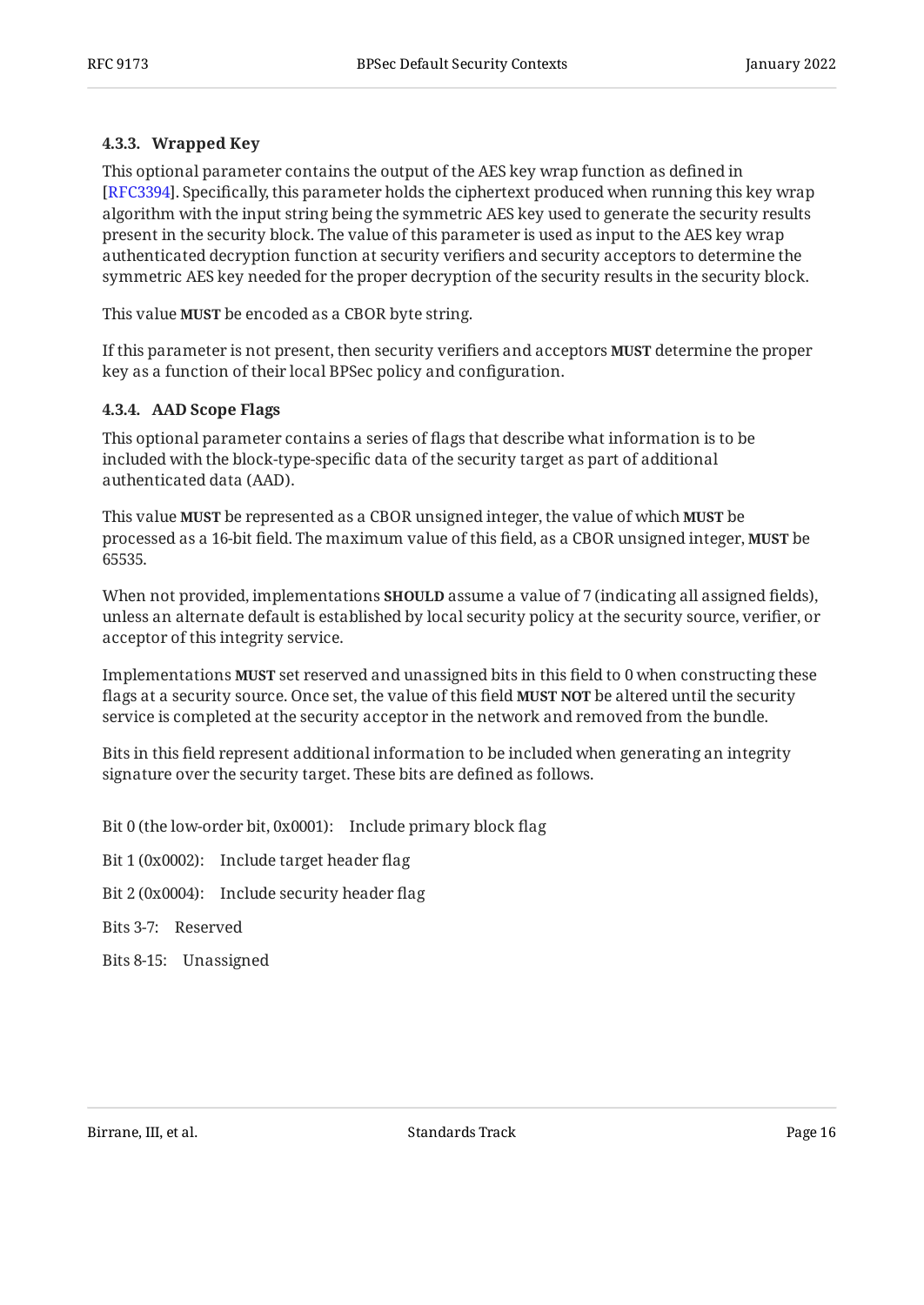## <span id="page-16-0"></span>**[4.3.5. Enumerations](#page-16-0)**

The BCB-AES-GCM security context parameters are listed in [Table 5](#page-16-3). In this table, the "Parm Id" column refers to the expected parameter identifier described in Section [3.10](https://www.rfc-editor.org/rfc/rfc9172#section-3.10) [\("Parameter and](https://www.rfc-editor.org/rfc/rfc9172#section-3.10) [Result Identi](https://www.rfc-editor.org/rfc/rfc9172#section-3.10)fication") of [RFC9172].

<span id="page-16-3"></span>An empty "Default Value" column indicates that the security context parameter does not have a default value.

<span id="page-16-4"></span>

| Parm Id | Parm Name             | <b>CBOR Encoding Type</b> | Default Value |
|---------|-----------------------|---------------------------|---------------|
|         | Initialization Vector | byte string               |               |
| 2       | AES Variant           | unsigned integer          | 3             |
| 3       | Wrapped Key           | byte string               |               |
| 4       | AAD Scope Flags       | unsigned integer          |               |

*[Table 5:](#page-16-4) [BCB-AES-GCM Security Context Parameters](#page-16-3)* 

## <span id="page-16-1"></span>**[4.4. Results](#page-16-1)**

The BCB-AES-GCM security context produces a single security result carried in the security block: the authentication tag.

#### NOTES:

- $\bullet$  The ciphertext generated by the cipher suite is not considered a security result as it is stored in the block-type-specific data field of the security target block. When operating in GCM mode, AES produces ciphertext of the same size as its plaintext; therefore, no additional logic is required to handle padding or overflow caused by the encryption in most cases.
- $\bullet$  If the authentication tag can be separated from the ciphertext, then the tag **MAY** be separated and stored in the authentication tag security result field. Otherwise, the security target block be resized to accommodate the additional 128 bits of authentication tag included with **MUST** the generated ciphertext replacing the block-type-specific data field of the security target block.

## <span id="page-16-2"></span>**[4.4.1. Authentication Tag](#page-16-2)**

The authentication tag is generated by the cipher suite over the security target plaintext input to the cipher suite as combined with any optional additional authenticated data. This tag is used to ensure that the plaintext (and important information associated with the plaintext) is authenticated prior to decryption.

If the authentication tag is included in the ciphertext placed in the security target block-typespecific data field, then this security result **MUST NOT** be included in the BCB for that security target.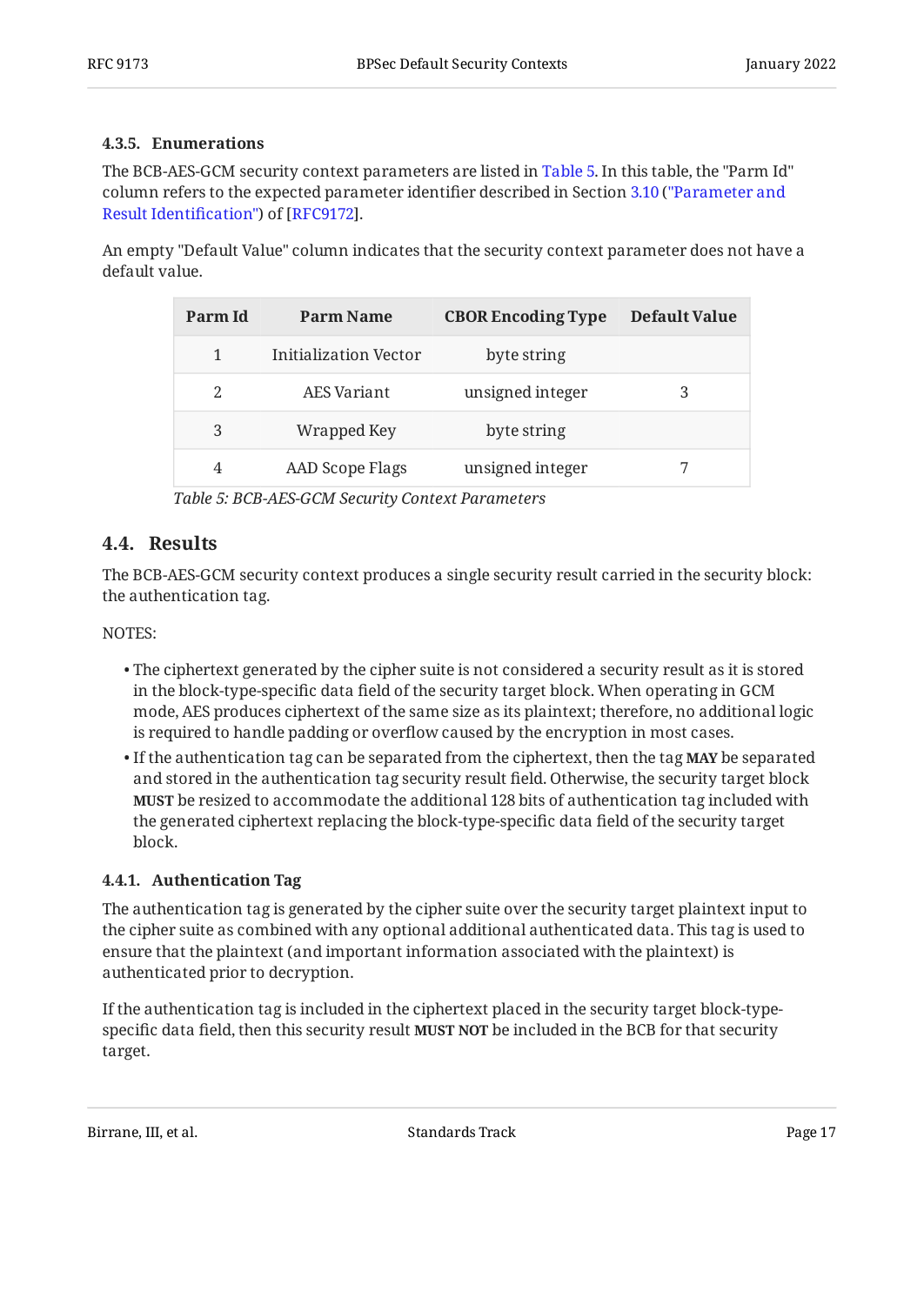The length of the authentication tag, prior to any CBOR encoding, **MUST** be 128 bits.

<span id="page-17-0"></span>This value **MUST** be encoded as a CBOR byte string.

#### **[4.4.2. Enumerations](#page-17-0)**

<span id="page-17-2"></span>The BCB-AES-GCM security context results are listed in [Table 6](#page-17-2). In this table, the "Result Id" column refers to the expected result identifier described in Section [3.10](https://www.rfc-editor.org/rfc/rfc9172#section-3.10) [\("Parameter and Result](https://www.rfc-editor.org/rfc/rfc9172#section-3.10) Identifi[cation"\)](https://www.rfc-editor.org/rfc/rfc9172#section-3.10) of [RFC9172].

<span id="page-17-3"></span>

| <b>Result Id</b> | <b>Result Name</b>        | <b>CBOR Encoding Type</b> |
|------------------|---------------------------|---------------------------|
|                  | <b>Authentication Tag</b> | byte string               |
|                  | T11.0001000100            |                           |

*[Table 6:](#page-17-3) [BCB-AES-GCM Security Results](#page-17-2)* 

## <span id="page-17-1"></span>**[4.5. Key Considerations](#page-17-1)**

Keys used with this context **MUST** be symmetric and **MUST** have a key length equal to the key length defined in the security context parameters or as defined by local security policy at security verifiers and acceptors. For this reason, content-encrypting key lengths will be integers divisible by 8 bytes, and special padding-aware AES key wrap algorithms are not needed.

It is assumed that any security verifier or security acceptor can determine the proper key to be used. Potential sources of the key include (but are not limited to) the following.

- Pre-placed keys selected based on local policy. •
- Keys extracted from material carried in the BCB. •
- Session keys negotiated via a mechanism external to the BCB. •

When an AES-KW wrapped key is present in a security block, it is assumed that security verifiers and security acceptors can independently determine the KEK used in the wrapping of the symmetric AES content-encrypting key.

The security provided by block ciphers is reduced as more data is processed with the same key. The total number of AES blocks processed with a single key for AES-GCM is recommended to be less than  $2^{64}$ , as described in Appendix B of [AES-GCM].

Additionally, there exist limits on the number of encryptions that can be performed with the same key. The total number of invocations of the authenticated encryption function with a single key for AES-GCM is required to not exceed  $2^{32}$ , as described in Section 8.3 of [AES-GCM].

As discussed in [Section 6](#page-24-0) and emphasized here, it is strongly recommended that keys be protected once generated, both when they are stored and when they are transmitted.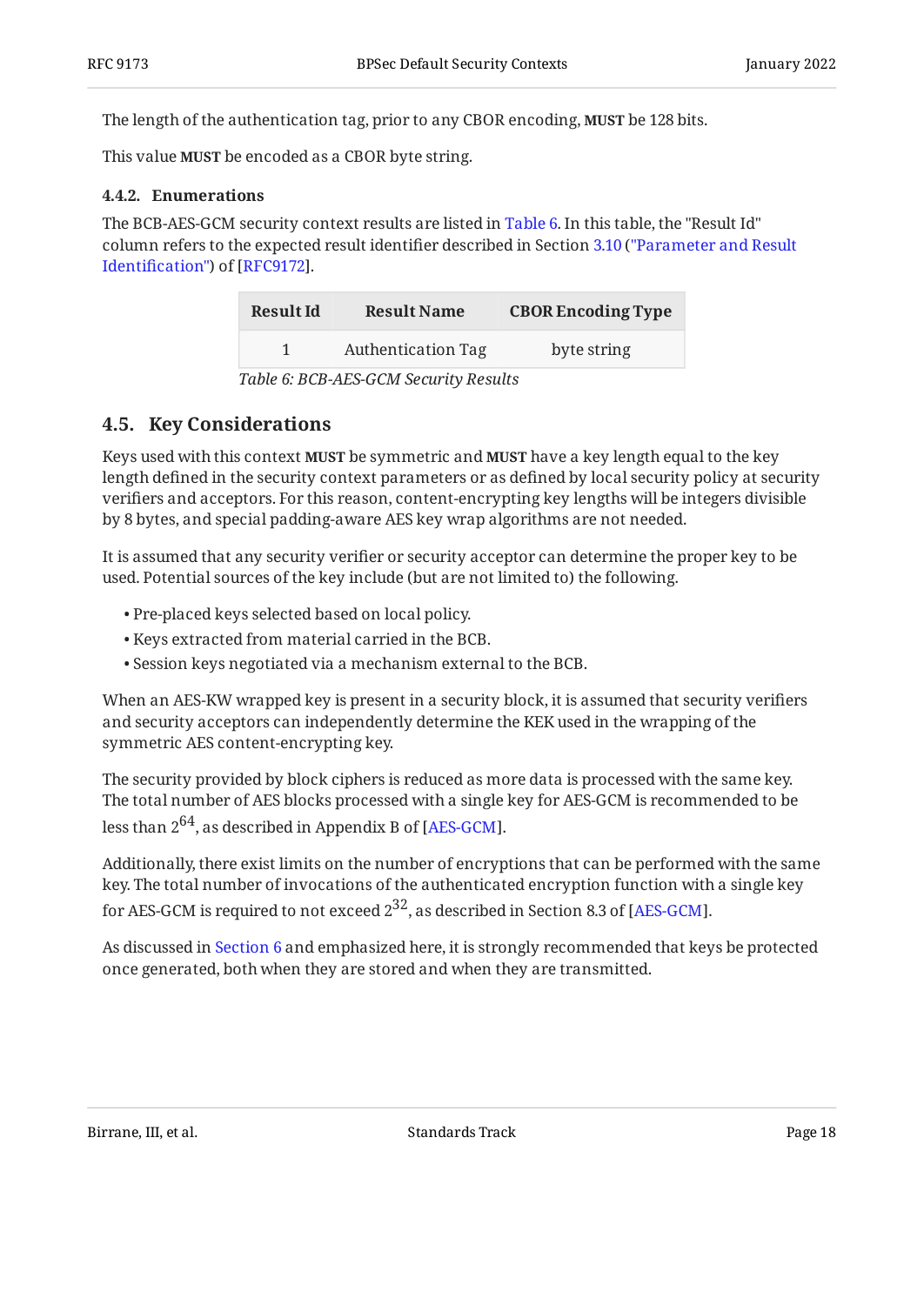## <span id="page-18-0"></span>**[4.6. GCM Considerations](#page-18-0)**

The GCM cryptographic mode of AES has specific requirements that **MUST** be followed by implementers for the secure function of the BCB-AES-GCM security context. While these requirements are well documented in [AES-GCM], some of them are repeated here for emphasis.

With the exception of the AES-KW function, the IVs used by the BCB-AES-GCM security context • are considered to be per-invocation IVs. The pairing of a per-invocation IV and a security key **MUST** be unique. A per-invocation IV **MUST NOT** be used with a security key more than one time. If a per-invocation IV and key pair are repeated, then the GCM implementation is vulnerable to forgery attacks. Because the loss of integrity protection occurs with even a single reuse, this situation is often considered to have catastrophic security consequences. More information regarding the importance of the uniqueness of the IV value can be found in Appendix A of [AES-GCM].

Methods of generating unique IV values are provided in Section 8 of [AES-GCM]. For example, one method decomposes the IV value into a fixed field and an invocation field. The fixed field is a constant value associated with a device, and the invocation field changes on each invocation (such as by incrementing an integer counter). Implementers **SHOULD** carefully read all relevant sections of [AES-GCM] when generating any mechanism to create unique IVs.

- $\bullet$  The AES-KW function used to wrap keys for the security contexts in this document uses a single, globally constant IV input to the AES cipher operation and thus is distinct from the aforementioned requirement related to per-invocation IVs.
- While any tag-based authentication mechanism has some likelihood of being forged, this probability is increased when using AES-GCM. In particular, short tag lengths combined with very long messages **SHOULD** be avoided when using this mode. The BCB-AES-GCM security context requires the use of 128-bit authentication tags at all times. Concerns relating to the size of authentication tags is discussed in Appendices B and C of [AES-GCM].  $\,$
- $\bullet$  As discussed in Appendix B of [AES-GCM], implementations <code>SHOULD</code> limit the number of unsuccessful verification attempts for each key to reduce the likelihood of guessing tag values. This type of check has potential state-keeping issues when AES-KW is used, since an attacker could cause a large number of keys to be used at least once.
- •As discussed in Section 8 ("Security Considerations") of [RFC9172], delay-tolerant networks have a higher occurrence of replay attacks due to the store-and-forward nature of the network. Because GCM has no inherent replay attack protection, implementors **SHOULD** attempt to detect replay attacks by using mechanisms such as those described in Appendix D of [AES-GCM].

## <span id="page-18-1"></span>**[4.7. Canonicalization Algorithms](#page-18-1)**

This section defines the canonicalization algorithms used to prepare the inputs used to generate both the ciphertext and the authentication tag.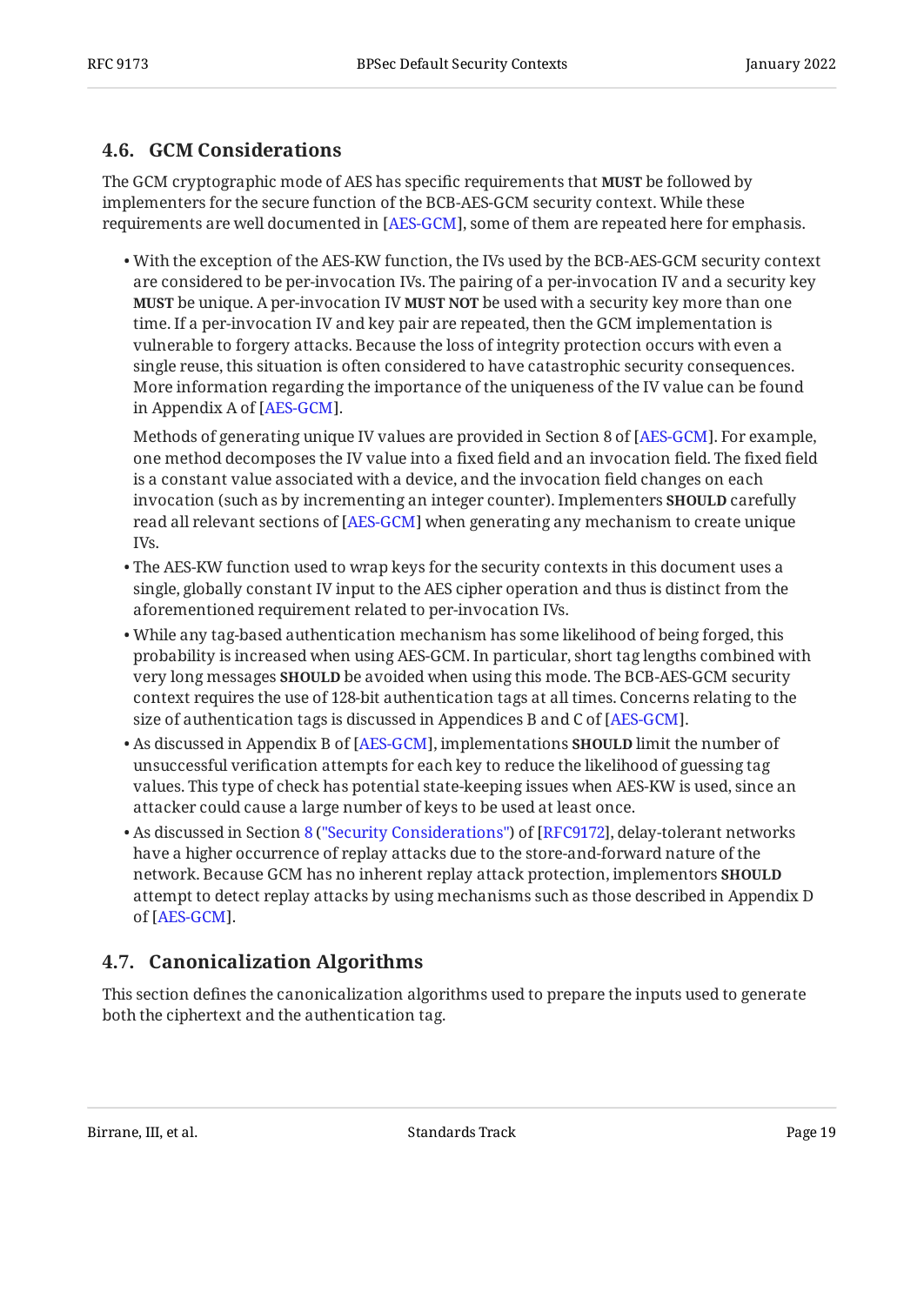In all cases, the canonical form of any portion of an extension block **MUST** be created as described in [RFC9172]. The canonicalization algorithms defined in [RFC9172] adhere to the canonical forms for extension blocks defined in [RFC9171] but resolve ambiguities related to how values are represented in CBOR.

## <span id="page-19-0"></span>**[4.7.1. Calculations Related to Ciphertext](#page-19-0)**

The BCB operates over the block-type-specific data of a block, but the BP always encodes these data within a single, definite-length CBOR byte string. Therefore, the plaintext used during encryption **MUST** be calculated as the value of the block-type-specific data field of the security target excluding the BP CBOR encoding.

[Table 7](#page-19-2) shows two CBOR-encoded examples and the plaintext that would be extracted from them. The first example is an unsigned integer, while the second is a byte string.

<span id="page-19-2"></span>

| <b>CBOR Encoding (Hex)</b>   | <b>CBOR Part</b><br>(Hex) | <b>Plaintext Part (Hex)</b>     |
|------------------------------|---------------------------|---------------------------------|
| 18ED                         | 18                        | ED                              |
| C24CDEADBEEFDEADBEEFDEADBEEF | C24C                      | <b>DEADBEEFDEADBEEFDEADBEEF</b> |
| _ _ _ _ _ . _ _ _ _ . _ _    |                           |                                 |

*[Table 7: CBOR Plaintext Extraction Examples](#page-19-2)* 

The ciphertext used during decryption **MUST** be calculated as the single, definite-length CBOR byte string representing the block-type-specific data field excluding the CBOR byte string identifying byte and optional CBOR byte string length field.

All other fields of the security target (such as the block type code, block number, block processing control flags, or any CRC information) **MUST NOT** be considered as part of encryption or decryption.

## <span id="page-19-1"></span>**[4.7.2. Additional Authenticated Data](#page-19-1)**

The construction of additional authenticated data depends on the AAD scope flags that can be provided as part of customizing the behavior of this security context.

The canonical form of the AAD input to the BCB-AES-GCM mechanism is constructed using the following process. While the AAD scope flags might not be included in the BCB representing the security operation, they **MUST** be included in the AAD value itself. This process **MUST** be followed when generating AAD for either encryption or decryption.

- 1. The canonical form of the AAD starts as the CBOR encoding of the AAD scope flags in which all unset flags, reserved bits, and unassigned bits have been set to 0. For example, if the primary block flag, target header flag, and security header flag are each set, then the initial value of the canonical form of the AAD will be 0x07.
- If the primary block flag of the AAD scope flags is set to 1, then a canonical form of the 2. bundle's primary block **MUST** be calculated and the result appended to the AAD.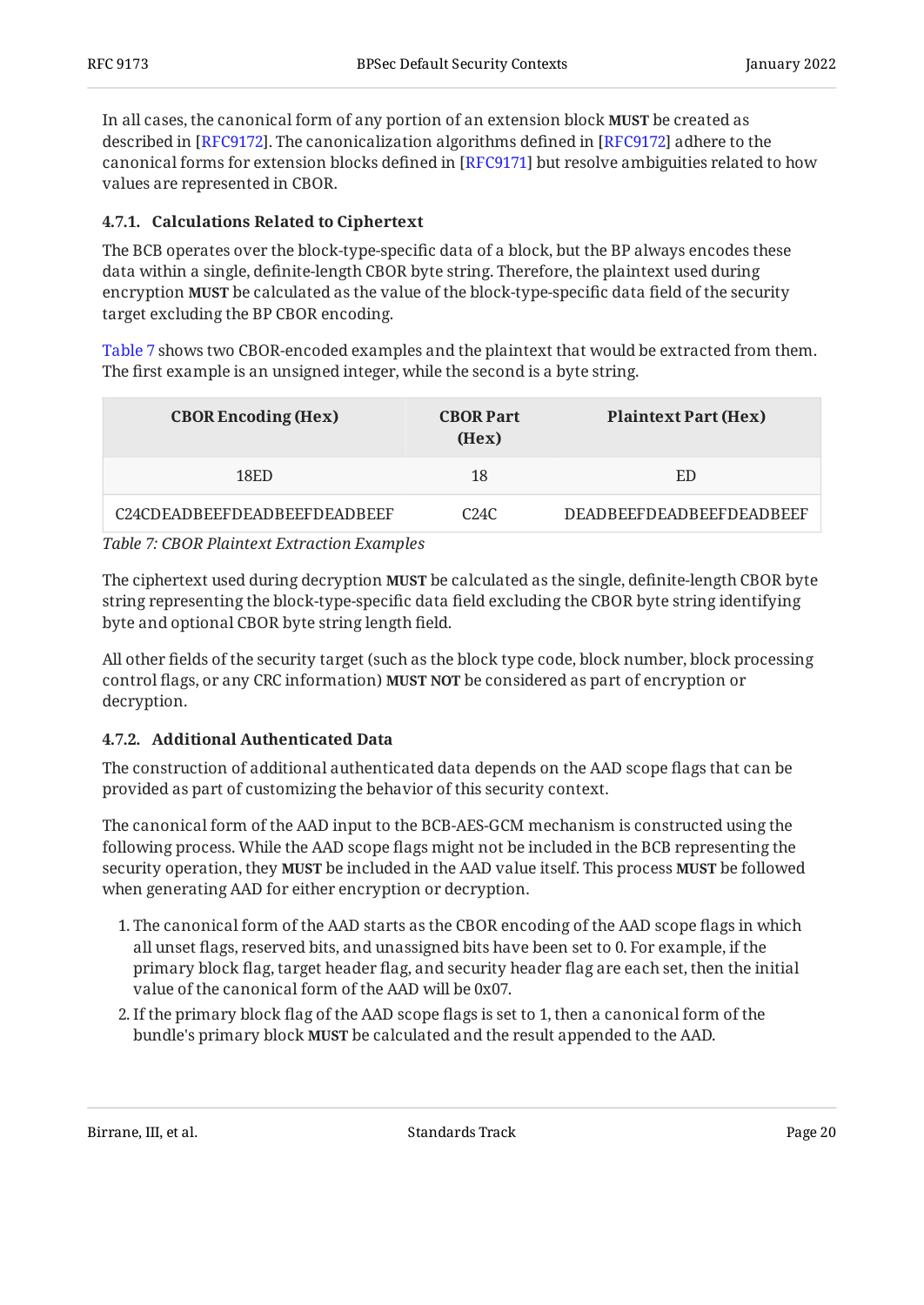- If the target header flag of the AAD scope flags is set to 1, then the canonical form of the block 3. type code, block number, and block processing control flags associated with the security target **MUST** be calculated and, in that order, appended to the AAD.
- If the security header flag of the AAD scope flags is set to 1, then the canonical form of the 4. block type code, block number, and block processing control flags associated with the BIB be calculated and, in that order, appended to the AAD. **MUST**

## <span id="page-20-1"></span><span id="page-20-0"></span>**[4.8. Processing](#page-20-0)**

## **[4.8.1. Encryption](#page-20-1)**

During encryption, four data elements are prepared for input to the AES-GCM cipher: the encryption key, the IV, the security target plaintext to be encrypted, and any additional authenticated data. These data items **MUST** be generated as follows.

Prior to encryption, if a CRC value is present for the target block, then that CRC value **MUST** be removed. This requires removing the CRC field from the target block and setting the CRC type field of the target block to "no CRC is present."

- The encryption key **MUST** have the appropriate length as required by local security policy. The key might be generated specifically for this encryption, given as part of local security policy, or obtained through some other key management mechanism as discussed in [Section 4.5.](#page-17-1)
- $\bullet$  The IV selected **MUST** be of the appropriate length. Because replaying an IV in counter mode voids the confidentiality of all messages encrypted with said IV, this context also requires a unique IV for every encryption performed with the same key. This means the same key and IV combination **MUST NOT** be used more than once.
- $\bullet$  The security target plaintext for encryption **MUST** be generated as discussed in [Section 4.7.1.](#page-19-0)
- Additional authenticated data **MUST** be generated as discussed in [Section 4.7.2,](#page-19-1) with the value of AAD scope flags being taken from local security policy.

Upon successful encryption, the following actions **MUST** occur.

- $\bullet$  The ciphertext produced by AES-GCM **MUST** replace the bytes used to define the plaintext in the security target block's block-type-specific data field. The block length of the security target **MUST** be updated if the generated ciphertext is larger than the plaintext (which can occur when the authentication tag is included in the ciphertext calculation, as discussed in [Section](#page-16-1) [4.4\)](#page-16-1).
- $\bullet$  The authentication tag calculated by the AES-GCM cipher **MAY** be added as a security result for the security target in the BCB holding results for this security operation, in which case it be processed as described in [Section 4.4](#page-16-1). **MUST**
- $\bullet$  The authentication tag MUST be included either as a security result in the BCB representing the security operation or (with the ciphertext) in the security target block-type-specific data field.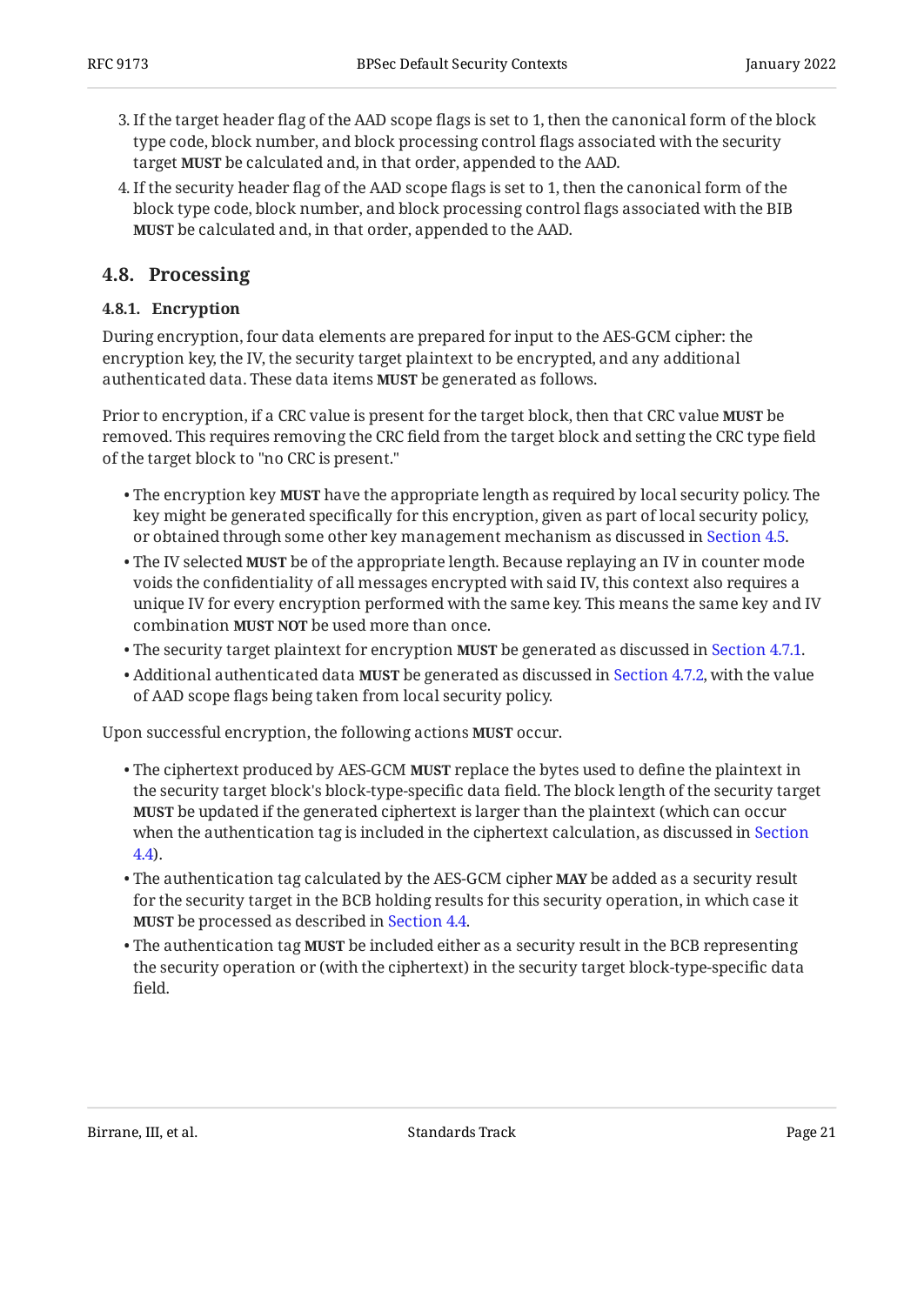Finally, the BCB containing information about this security operation **MUST** be updated as follows. These operations can occur in any order.

- The security context identifier for the BCB MUST be set to the context identifier for BCB-AES-GCM.
- The IV input to the cipher **MUST** be added as the IV security context parameter for the BCB.
- Any local flags used to generate AAD for this cipher **MUST** be placed in the AAD scope flags security context parameter for the BCB unless these flags are expected to be correctly configured at security verifiers and security acceptors in the network.
- $\bullet$  The encryption key MAY be included as a security context parameter, in which case it MUST be wrapped using the AES key wrap function as defined in [RFC3394] and the results of the wrapping added as the wrapped key security context parameter for the BCB.
- $\bullet$  The AES variant used by this security context  $\textbf{SHOULD}$  be added as the AES variant security context parameter for the BCB if it differs from the default key length. Otherwise, this parameter **MAY** be omitted if doing so provides a useful reduction in message sizes.

Problems encountered in the encryption **MUST** be processed in accordance with local security policy. This **MAY** include restoring a CRC value removed from the target block prior to encryption, if the target block is allowed to be transmitted after an encryption error.

## <span id="page-21-0"></span>**[4.8.2. Decryption](#page-21-0)**

During decryption, five data elements are prepared for input to the AES-GCM cipher: the decryption key, the IV, the security target ciphertext to be decrypted, any additional authenticated data, and the authentication tag generated from the original encryption. These data items **MUST** be generated as follows.

- $\bullet$  The decryption key **MUST** be derived using the wrapped key security context parameter if such a parameter is included in the security context parameters of the BCB. Otherwise, this key **MUST** be derived in accordance with local security policy at the decrypting node as discussed in [Section 4.5](#page-17-1).
- $\bullet$  The IV **MUST** be set to the value of the IV security context parameter included in the BCB. If the IV parameter is not included as a security context parameter, an IV **MAY** be derived as a function of local security policy and other BCB contents, or a lack of an IV security context parameter in the BCB **MAY** be treated as an error by the decrypting node.
- The security target ciphertext for decryption **MUST** be generated as discussed in [Section 4.7.1.](#page-19-0)
- Additional authenticated data **MUST** be generated as discussed in [Section 4.7.2](#page-19-1) with the value of AAD scope flags being taken from the AAD scope flags security context parameter. If the AAD scope flags parameter is not included in the security context parameters, then these flags **MAY** be derived from local security policy in cases where the set of such flags is determinable in the network.
- $\bullet$  The authentication tag **MUST** be present either as a security result in the BCB representing the security operation or (with the ciphertext) in the security target block-type-specific data field.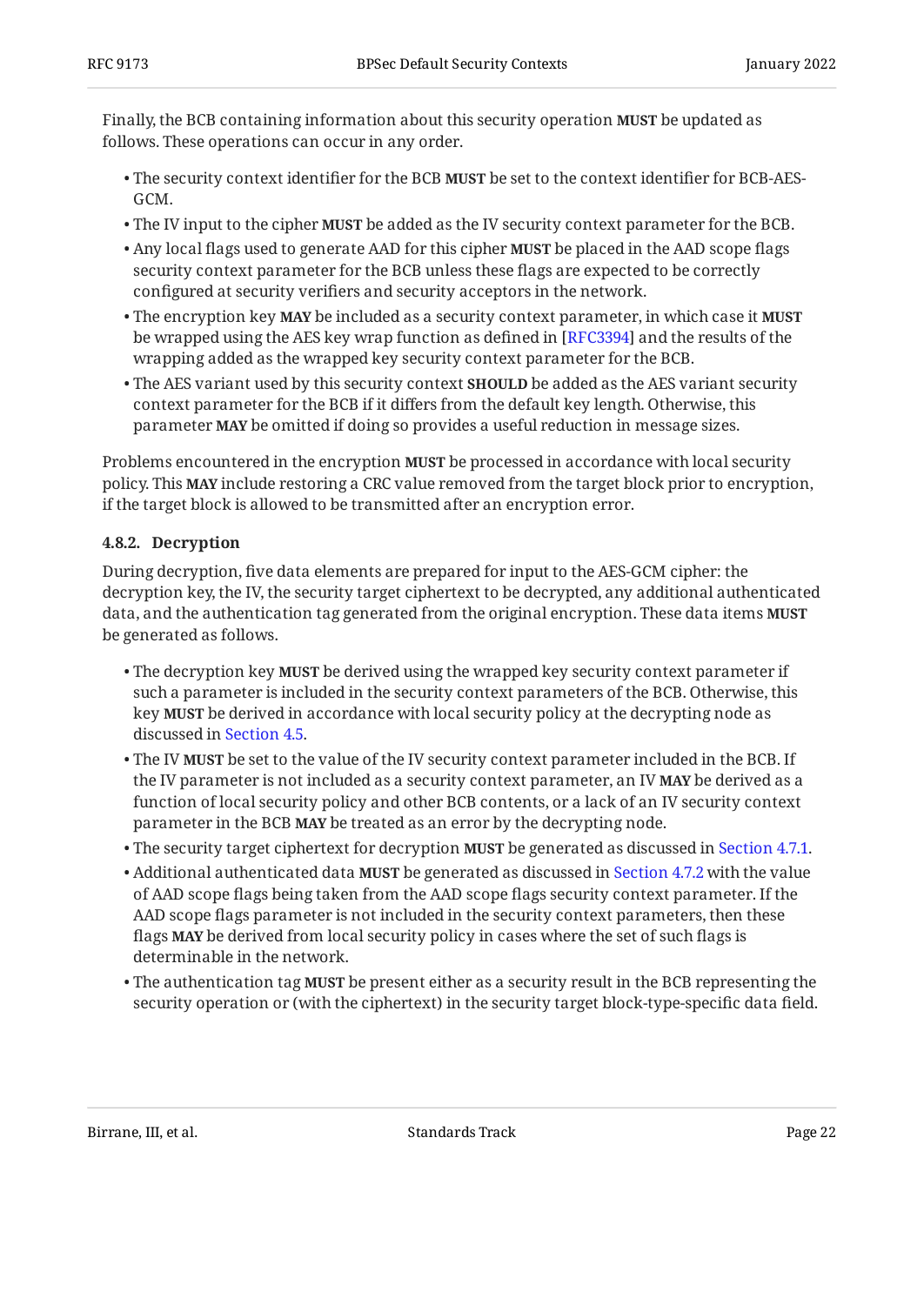Upon successful decryption, the following action **MUST** occur.

 $\bullet$  The plaintext produced by AES-GCM **MUST** replace the bytes used to define the ciphertext in the security target block's block-type-specific data field. Any changes to the security target block length field **MUST** be corrected in cases where the plaintext has a different length than the replaced ciphertext.

If the security acceptor is not the bundle destination and if no other integrity or confidentiality service is being applied to the target block, then a CRC be included for the target block. The **MUST** CRC type, as determined by policy, is set in the target block's CRC type field and the corresponding CRC value is added as the CRC field for that block.

If the ciphertext fails to authenticate, if any needed parameters are missing, or if there are other problems in the decryption, then the decryption **MUST** be treated as failed and processed in accordance with local security policy.

## <span id="page-22-1"></span><span id="page-22-0"></span>**[5. IANA Considerations](#page-22-0)**

## **[5.1. Security Context Identi](#page-22-1)fiers**

<span id="page-22-4"></span>This specification allocates two security context identifiers from the "BPSec Security Context Identifiers" registry defined in [\[RFC9172](#page-27-1)].

<span id="page-22-3"></span>

|               | <b>Value</b> Description | Reference |
|---------------|--------------------------|-----------|
|               | BIB-HMAC-SHA2 RFC 9173   |           |
| $\mathcal{P}$ | BCB-AES-GCM              | RFC 9173  |

*[Table 8](#page-22-3): [Additional Entries for the BPSec](#page-22-4) [Security Context Identi](#page-22-4)fiers Registry* 

## <span id="page-22-2"></span>**[5.2. Integrity Scope Flags](#page-22-2)**

The BIB-HMAC-SHA2 security context has an Integrity Scope Flags field for which IANA has created and now maintains a new registry named "BPSec BIB-HMAC-SHA2 Integrity Scope Flags" on the "Bundle Protocol" registry page. [Table 9](#page-22-5) shows the initial values for this registry.

The registration policy for this registry is Specification Required [RFC8126].

<span id="page-22-5"></span>The value range is unsigned 16-bit integer.

<span id="page-22-6"></span>

| <b>Bit Position (right to left)</b> | <b>Description</b>         | Reference |
|-------------------------------------|----------------------------|-----------|
|                                     | Include primary block flag | RFC 9173  |
|                                     | Include target header flag | RFC 9173  |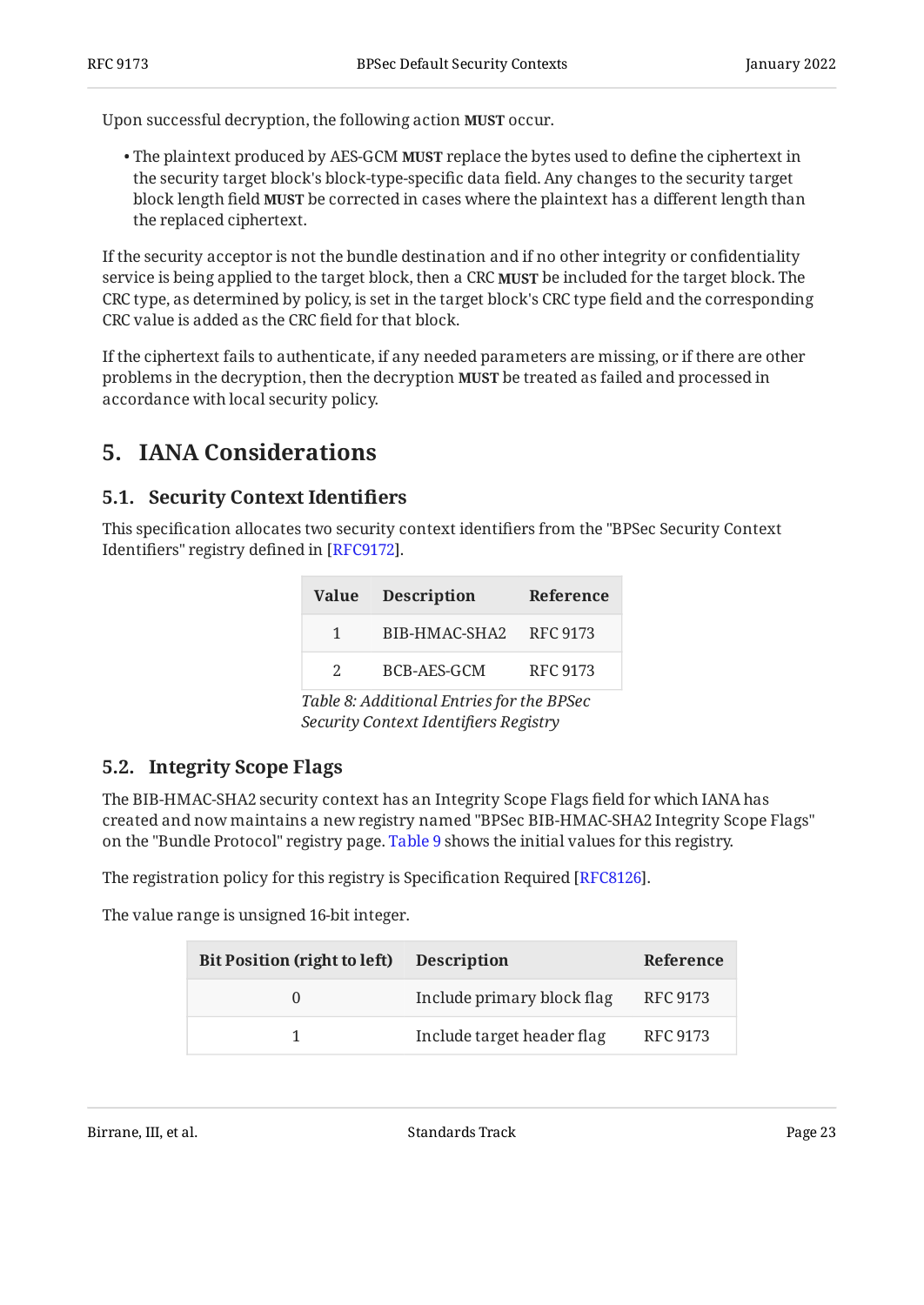| Bit Position (right to left) Description |                              | Reference       |
|------------------------------------------|------------------------------|-----------------|
|                                          | Include security header flag | RFC 9173        |
| $3 - 7$                                  | Reserved                     | <b>RFC 9173</b> |
| $8 - 15$                                 | Unassigned                   |                 |

*[Table 9](#page-22-6): [BPSec BIB-HMAC-SHA2 Integrity Scope Flags Registry](#page-22-5)* 

## <span id="page-23-0"></span>**[5.3. AAD Scope Flags](#page-23-0)**

The BCB-AES-GCM security context has an AAD Scope Flags field for which IANA has created and now maintains a new registry named "BPSec BCB-AES-GCM AAD Scope Flags" on the "Bundle Protocol" registry page. [Table 10](#page-23-2) shows the initial values for this registry.

The registration policy for this registry is Specification Required.

<span id="page-23-2"></span>The value range is unsigned 16-bit integer.

<span id="page-23-3"></span>

| <b>Bit Position (right to left)</b> | <b>Description</b>           | <b>Reference</b> |
|-------------------------------------|------------------------------|------------------|
| $\theta$                            | Include primary block flag   | <b>RFC 9173</b>  |
|                                     | Include target header flag   | <b>RFC 9173</b>  |
| 2                                   | Include security header flag | <b>RFC 9173</b>  |
| $3 - 7$                             | Reserved                     | <b>RFC 9173</b>  |
| $8 - 15$                            | Unassigned                   |                  |

*[Table 10](#page-23-3): [BPSec BCB-AES-GCM AAD Scope Flags Registry](#page-23-2)* 

## <span id="page-23-1"></span>**[5.4. Guidance for Designated Experts](#page-23-1)**

New assignments within the "BPSec BIB-HMAC-SHA2 Integrity Scope Flags" and "BPSec BCB-AES-GCM AAD Scope Flags" registries require review by a Designated Expert (DE). This section provides guidance to the DE when performing their reviews. Specifically, a DE is expected to perform the following activities.

- $\bullet$  Ascertain the existence of suitable documentation (a specification) as described in [[RFC8126\]](#page-27-9) and verify that the document is permanently and publicly available.
- Ensure that any changes to the "BPSec BIB-HMAC-SHA2 Integrity Scope Flags" registry clearly state how new assignments interact with existing flags and how the inclusion of new assignments affects the construction of the IPPT value.
- Ensure that any changes to the "BPSec BCB-AES-GCM AAD Scope Flags" registry clearly state how new assignments interact with existing flags and how the inclusion of new assignments affects the construction of the AAD input to the BCB-AES-GCM mechanism.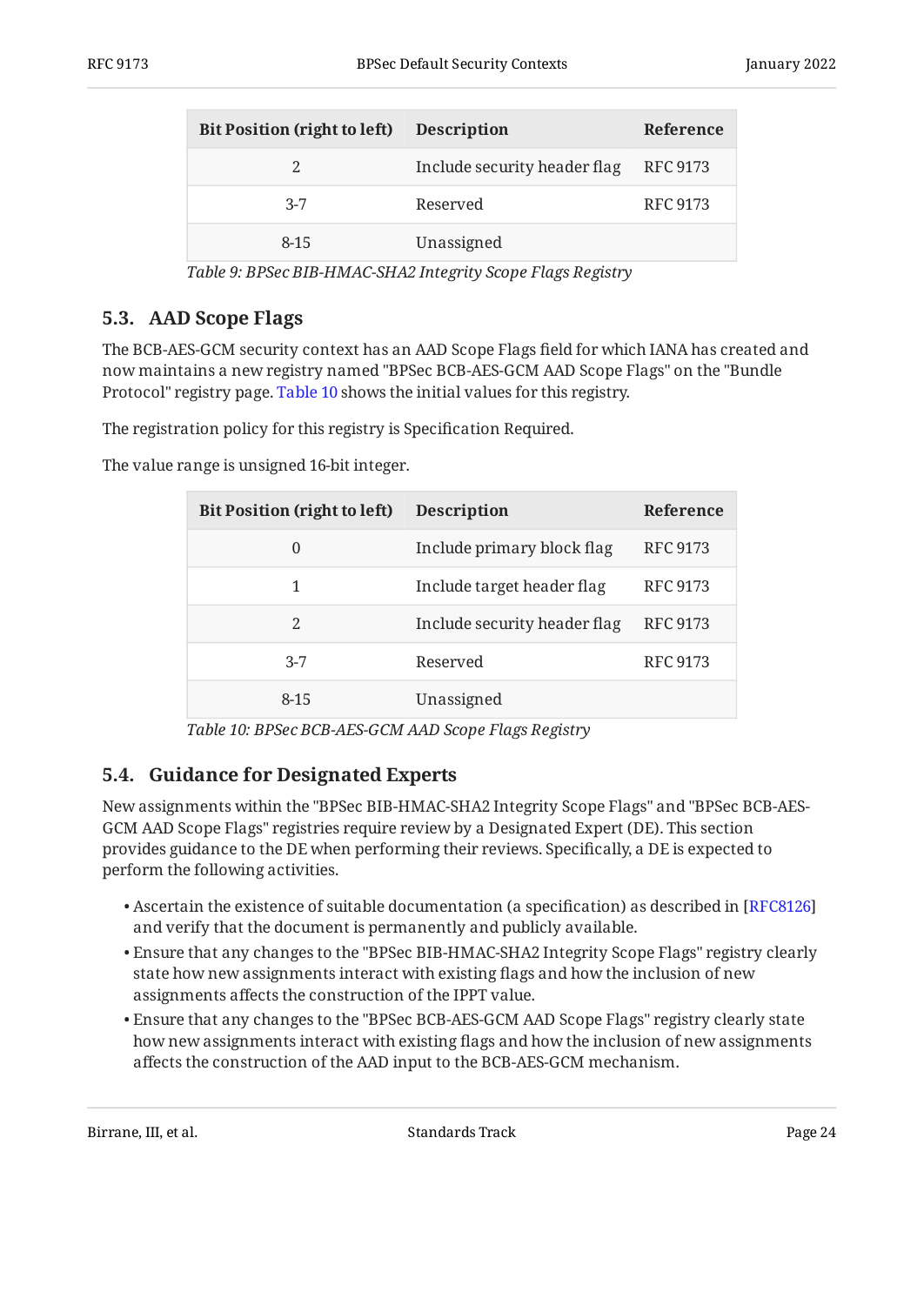Ensure that any processing changes proposed with new assignments do not alter any • required behavior in this specification.

# <span id="page-24-0"></span>**[6. Security Considerations](#page-24-0)**

Security considerations specific to a single security context are provided in the description of that context (see Sections [3](#page-4-1) and [4](#page-12-0)). This section discusses security considerations that should be evaluated by implementers of any security context described in this document. Considerations can also be found in documents listed as normative references and should also be reviewed by security context implementors.

## <span id="page-24-1"></span>**[6.1. Key Management](#page-24-1)**

The delayed and disrupted nature of Delay-Tolerant Networking (DTN) complicates the process of key management because there might not be reliable, timely, round-trip exchange between security sources, security verifiers, and security acceptors in the network. This is true when there is a substantial signal propagation delay between nodes, when nodes are in a highly challenged communications environment, and when nodes do not support bidirectional communication.

In these environments, key establishment protocols that rely on round-trip information exchange might not converge on a shared secret in a timely manner (or at all). Also, key revocation or key verification mechanisms that rely on access to a centralized authority (such as a certificate authority) might similarly fail in the stressing conditions of DTN.

For these reasons, the default security contexts described in this document rely on symmetric-key cryptographic mechanisms because asymmetric-key infrastructure (such as a public key infrastructure) might be impractical in this environment.

BPSec assumes that "key management is handled as a separate part of network management" [[RFC9172\]](#page-27-1). This assumption is also made by the security contexts defined in this document, which do not define new protocols for key derivation, exchange of KEKs, revocation of existing keys, or the security configuration or policy used to select certain keys for certain security operations.

Nodes using these security contexts need to perform the following kinds of activities, independent of the construction, transmission, and processing of BPSec security blocks.

- $\bullet$  Establish shared KEKs with other nodes in the network using an out-of-band mechanism. This might include pre-sharing of KEKs or the use of older key establishment mechanisms prior to the exchange of BPSec security blocks.
- Determine when a key is considered exhausted and no longer to be used in the generation, verification, or acceptance of a security block.
- Determine when a key is considered invalid and no longer to be used in the generation, verification, or acceptance of a security block. Such revocations can be based on a variety of mechanisms, including local security policy, time relative to the generation or use of the key, or other mechanisms specified through network management.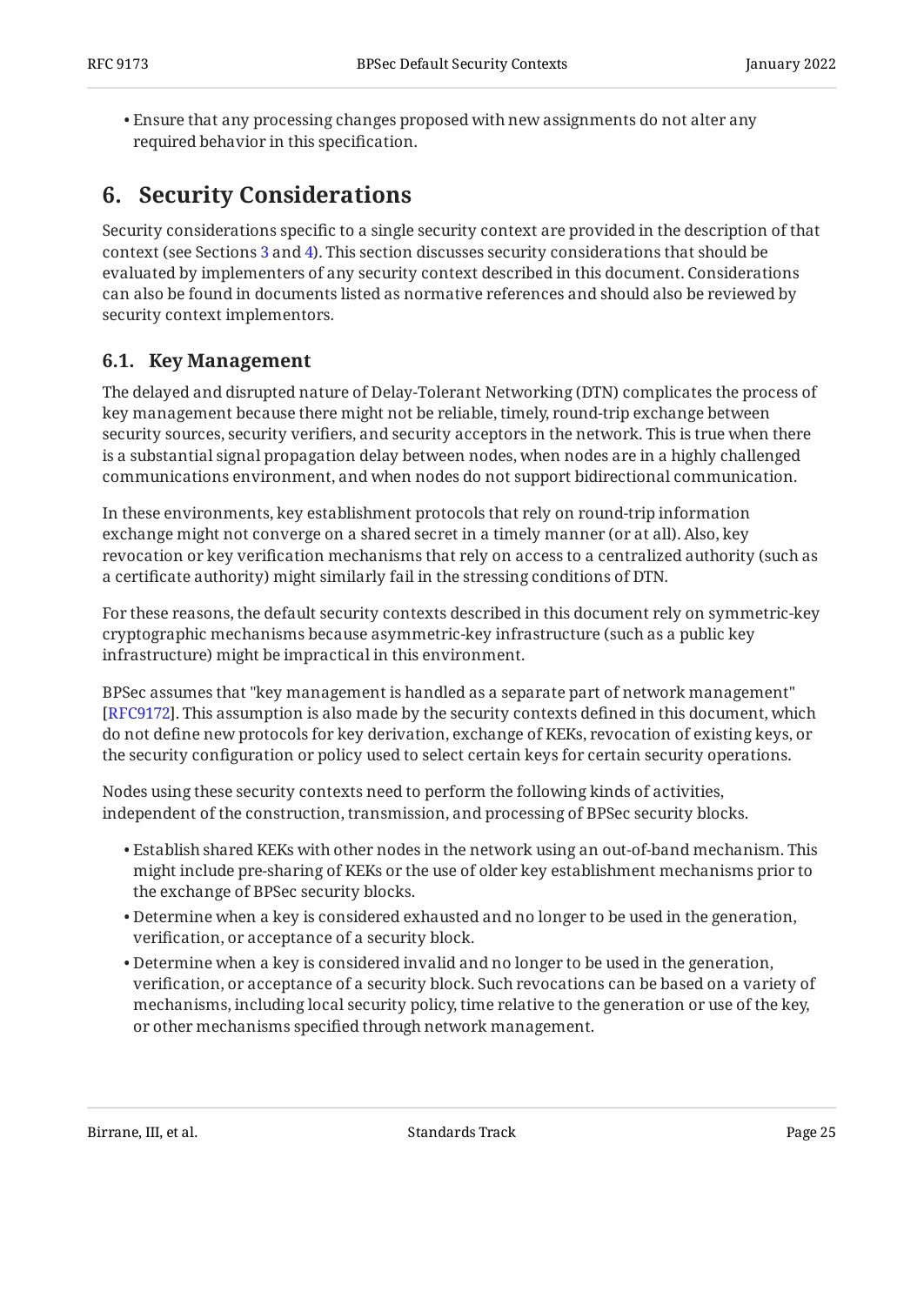$\bullet$  Determine, through an out-of-band mechanism such as local security policy, what keys are to be used for what security blocks. This includes the selection of which key should be used in the evaluation of a security block received by a security verifier or a security acceptor.

The failure to provide effective key management techniques appropriate for the operational networking environment can result in the compromise of those unmanaged keys and the loss of security services in the network.

## <span id="page-25-0"></span>**[6.2. Key Handling](#page-25-0)**

Once generated, keys should be handled as follows.

- It is strongly **RECOMMENDED** that implementations protect keys both when they are stored and when they are transmitted.
- $\bullet$  In the event that a key is compromised, any security operations using a security context associated with that key **SHOULD** also be considered compromised. This means that the BIB-HMAC-SHA2 security context **SHOULD NOT** be treated as providing integrity when used with a compromised key, and BCB-AES-GCM **SHOULD NOT** be treated as providing confidentiality when used with a compromised key.
- The same key, whether a KEK or a wrapped key, **MUST NOT** be used for different algorithms as doing so might leak information about the key.
- $\bullet$  A KEK **MUST NOT** be used to encrypt keys for different security contexts. Any KEK used by a security context defined in this document **MUST** only be used to wrap keys associated with security operations using that security context. This means that a compliant security source would not use the same KEK to wrap keys for both the BIB-HMAC-SHA2 and BCB-AES-GCM security contexts. Similarly, any compliant security verifier or security acceptor would not use the same KEK to unwrap keys for different security contexts.

## <span id="page-25-1"></span>**[6.3. AES GCM](#page-25-1)**

There are a significant number of considerations related to the use of the GCM mode of AES to provide a confidentiality service. These considerations are provided in [Section 4.6](#page-18-0) as part of the documentation of the BCB-AES-GCM security context.

The length of the ciphertext produced by the GCM mode of AES will be equal to the length of the plaintext input to the cipher suite. The authentication tag also produced by this cipher suite is separate from the ciphertext. However, it should be noted that implementations of the AES-GCM cipher suite might not separate the concept of ciphertext and authentication tag in their Application Programming Interface (API).

Implementations of the BCB-AES-GCM security context can either keep the length of the target block unchanged by holding the authentication tag in a BCB security result or alter the length of the target block by including the authentication tag with the ciphertext replacing the block-typespecific data field of the target block. Implementations **MAY** use the authentication tag security result in cases where keeping target block length unchanged is an important processing concern. In all cases, the ciphertext and authentication tag **MUST** be processed in accordance with the API of the AES-GCM cipher suites at the security source and security acceptor.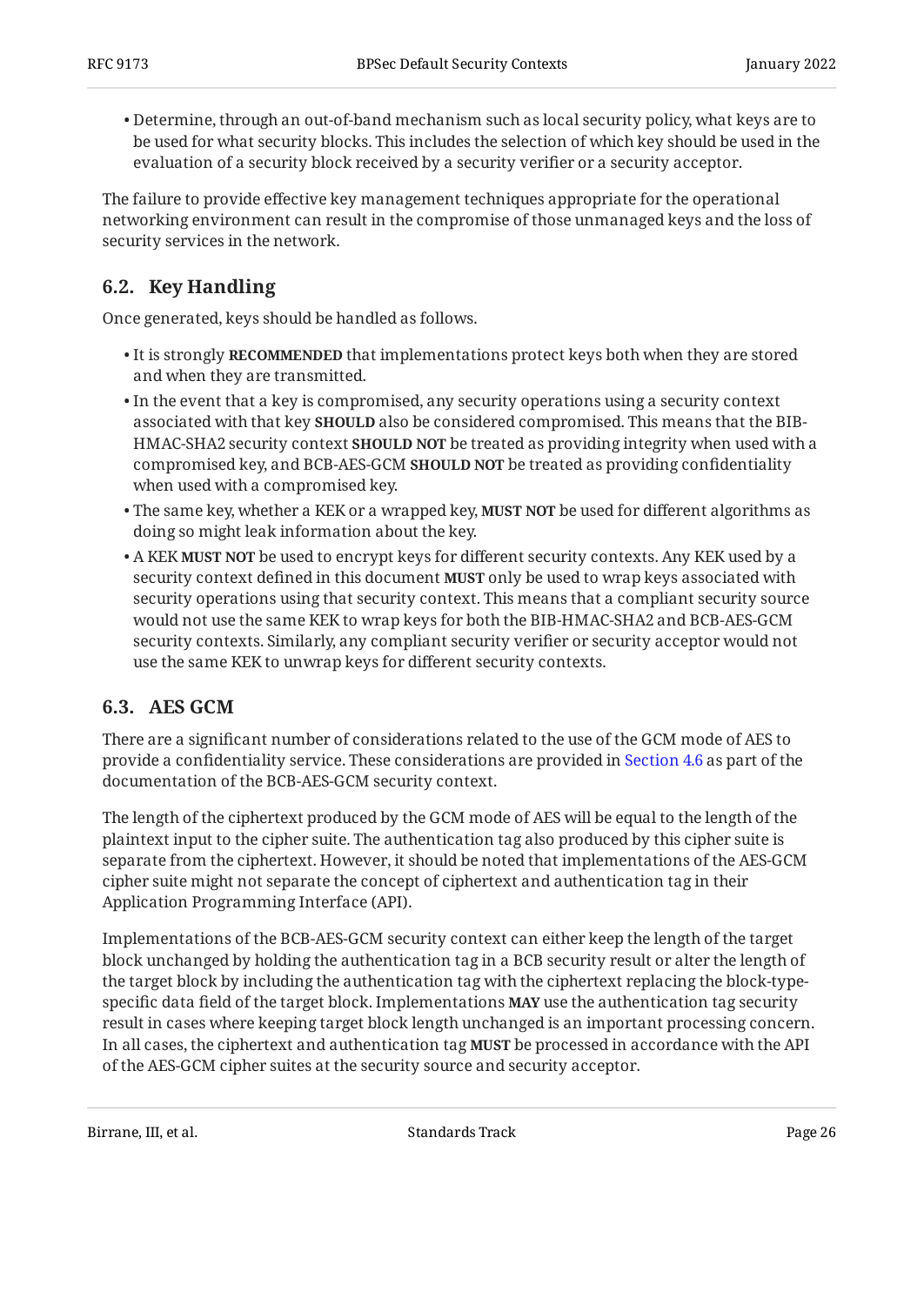## <span id="page-26-0"></span>**[6.4. AES Key Wrap](#page-26-0)**

The AES-KW algorithm used by the security contexts in this document does not use a perinvocation initialization vector and does not require any key padding. Key padding is not needed because wrapped keys used by these security contexts will always be multiples of 8 bytes. The length of the wrapped key can be determined by inspecting the security context parameters. Therefore, a key can be unwrapped using only the information present in the security block and the KEK provided by local security policy at the security verifier or security acceptor.

## <span id="page-26-1"></span>**[6.5. Bundle Fragmentation](#page-26-1)**

Bundle fragmentation might prevent security services in a bundle from being verified after a bundle is fragmented and before the bundle is re-assembled. Examples of potential issues include the following.

- $\bullet$  If a security block and its security target do not exist in the same fragment, then the security block cannot be processed until the bundle is re-assembled. If a fragment includes an encrypted target block, but not its BCB, then a receiving Bundle Protocol Agent (BPA) will not know that the target block has been encrypted.
- $\bullet$  A security block can be cryptographically bound to a bundle by setting the integrity scope flags (for BIB-HMAC-SHA2) or the AAD scope flags (for BCB-AES-GCM) to include the bundle primary block. When a security block is cryptographically bound to a bundle, it cannot be processed even if the security block and target both coexist in the fragment. This is because fragments have different primary blocks than the original bundle.
- $\bullet$  If security blocks and their target blocks are repeated in multiple fragments, policy needs to determine how to deal with issues where a security operation verifies in one fragment but fails in another fragment. This might happen, for example, if a BIB block becomes corrupted in one fragment but not in another fragment.

Implementors should consider how security blocks are processed when a BPA fragments a received bundle. For example, security blocks and their targets could be placed in the same fragment if the security block is not otherwise cryptographically bound to the bundle being fragmented. Alternatively, if security blocks are cryptographically bound to a bundle, then a fragmenting BPA should consider encapsulating the bundle first and then fragmenting the encapsulating bundle.

# <span id="page-26-2"></span>**[7. Normative References](#page-26-2)**

- <span id="page-26-4"></span><span id="page-26-3"></span>[AES-GCM] Dworkin, M., "Recommendation for Block Cipher Modes of Operation: Galois/ Counter Mode (GCM) and GMAC", NIST Special Publication 800-38D, DOI 10.6028/ NIST.SP.800-38D, November 2007, [<https://doi.org/10.6028/NIST.SP.800-38D](https://doi.org/10.6028/NIST.SP.800-38D)>.
	- **[RFC2104]** Krawczyk, H., Bellare, M., and R. Canetti, "HMAC: Keyed-Hashing for Message Authentication", RFC 2104, DOI 10.17487/RFC2104, February 1997, <[https://](https://www.rfc-editor.org/info/rfc2104) . [www.rfc-editor.org/info/rfc2104>](https://www.rfc-editor.org/info/rfc2104)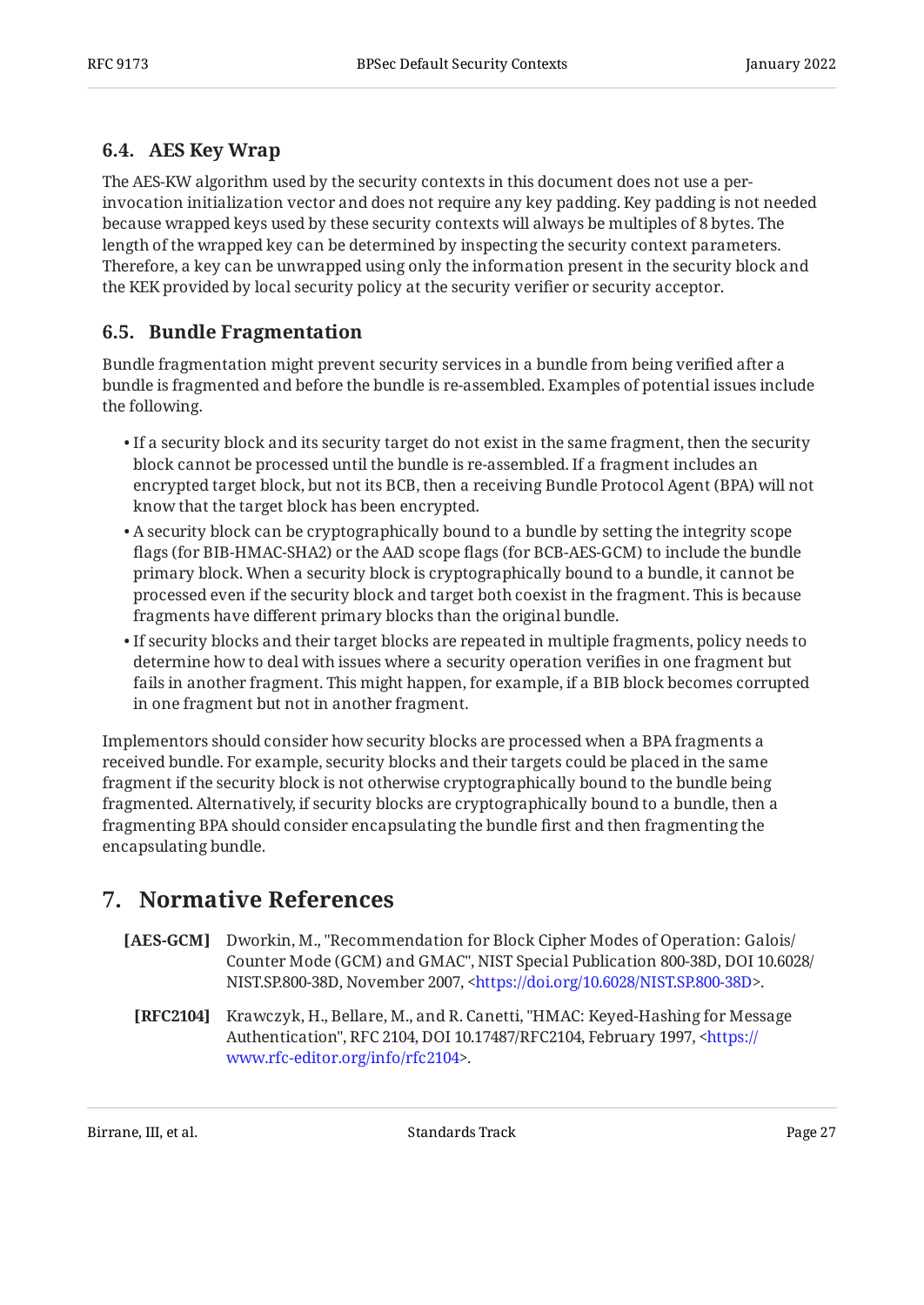- <span id="page-27-4"></span>**[RFC2119]** Bradner, S., "Key words for use in RFCs to Indicate Requirement Levels", BCP 14, RFC 2119, DOI 10.17487/RFC2119, March 1997, [<https://www.rfc-editor.org/info/](https://www.rfc-editor.org/info/rfc2119) . [rfc2119](https://www.rfc-editor.org/info/rfc2119)>
- <span id="page-27-8"></span>**[RFC3394]** Schaad, J. and R. Housley, "Advanced Encryption Standard (AES) Key Wrap Algorithm", RFC 3394, DOI 10.17487/RFC3394, September 2002, [<https://www.rfc-](https://www.rfc-editor.org/info/rfc3394). [editor.org/info/rfc3394](https://www.rfc-editor.org/info/rfc3394)>
- <span id="page-27-9"></span>**[RFC8126]** Cotton, M., Leiba, B., and T. Narten, "Guidelines for Writing an IANA Considerations Section in RFCs", BCP 26, RFC 8126, DOI 10.17487/RFC8126, June 2017, <https://www.rfc-editor.org/info/rfc8126>.
- <span id="page-27-7"></span>**[RFC8152]** Schaad, J., "CBOR Object Signing and Encryption (COSE)", RFC 8152, DOI 10.17487/ RFC8152, July 2017, <https://www.rfc-editor.org/info/rfc8152>.
- <span id="page-27-5"></span>**[RFC8174]** Leiba, B., "Ambiguity of Uppercase vs Lowercase in RFC 2119 Key Words", BCP 14, RFC 8174, DOI 10.17487/RFC8174, May 2017, <[https://www.rfc-editor.org/info/](https://www.rfc-editor.org/info/rfc8174) . [rfc8174](https://www.rfc-editor.org/info/rfc8174)>
- <span id="page-27-10"></span>**[RFC8742]** Bormann, C., "Concise Binary Object Representation (CBOR) Sequences", RFC 8742, DOI 10.17487/RFC8742, February 2020, [<https://www.rfc-editor.org/info/](https://www.rfc-editor.org/info/rfc8742) . [rfc8742](https://www.rfc-editor.org/info/rfc8742)>
- <span id="page-27-3"></span>**[RFC8949]** Bormann, C. and P. Hoffman, "Concise Binary Object Representation (CBOR)", STD 94, RFC 8949, DOI 10.17487/RFC8949, December 2020, [<https://www.rfc-](https://www.rfc-editor.org/info/rfc8949). [editor.org/info/rfc8949](https://www.rfc-editor.org/info/rfc8949)>
- <span id="page-27-2"></span>**[RFC9171]** Burleigh, S., Fall, K., and E. Birrane, III, "Bundle Protocol Version 7", RFC 9171, DOI 10.17487/RFC9171, January 2022, <https://www.rfc-editor.org/rfc/rfc9171>.
- <span id="page-27-6"></span><span id="page-27-1"></span>**[RFC9172]** Birrane, III, E. and K. McKeever, "Bundle Protocol Security (BPSec)", RFC 9172, DOI 10.17487/RFC9172, January 2022, <https://www.rfc-editor.org/rfc/rfc9172>.
	- **[SHS]** National Institute of Standards and Technology, "Secure Hash Standard (SHS)", FIPS PUB 180-4, DOI 10.6028/NIST.FIPS.180-4, August 2015, [<https://csrc.nist.gov/](https://csrc.nist.gov/publications/detail/fips/180/4/final) . [publications/detail/](https://csrc.nist.gov/publications/detail/fips/180/4/final)fips/180/4/final>

# <span id="page-27-0"></span>**[Appendix A. Examples](#page-27-0)**

This appendix is informative.

This appendix presents a series of examples of constructing BPSec security blocks (using the security contexts defined in this document) and adding those blocks to a sample bundle.

The examples presented in this appendix represent valid constructions of bundles, security blocks, and the encoding of security context parameters and results. For this reason, they can inform unit test suites for individual implementations as well as interoperability test suites amongst implementations. However, these examples do not cover every permutation of security context parameters, security results, or use of security blocks in a bundle.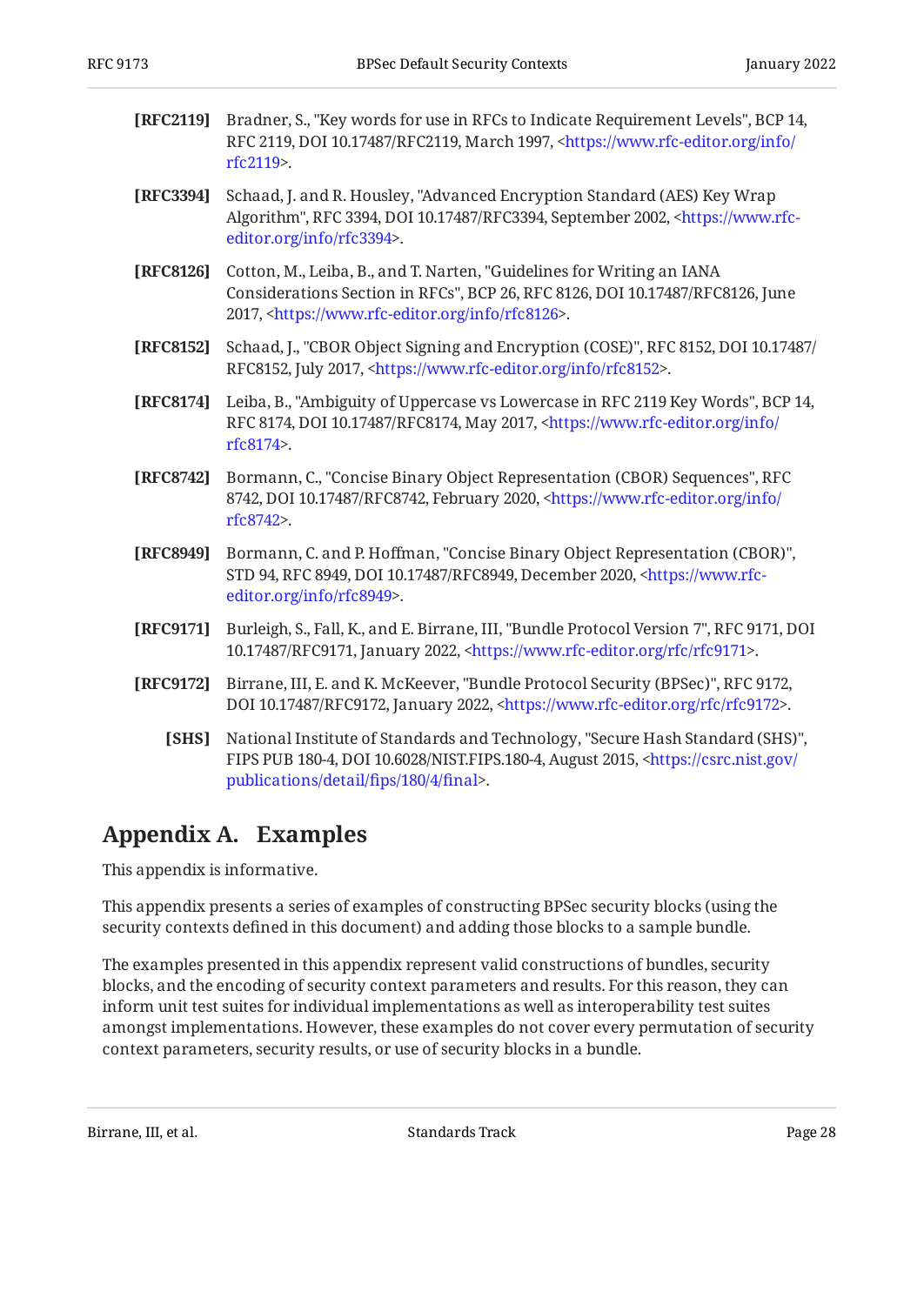#### NOTES:

- $\bullet$  The bundle diagrams in this appendix are patterned after the bundle diagrams used in Section3.11 ("BPSec Block Examples") of [RFC9172].
- $\bullet$  Figures in this appendix identified as "(CBOR Diagnostic Notation)" are represented using the CBOR diagnostic notation defined in [RFC8949]. This notation is used to express CBOR data structures in a manner that enables visual inspection. The bundles, security blocks, and security context contents in these figures are represented using CBOR structures. In cases where BP blocks (to include BPSec security blocks) are comprised of a sequence of CBOR objects, these objects are represented as a CBOR sequence as defined in [RFC8742].  $\,$
- $\bullet$  Examples in this appendix use the "ipn" URI scheme for endpoint ID naming, as defined in  $\,$ . [[RFC9171\]](#page-27-2)
- The bundle source is presumed to be the security source for all security blocks in this appendix, unless otherwise noted.

## <span id="page-28-0"></span>**[A.1. Example 1 - Simple Integrity](#page-28-0)**

This example shows the addition of a BIB to a sample bundle to provide integrity for the payload block.

## <span id="page-28-1"></span>**[A.1.1. Original Bundle](#page-28-1)**

The following diagram shows the original bundle before the BIB has been added.

<span id="page-28-2"></span>

| <b>Block</b><br>in Bundle | Block Block<br>Type | Number            |
|---------------------------|---------------------|-------------------|
| Primary Block             | $N/A$ $\qquad$ 0    | +-------+-------- |
| Payload Block             |                     | 11 11             |

*[Figure 1: Example 1 - Original Bundle](#page-28-2)* 

## <span id="page-28-3"></span>**[A.1.1.1. Primary Block](#page-28-3)**

The Bundle Protocol version 7 (BPv7) bundle has no special block and bundle processing control flags, and no CRC is provided because the primary block is expected to be protected by an integrity service BIB using the BIB-HMAC-SHA2 security context.

The bundle is sourced at the source node ipn:2.1 and destined for the destination node ipn:1.2. The bundle creation time is set to 0, indicating lack of an accurate clock, with a sequence number of 40. The lifetime of the bundle is given as 1,000,000 milliseconds since the bundle creation time.

<span id="page-28-4"></span>The primary block is provided as follows.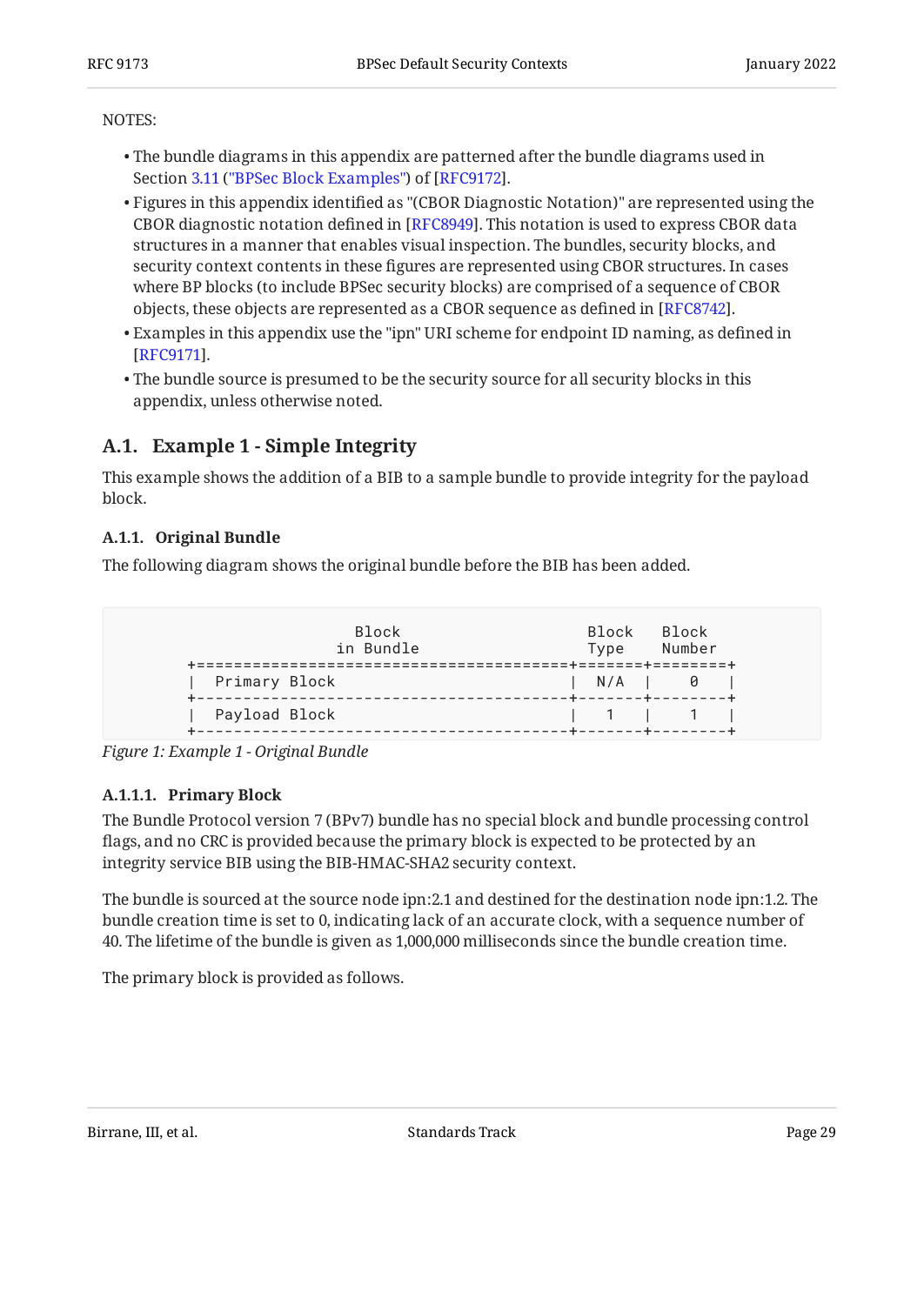<span id="page-29-0"></span>

| Ø<br>Ø<br>$[1,2]$<br>$[2,1]$ ,<br>$\lceil 2, \rceil$<br>$\begin{bmatrix} 2, & 2, & 1 \end{bmatrix}$<br>40 1.<br>10.<br>1000000 | / BP version<br>/ flags<br>/ CRC type<br>/ destination (ipn:1.2)<br>(ipn:2.1)<br>source<br>(ipn:2.1)<br>/ report-to<br>/ timestamp<br>/ lifetime |  |
|--------------------------------------------------------------------------------------------------------------------------------|--------------------------------------------------------------------------------------------------------------------------------------------------|--|
|                                                                                                                                |                                                                                                                                                  |  |

*[Figure 2:](#page-29-0) [Primary Block \(CBOR Diagnostic Notation\)](#page-28-4)* 

The CBOR encoding of the primary block is:

0x88070000820282010282028202018202820201820018281a000f4240

## <span id="page-29-1"></span>**[A.1.1.2. Payload Block](#page-29-1)**

Other than its use as a source of plaintext for security blocks, the payload has no required distinguishing characteristic for the purpose of this example. The sample payload is a 35-byte string.

The payload is represented in the payload block as a byte string of the raw payload string. It is NOT represented as a CBOR text string wrapped within a CBOR binary string. The hex value of the payload is:

```
0x526561647920746f2067656e657261746520612033322d62797465207061796c6f
6164
```
The payload block is provided as follows.

```
\sqrt{ }1, / type code: Payload block /<br>1. / block number /
                                              1, / block number /
   0, \frac{1}{2} / block processing control flags /
   0, and the contract of the contract of the contract of the contract of the contract of the contract of the contract of the contract of the contract of the contract of the contract of the contract of the contract of the con
    h'526561647920746f206765 / type-specific-data: payload /
    6e657261746520612033322d
    62797465207061796c6f6164'
]
```
*[Figure 3: Payload Block \(CBOR Diagnostic Notation\)](#page-29-2)* 

The CBOR encoding of the payload block is: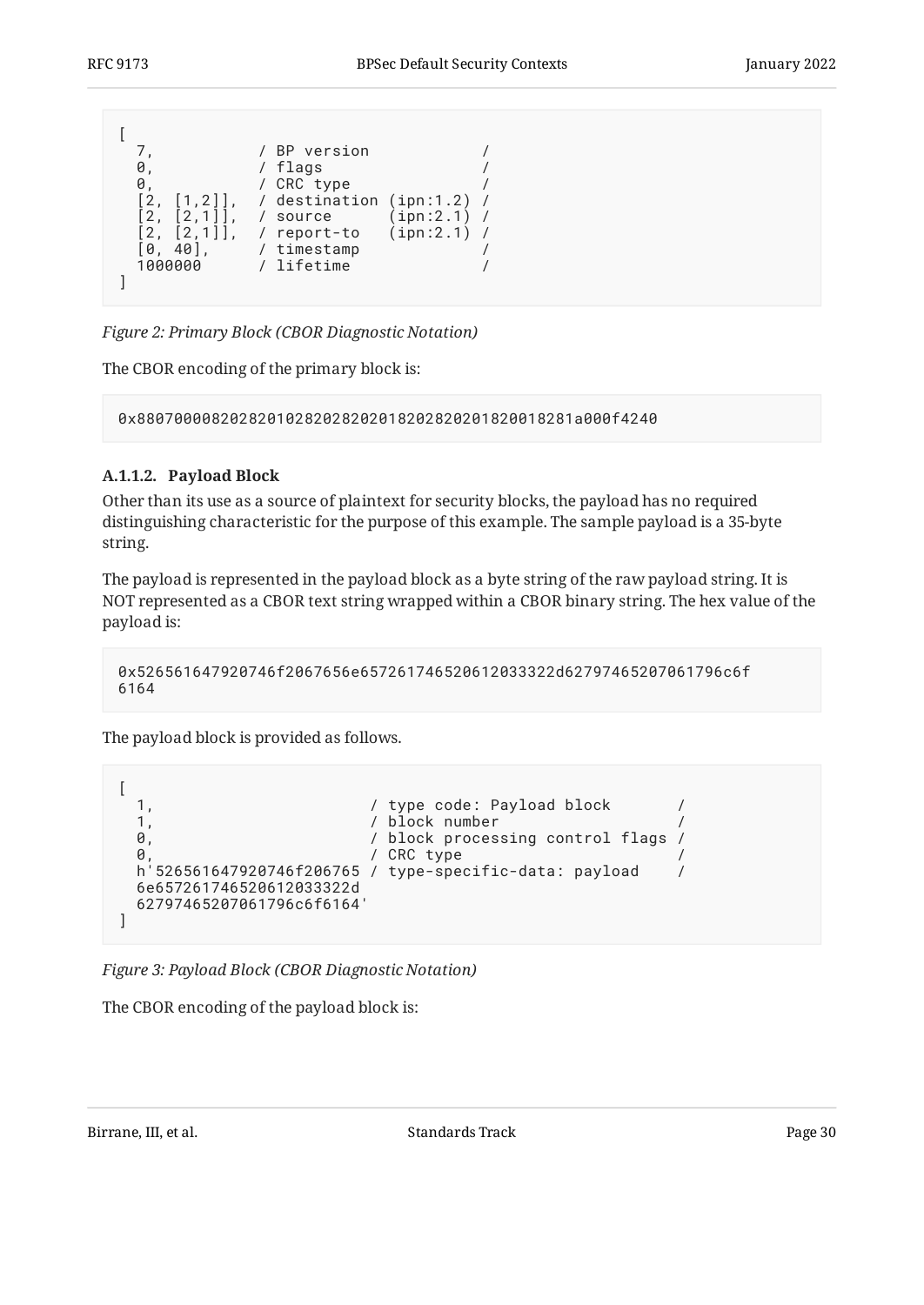0x85010100005823526561647920746f2067656e657261746520612033322d627974 65207061796c6f6164

#### <span id="page-30-2"></span>**[A.1.1.3. Bundle CBOR Representation](#page-30-2)**

A BPv7 bundle is represented as an indefinite-length array consisting of the blocks comprising the bundle, with a terminator character at the end.

The CBOR encoding of the original bundle is:

```
0x9f88070000820282010282028202018202820201820018281a000f424085010100
005823526561647920746f2067656e657261746520612033322d6279746520706179
6c6f6164ff
```
#### <span id="page-30-0"></span>**[A.1.2. Security Operation Overview](#page-30-0)**

This example adds a BIB to the bundle using the BIB-HMAC-SHA2 security context to provide an integrity mechanism over the payload block.

<span id="page-30-3"></span>The following diagram shows the resulting bundle after the BIB is added.

| <b>Block</b><br>in Bundle<br>=================       | Block<br>Type | Block<br>Number<br>=======+========+ |
|------------------------------------------------------|---------------|--------------------------------------|
| Primary Block                                        | $N/A$         |                                      |
| Block Integrity Block<br>OP(bib-integrity, target=1) |               |                                      |
| Payload Block                                        |               |                                      |

<span id="page-30-1"></span>*[Figure 4: Example 1 - Resulting Bundle](#page-30-3)* 

#### **[A.1.3. Block Integrity Block](#page-30-1)**

In this example, a BIB is used to carry an integrity signature over the payload block.

#### <span id="page-30-4"></span>**[A.1.3.1.](#page-30-4) Confi[guration, Parameters, and Results](#page-30-4)**

For this example, the following configuration and security context parameters are used to generate the security results indicated.

<span id="page-30-5"></span>This BIB has a single target and includes a single security result: the calculated signature over the payload block.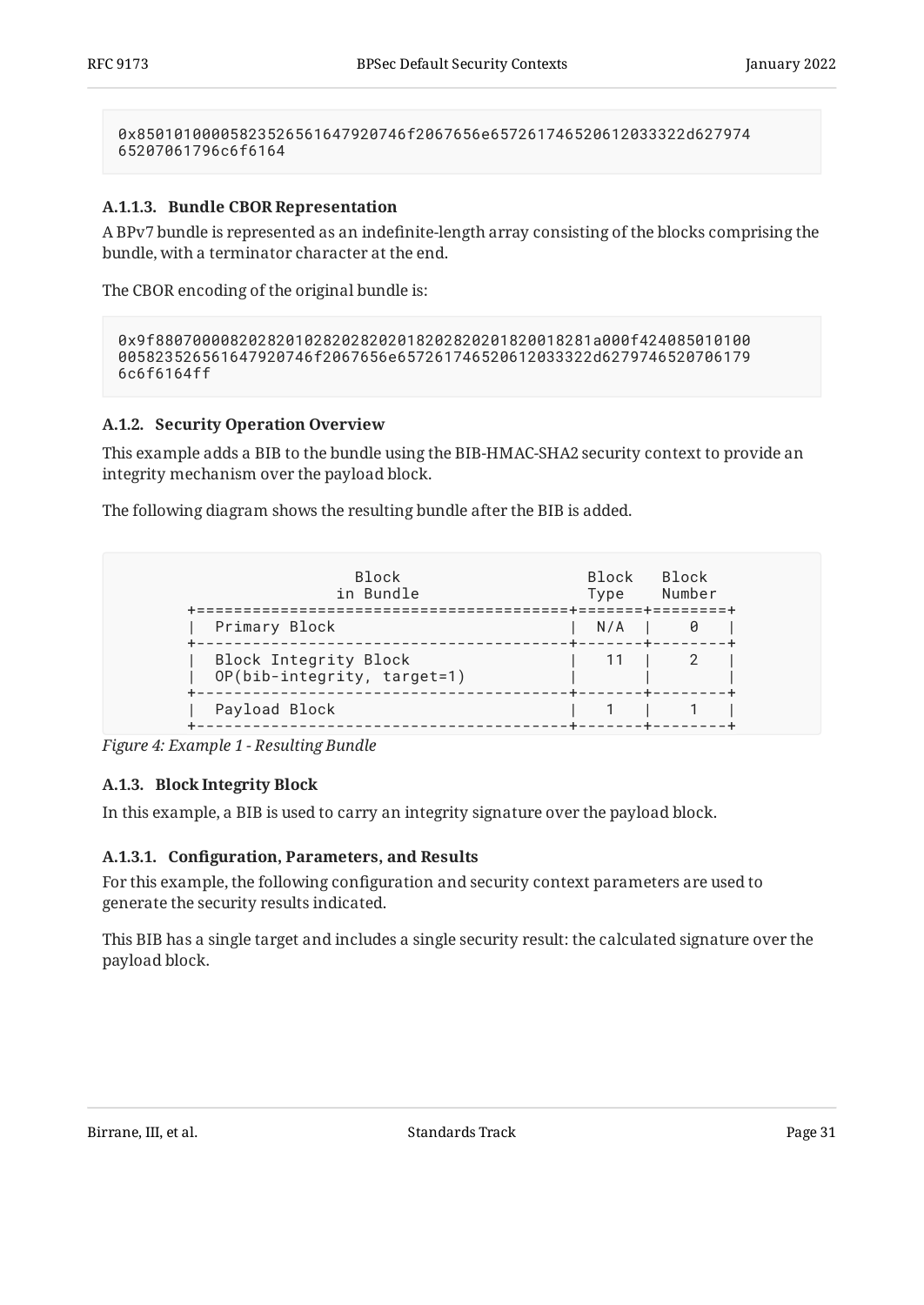<span id="page-31-0"></span>

| Key                        | : h'1a2b1a2b1a2b1a2b1a2b1a2b1a2b1a2b'            |
|----------------------------|--------------------------------------------------|
| SHA Variant : HMAC 512/512 |                                                  |
| Scope Flags : 0x00         |                                                  |
|                            | Payload Data: h'526561647920746f2067656e65726174 |
|                            | 6520612033322d62797465207061796c                 |
|                            | 6f6164                                           |
| <b>TPPT</b>                | : h'005823526561647920746f2067656e65             |
|                            | 7261746520612033322d627974652070                 |
|                            | 61796c6f6164                                     |
| Signature                  | : h 3bdc69b3a34a2b5d3a8554368bd1e808             |
|                            | f606219d2a10a846eae3886ae4ecc83c                 |
|                            | 4ee550fdfb1cc636b904e2f1a73e303d                 |
|                            | cd4b6ccece003e95e8164dcc89a156e1'                |
|                            |                                                  |

*[Figure 5:](#page-31-0) Example 1 - Confi[guration, Parameters, and Results](#page-30-5)*

## <span id="page-31-1"></span>**[A.1.3.2. Abstract Security Block](#page-31-1)**

The abstract security block structure of the BIB's block-type-specific data field for this application is as follows.

<span id="page-31-2"></span>

*[Figure 6: Example 1 - BIB Abstract Security Block \(CBOR Diagnostic Notation\)](#page-31-2)* 

The CBOR encoding of the BIB block-type-specific data field (the abstract security block) is:

0x810101018202820201828201078203008181820158403bdc69b3a34a2b5d3a8554 368bd1e808f606219d2a10a846eae3886ae4ecc83c4ee550fdfb1cc636b904e2f1a7 3e303dcd4b6ccece003e95e8164dcc89a156e1

## <span id="page-31-3"></span>**[A.1.3.3. Representations](#page-31-3)**

<span id="page-31-4"></span>The complete BIB is as follows.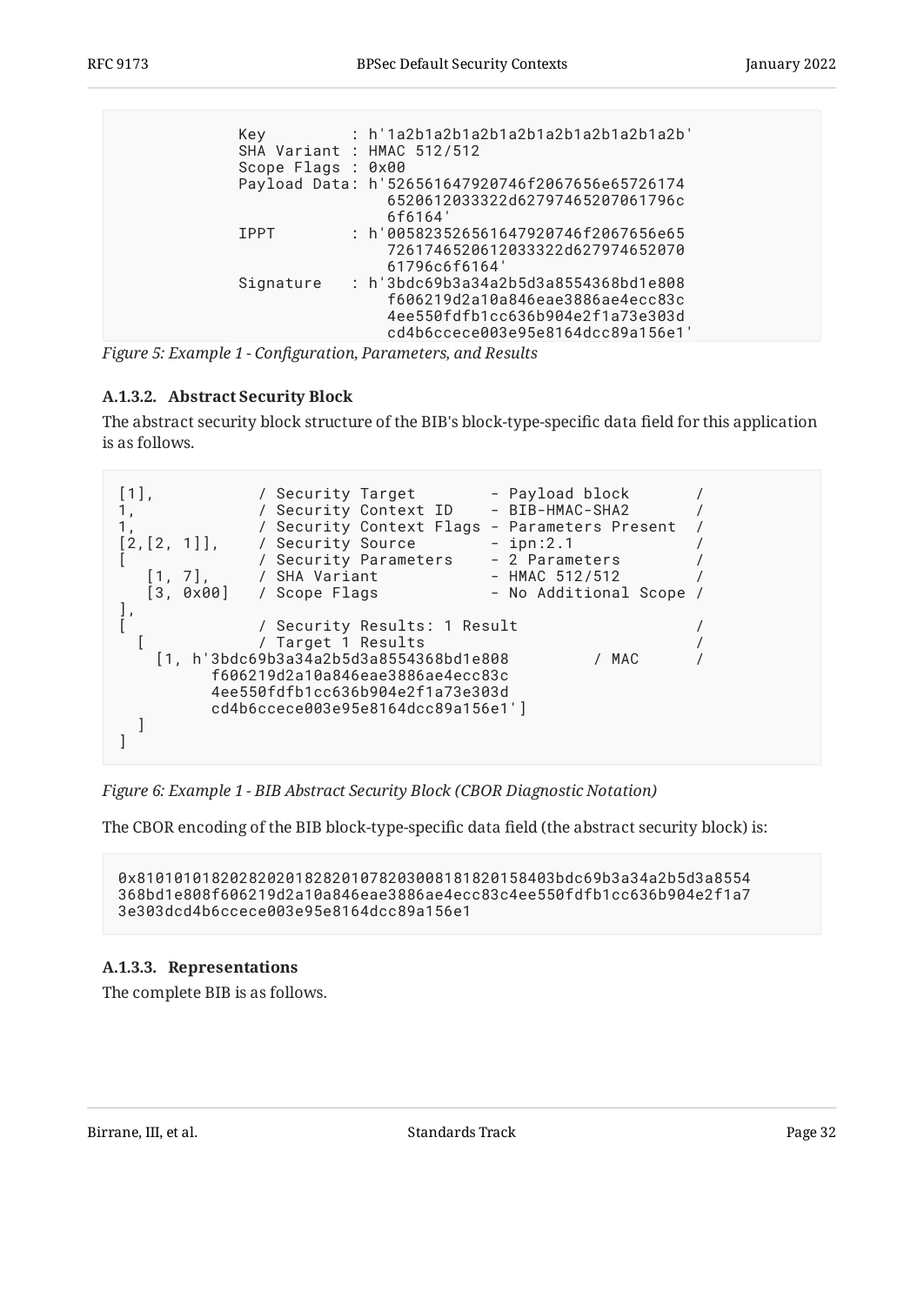```
[
  11, / type code /
  2, / block number /
  0, / flags /
 0, / CRC type /
 h'810101018202820201828201078203008181820158403bdc69b3a34a
  2b5d3a8554368bd1e808f606219d2a10a846eae3886ae4ecc83c4ee550
  fdfb1cc636b904e2f1a73e303dcd4b6ccece003e95e8164dcc89a156e1'
]
```
*[Figure 7:](#page-32-3) [Example 1 - BIB \(CBOR Diagnostic Notation\)](#page-31-4)* 

The CBOR encoding of the BIB block is:

```
0x850b0200005856810101018202820201828201078203008181820158403bdc69b3
a34a2b5d3a8554368bd1e808f606219d2a10a846eae3886ae4ecc83c4ee550fdfb1c
c636b904e2f1a73e303dcd4b6ccece003e95e8164dcc89a156e1
```
## <span id="page-32-0"></span>**[A.1.4. Final Bundle](#page-32-0)**

The CBOR encoding of the full output bundle, with the BIB:

```
0x9f88070000820282010282028202018202820201820018281a000f4240850b0200
005856810101018202820201828201078203008181820158403bdc69b3a34a2b5d3a
8554368bd1e808f606219d2a10a846eae3886ae4ecc83c4ee550fdfb1cc636b904e2
f1a73e303dcd4b6ccece003e95e8164dcc89a156e185010100005823526561647920
746f2067656e657261746520612033322d62797465207061796c6f6164ff
```
## <span id="page-32-1"></span>**[A.2.](#page-32-1) Example 2 - Simple Confi[dentiality with Key Wrap](#page-32-1)**

This example shows the addition of a BCB to a sample bundle to provide confidentiality for the payload block. AES key wrap is used to transmit the symmetric key used to generate the security results for this service.

## <span id="page-32-2"></span>**[A.2.1. Original Bundle](#page-32-2)**

The following diagram shows the original bundle before the BCB has been added.

<span id="page-32-4"></span>

|               | Block<br>in Bundle | ==============+=======+======= | Type              | Block Block<br>Number |
|---------------|--------------------|--------------------------------|-------------------|-----------------------|
| Primary Block |                    |                                | -+-------+------- | N/A I 0               |
| Payload Block |                    | -----------+----------------   |                   | 11111                 |

*[Figure 8: Example 2 - Original Bundle](#page-32-4)*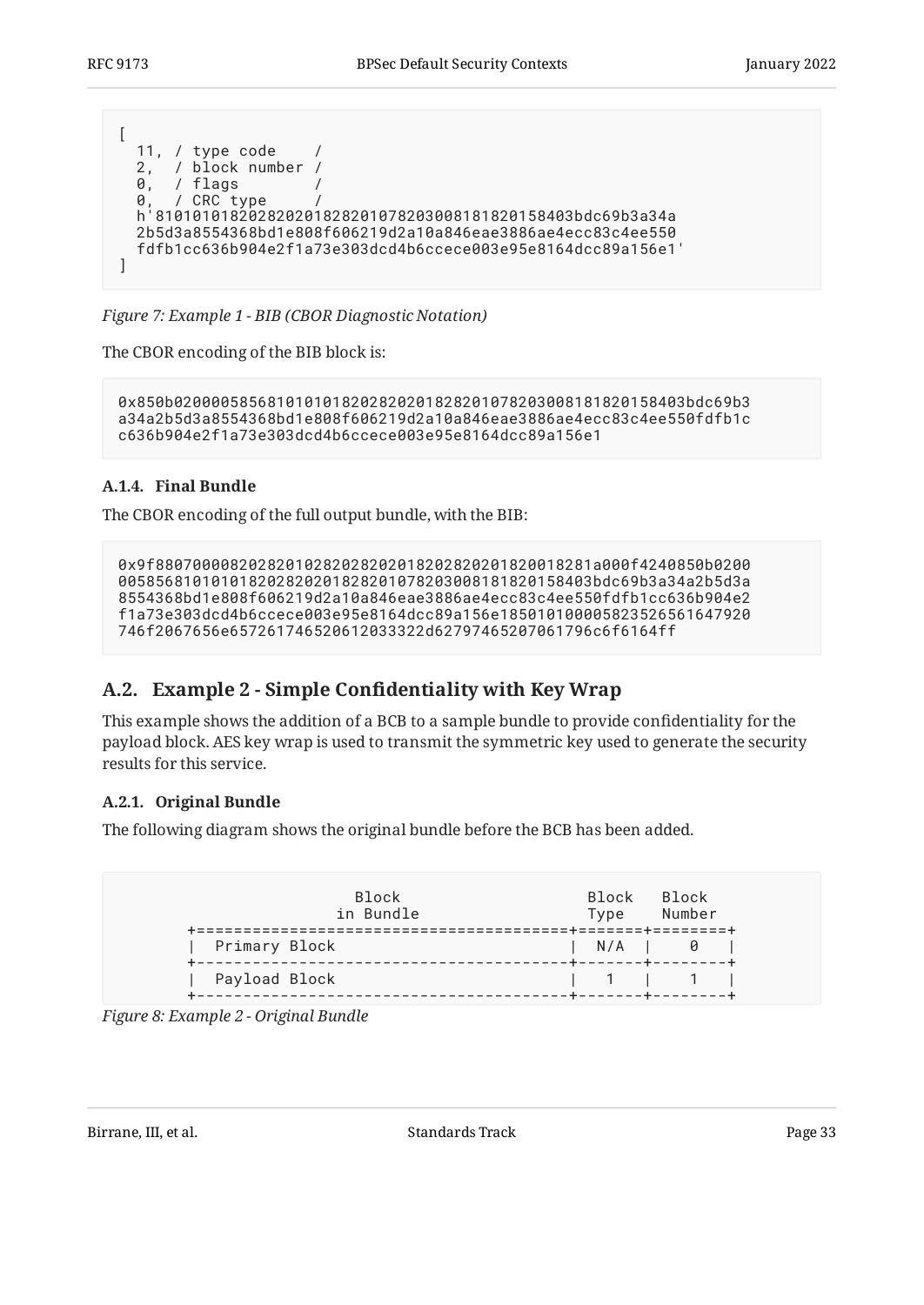#### <span id="page-33-1"></span>**[A.2.1.1. Primary Block](#page-33-1)**

The primary block used in this example is identical to the primary block presented for Example 1 in [Appendix A.1.1.1](#page-28-3).

In summary, the CBOR encoding of the primary block is:

0x88070000820282010282028202018202820201820018281a000f4240

#### <span id="page-33-2"></span>**[A.2.1.2. Payload Block](#page-33-2)**

The payload block used in this example is identical to the payload block presented for Example 1 in [Appendix A.1.1.2](#page-29-1).

In summary, the CBOR encoding of the payload block is:

```
0x85010100005823526561647920746f2067656e657261746520612033322d627974
65207061796c6f6164
```
#### <span id="page-33-3"></span>**[A.2.1.3. Bundle CBOR Representation](#page-33-3)**

A BPv7 bundle is represented as an indefinite-length array consisting of the blocks comprising the bundle, with a terminator character at the end.

The CBOR encoding of the original bundle is:

```
0x9f88070000820282010282028202018202820201820018281a000f424085010100
005823526561647920746f2067656e657261746520612033322d6279746520706179
6c6f6164ff
```
## <span id="page-33-0"></span>**[A.2.2. Security Operation Overview](#page-33-0)**

This example adds a BCB using the BCB-AES-GCM security context using AES key wrap to provide a confidentiality mechanism over the payload block and transmit the symmetric key.

<span id="page-33-4"></span>The following diagram shows the resulting bundle after the BCB is added.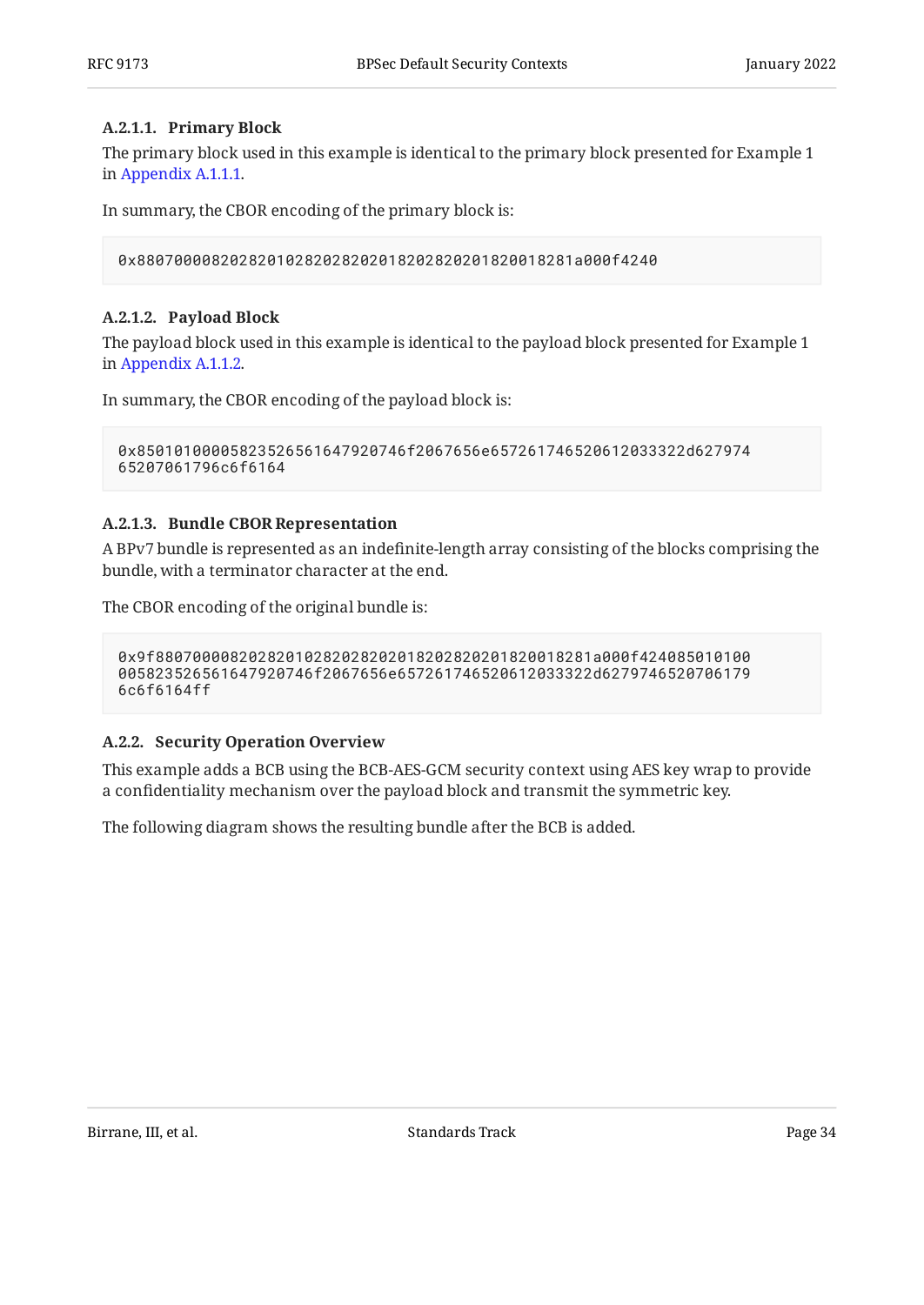<span id="page-34-1"></span>

| <b>Block</b><br>in Bundle                                        | <b>Block</b><br>Type | <b>Block</b><br>Number<br>=======+========+ |
|------------------------------------------------------------------|----------------------|---------------------------------------------|
| Primary Block                                                    | N/A                  |                                             |
| Block Confidentiality Block<br>OP(bcb-confidentiality, target=1) | -12                  |                                             |
| Payload Block (Encrypted)                                        |                      |                                             |

<span id="page-34-0"></span>*[Figure 9:](#page-34-1) [Example 2 - Resulting Bundle](#page-33-4)* 

## **[A.2.3.](#page-34-0) Block Confi[dentiality Block](#page-34-0)**

In this example, a BCB is used to encrypt the payload block, and AES key wrap is used to encode the symmetric key prior to its inclusion in the BCB.

#### <span id="page-34-2"></span>**[A.2.3.1.](#page-34-2) Confi[guration, Parameters, and Results](#page-34-2)**

For this example, the following configuration and security context parameters are used to generate the security results indicated.

This BCB has a single target -- the payload block. Three security results are generated: ciphertext that replaces the plaintext block-type-specific data to encrypt the payload block, an authentication tag, and the AES wrapped key.

<span id="page-34-3"></span> Content Encryption Key: h'71776572747975696f70617364666768' Key Encryption Key: h'6162636465666768696a6b6c6d6e6f70' IV: h'5477656c7665313231323132' AES Variant: A128GCM AES Wrapped Key: h'69c411276fecddc4780df42c8a2af892 96fabf34d7fae700' Scope Flags: 0x00 Payload Data: h'526561647920746f2067656e65726174 6520612033322d62797465207061796c 6f6164' AAD: h'00' Authentication Tag: h'efa4b5ac0108e3816c5606479801bc04' Payload Ciphertext: h'3a09c1e63fe23a7f66a59c7303837241 e070b02619fc59c5214a22f08cd70795 e73e9a'

*[Figure 10:](#page-34-3) Example 2 - Confi[guration, Parameters, and Results](#page-34-3)* 

## <span id="page-34-4"></span>**[A.2.3.2. Abstract Security Block](#page-34-4)**

<span id="page-34-5"></span>The abstract security block structure of the BCB's block-type-specific data field for this application is as follows.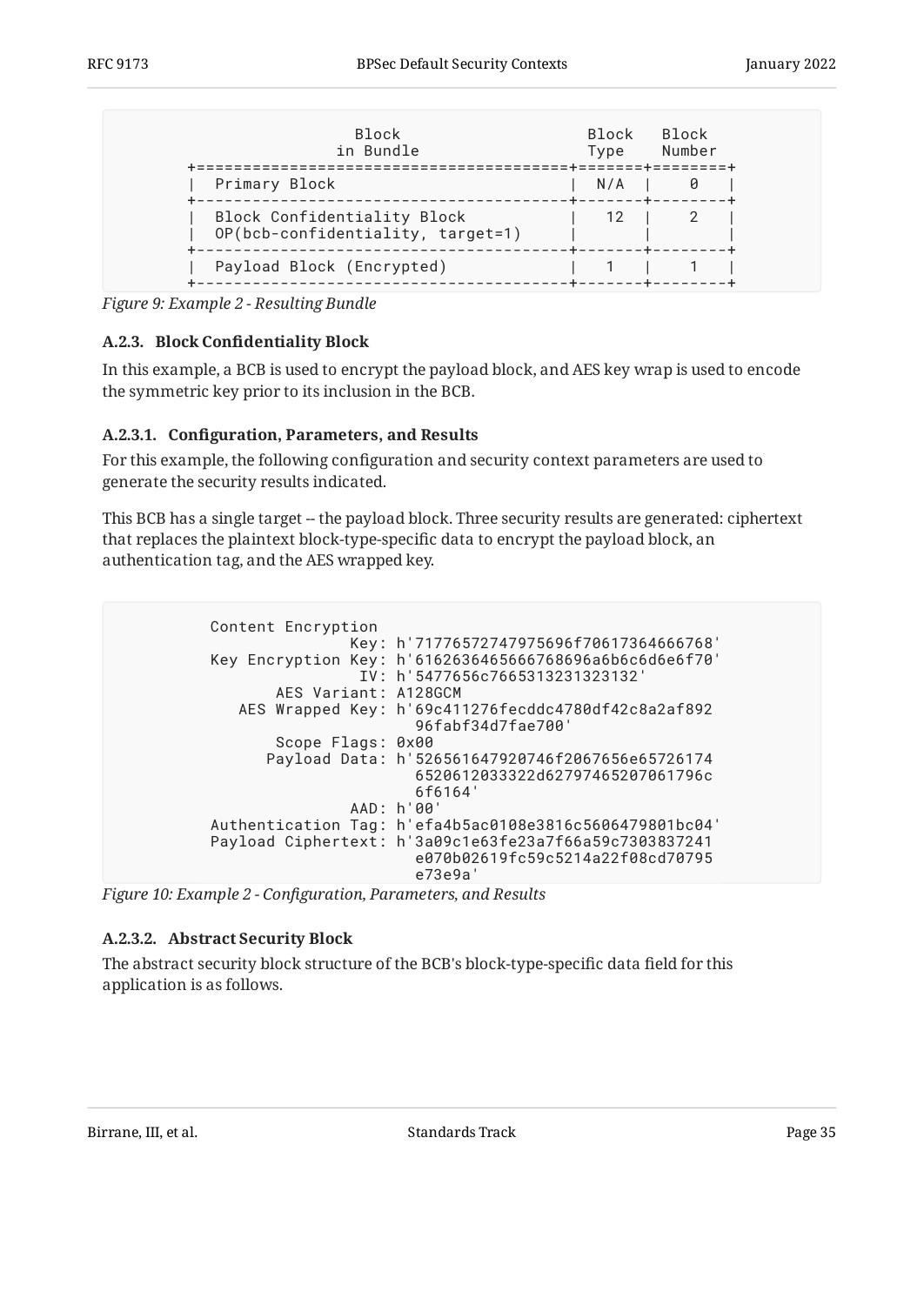```
[1],               / Security Target       - Payload block         /
2,                 / Security Context ID       BCB-AES-GCM           /
1, All Security Context Flags - Parameters Present
[2,[2, 1]], / Security Source - ipn:2.1 /
[ / Security Parameters - 4 Parameters /
 [1, h'5477656c7665313231323132'], / Initialization Vector /
 [2, 1], / AES Variant - A128GCM /
 [3, h'69c411276fecddc4780df42c8a / AES wrapped key /
       2af89296fabf34d7fae700'],
  [4, 0x00] / Scope Flags - No extra scope/
\begin{bmatrix} 1 \\ 1 \end{bmatrix}[ / Security Results: 1 Result /
  [ / Target 1 Results /
   [1, h'efa4b5ac0108e3816c5606479801bc04\bar{I}] / Payload Auth. Tag /
  ]
]
```
*[Figure 11:](#page-35-1) [Example 2 - BCB Abstract Security Block \(CBOR Diagnostic Notation\)](#page-34-5)* 

The CBOR encoding of the BCB block-type-specific data field (the abstract security block) is:

```
0x8101020182028202018482014c5477656c76653132313231328202018203581869
c411276fecddc4780df42c8a2af89296fabf34d7fae7008204008181820150efa4b5
ac0108e3816c5606479801bc04
```
## <span id="page-35-2"></span>**[A.2.3.3. Representations](#page-35-2)**

The complete BCB is as follows.

```
\left[ \right] 12, / type code /
   2, / block number /
   1, / flags - block must be replicated in every fragment /
  0. / CRC type
   h'8101020182028202018482014c5477656c766531323132313282020182035818
     69c411276fecddc4780df42c8a2af89296fabf34d7fae7008204008181820150
     efa4b5ac0108e3816c5606479801bc04'
]
```
*[Figure 12: Example 2 - BCB \(CBOR Diagnostic Notation\)](#page-35-3)* 

The CBOR encoding of the BCB block is:

0x850c02010058508101020182028202018482014c5477656c766531323132313282 02018203581869c411276fecddc4780df42c8a2af89296fabf34d7fae70082040081 81820150efa4b5ac0108e3816c5606479801bc04

## <span id="page-35-0"></span>**[A.2.4. Final Bundle](#page-35-0)**

The CBOR encoding of the full output bundle, with the BCB: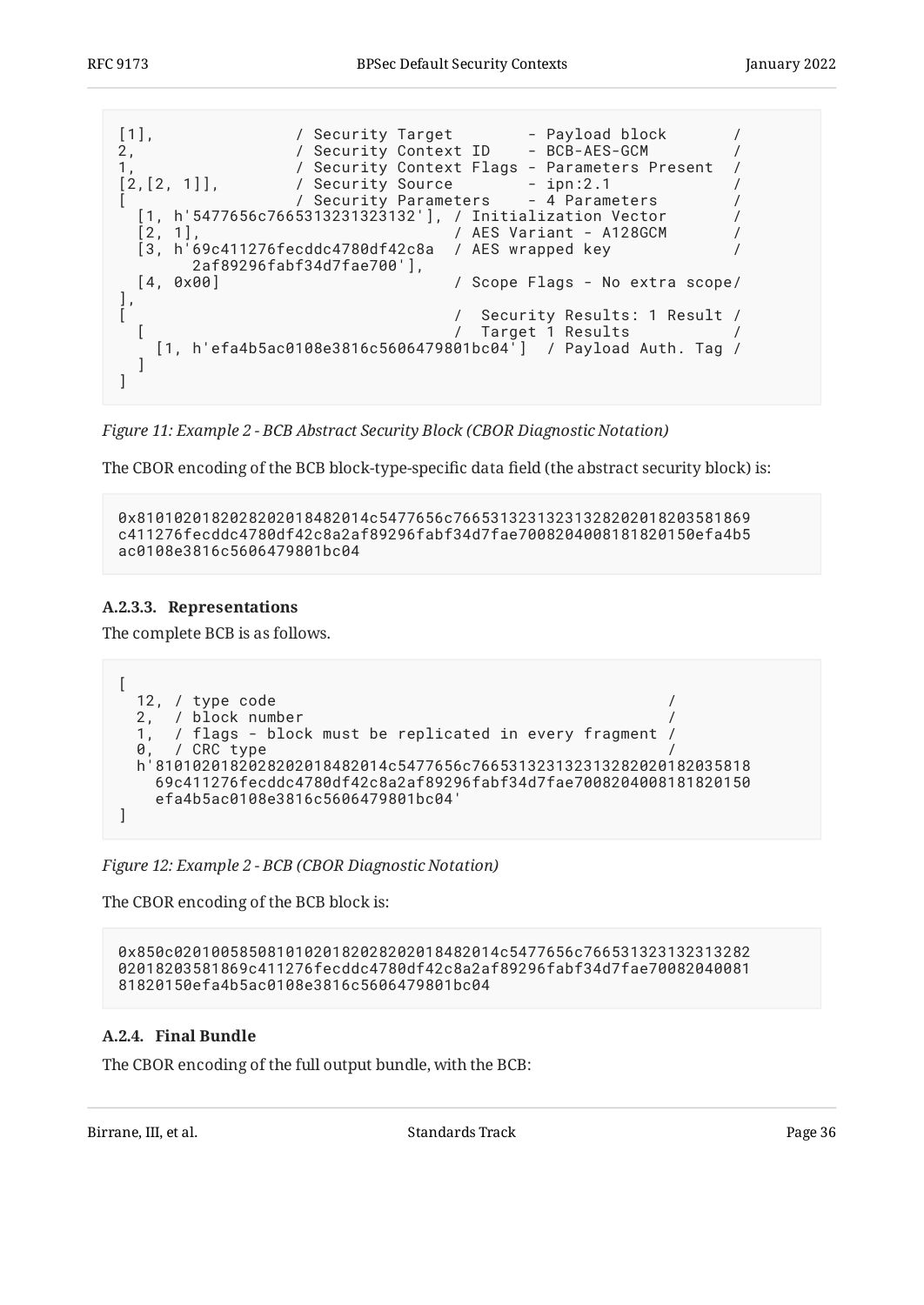0x9f88070000820282010282028202018202820201820018281a000f4240850c0201 0058508101020182028202018482014c5477656c7665313231323132820201820358 1869c411276fecddc4780df42c8a2af89296fabf34d7fae7008204008181820150ef a4b5ac0108e3816c5606479801bc04850101000058233a09c1e63fe23a7f66a59c73 03837241e070b02619fc59c5214a22f08cd70795e73e9aff

## <span id="page-36-0"></span>**[A.3. Example 3 - Security Blocks from Multiple Sources](#page-36-0)**

This example shows the addition of a BIB and BCB to a sample bundle. These two security blocks are added by two different nodes. The BCB is added by the source endpoint, and the BIB is added by a forwarding node.

The resulting bundle contains a BCB to encrypt the Payload Block and a BIB to provide integrity to the primary block and Bundle Age Block.

## <span id="page-36-1"></span>**[A.3.1. Original Bundle](#page-36-1)**

The following diagram shows the original bundle before the security blocks have been added.

<span id="page-36-2"></span>

| <b>Block</b><br>in Bundle                                                                                               | <b>Block</b><br>Type | Block<br>Number |
|-------------------------------------------------------------------------------------------------------------------------|----------------------|-----------------|
| Primary Block<br>-------------------------------------                                                                  |                      | $N/A$ 10        |
| Extension Block: Bundle Age Block<br>-------------------------- <b>-</b> ------ <b>+</b> ----- <b>+</b> ------ <b>+</b> |                      |                 |
| Payload Block                                                                                                           |                      |                 |

*[Figure 13: Example 3 - Original Bundle](#page-36-2)* 

## <span id="page-36-3"></span>**[A.3.1.1. Primary Block](#page-36-3)**

The primary block used in this example is identical to the primary block presented for Example 1 in [Appendix A.1.1.1](#page-28-3).

In summary, the CBOR encoding of the primary block is:

0x88070000820282010282028202018202820201820018281a000f4240

## <span id="page-36-4"></span>**[A.3.1.2. Bundle Age Block](#page-36-4)**

A Bundle Age Block is added to the bundle to help other nodes in the network determine the age of the bundle. The use of this block is recommended because the bundle source does not have an accurate clock (as indicated by the DTN time of 0).

Because this block is specified at the time the bundle is being forwarded, the bundle age represents the time that has elapsed from the time the bundle was created to the time it is being prepared for forwarding. In this case, the value is given as 300 milliseconds.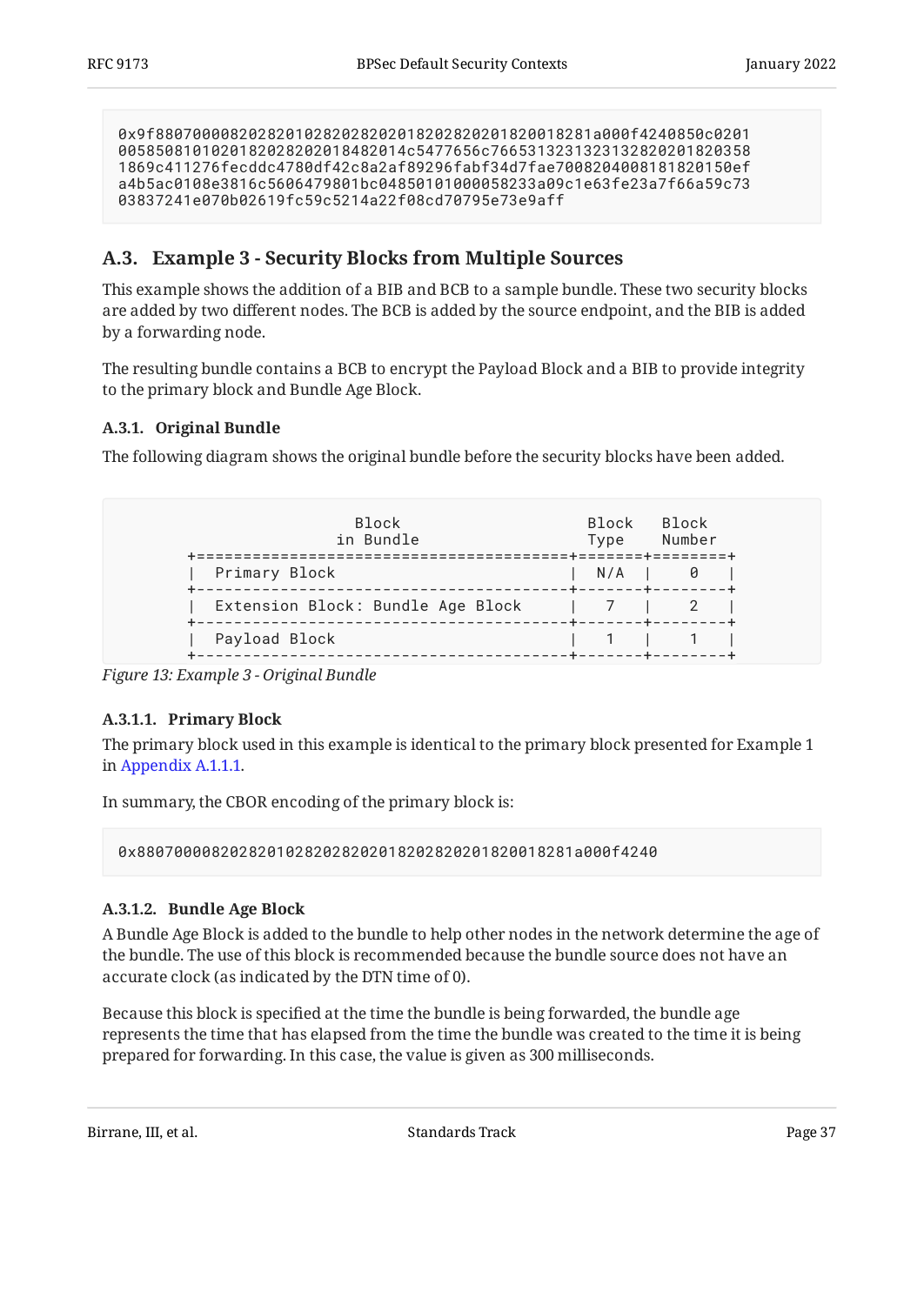The Bundle Age extension block is provided as follows.

```
\sqrt{ }7, / type code: Bundle Age Block /<br>2. / block number /
  2, / block number<br>0. / block process
            0, / block processing control flags /
  0, / CRC type
   <<300>> / type-specific-data: age /
]
```
*[Figure 14: Bundle Age Block \(CBOR Diagnostic Notation\)](#page-37-1)* 

The CBOR encoding of the Bundle Age Block is:

0x85070200004319012c

## <span id="page-37-2"></span>**[A.3.1.3. Payload Block](#page-37-2)**

The payload block used in this example is identical to the payload block presented for Example 1 in [Appendix A.1.1.2](#page-29-1).

In summary, the CBOR encoding of the payload block is:

```
0x85010100005823526561647920746f2067656e657261746520612033322d627974
65207061796c6f6164
```
#### <span id="page-37-3"></span>**[A.3.1.4. Bundle CBOR Representation](#page-37-3)**

A BPv7 bundle is represented as an indefinite-length array consisting of the blocks comprising the bundle, with a terminator character at the end.

The CBOR encoding of the original bundle is:

```
0x9f88070000820282010282028202018202820201820018281a000f424085070200
004319012c85010100005823526561647920746f2067656e65726174652061203332
2d62797465207061796c6f6164ff
```
#### <span id="page-37-0"></span>**[A.3.2. Security Operation Overview](#page-37-0)**

This example provides:

- $\bullet$  a BIB with the BIB-HMAC-SHA2 security context to provide an integrity mechanism over the primary block and Bundle Age Block.
- $\bullet$  a BCB with the BCB-AES-GCM security context to provide a confidentiality mechanism over the payload block.

The following diagram shows the resulting bundle after the security blocks are added.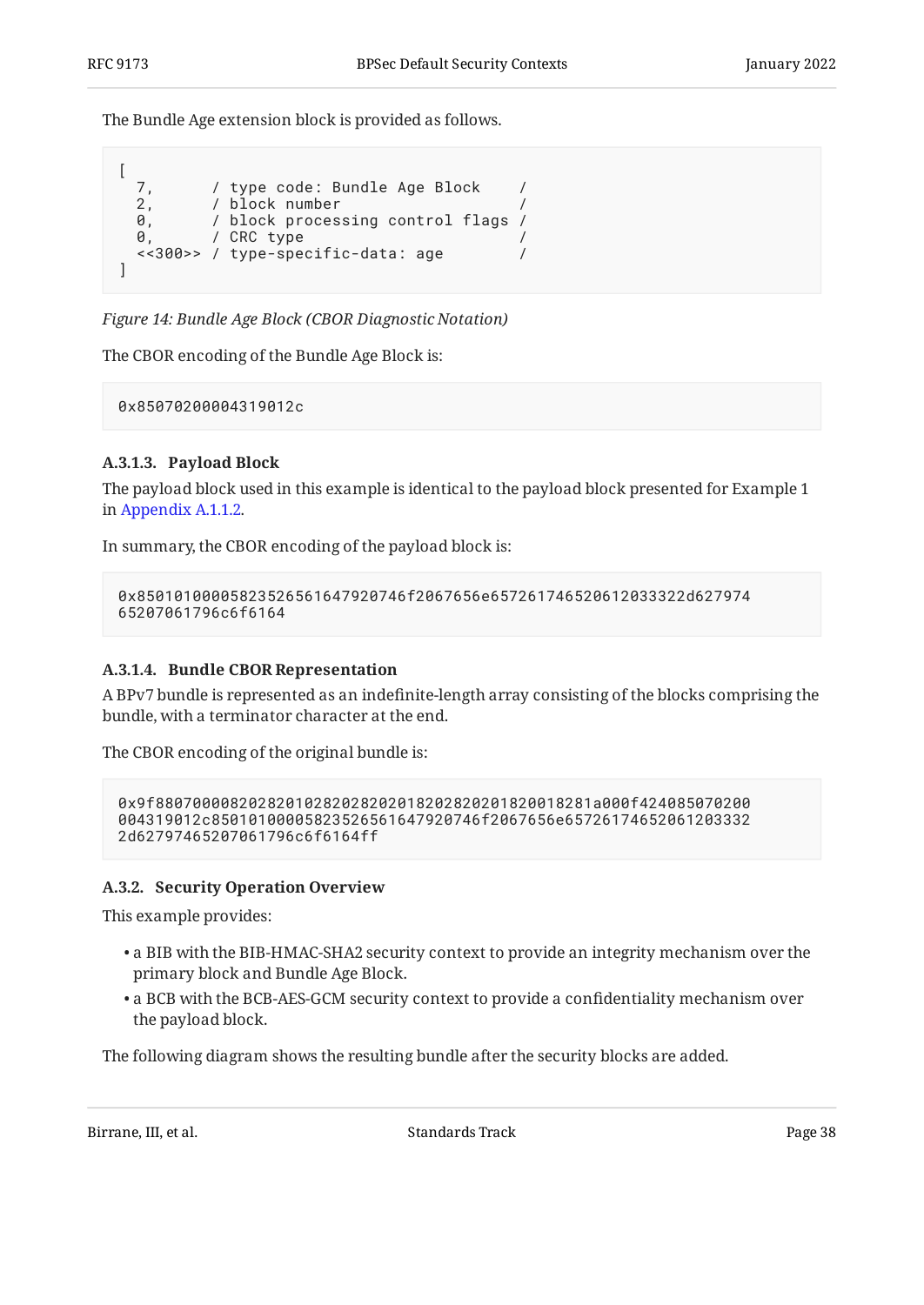<span id="page-38-1"></span>

| <b>Block</b><br>in Bundle                                        | Block<br>Type | Block<br>Number<br>======+====== |
|------------------------------------------------------------------|---------------|----------------------------------|
| Primary Block                                                    | N/A           | Ø                                |
| Block Integrity Block<br>OP(bib-integrity, targets=0, 2)         |               |                                  |
| Block Confidentiality Block<br>OP(bcb-confidentiality, target=1) | 12            |                                  |
| Extension Block: Bundle Age Block                                |               |                                  |
| Payload Block (Encrypted)                                        |               |                                  |

<span id="page-38-0"></span>*[Figure 15: Example 3 - Resulting Bundle](#page-38-1)* 

#### **[A.3.3. Block Integrity Block](#page-38-0)**

In this example, a BIB is used to carry an integrity signature over the Bundle Age Block and an additional signature over the payload block. The BIB is added by a waypoint node -- ipn:3.0.

#### <span id="page-38-2"></span>**[A.3.3.1.](#page-38-2) Confi[guration, Parameters, and Results](#page-38-2)**

For this example, the following configuration and security context parameters are used to generate the security results indicated.

This BIB has two security targets and includes two security results, holding the calculated signatures over the Bundle Age Block and primary block.

```
 Key: h'1a2b1a2b1a2b1a2b1a2b1a2b1a2b1a2b'
         SHA Variant: HMAC 256/256
         Scope Flags: 0x00
  Primary Block Data: h'88070000820282010282028202018202
                         820201820018281a000f4240'
  Bundle Age Block
                Data: h'4319012c'
  Primary Block IPPT: h'00581c88070000820282010282028202
                         018202820201820018281a000f4240'
Bundle Age Block
                IPPT: h'004319012c'
  Primary Block
           Signature: h'cac6ce8e4c5dae57988b757e49a6dd14
                         31dc04763541b2845098265bc817241b'
  Bundle Age Block
           Signature: h'3ed614c0d97f49b3633627779aa18a33
                         8d212bf3c92b97759d9739cd50725596'
```
*[Figure 16:](#page-38-3) Example 3 - Confi[guration, Parameters, and Results for the BIB](#page-38-3)*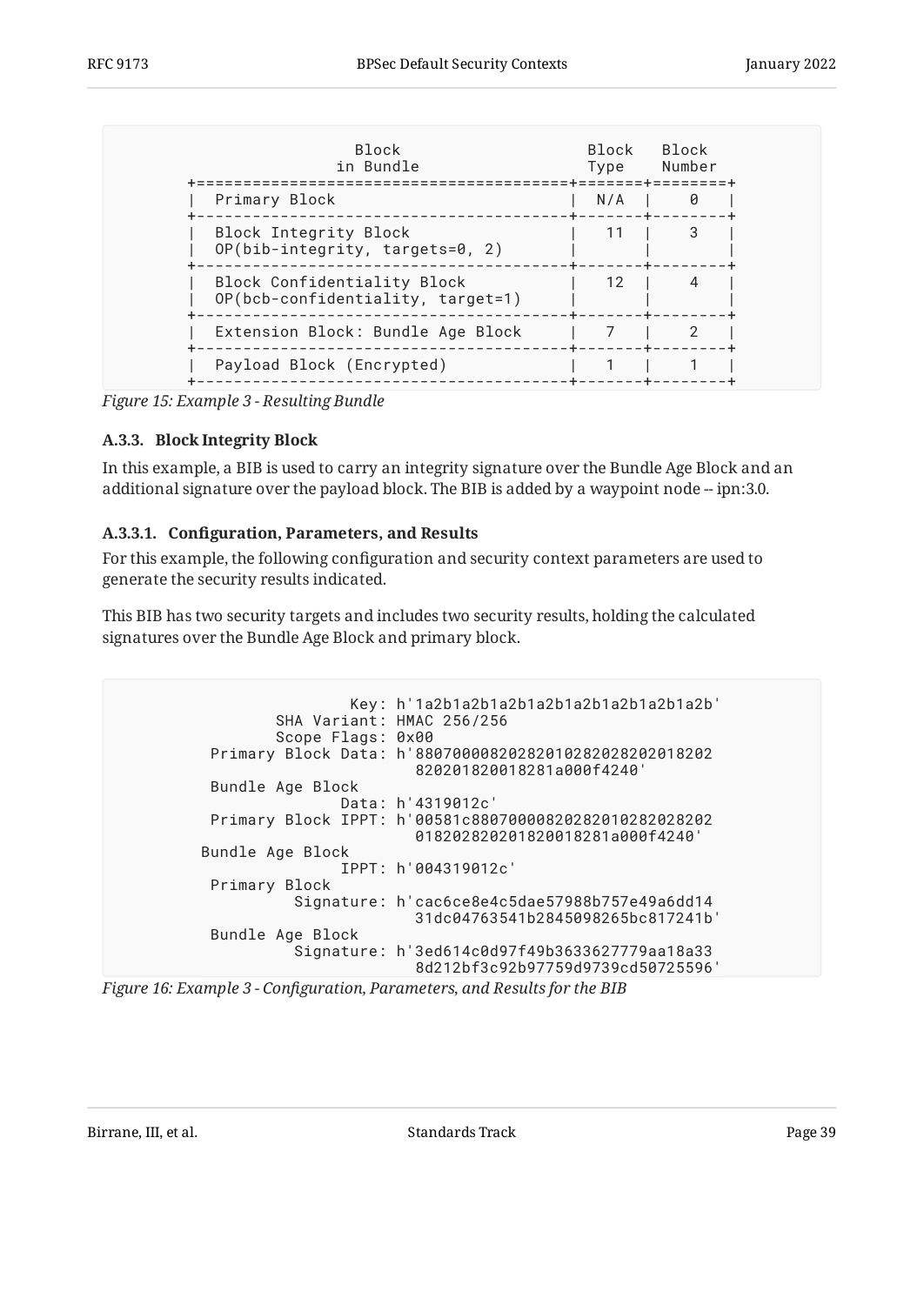## <span id="page-39-0"></span>**[A.3.3.2. Abstract Security Block](#page-39-0)**

The abstract security block structure of the BIB's block-type-specific data field for this application is as follows.

```
[0, 2],         / Security Targets<br>1.           / Security Context ID       BIB-HMAC-SHA2
1, \overline{1} / Security Context ID - BIB-HMAC-SHA2 /
1, \sqrt{3} / Security Context Flags - Parameters Present
[2,[3, 0]], / Security Source - ipn:3.0 /
[ / Security Parameters - 2 Parameters /
   \begin{bmatrix} 1, 5 \end{bmatrix}, / SHA Variant - HMAC 256 \begin{bmatrix} 3 & 8 \end{bmatrix} / Scope Flags - No Addit
   [3, 0] / Scope Flags - No Additional Scope /
\frac{1}{1}[ / Security Results: 2 Results /
    [ / Primary Block Results /
       [1, h'cac6ce8e4c5dae57988b757e49a6dd14
             31dc04763541b2845098265bc817241b'] / MAC /
    ],
                [ / Bundle Age Block Results /
       [1, h'3ed614c0d97f49b3633627779aa18a33
             8d212bf3c92b97759d9739cd50725596'] / MAC /
    ]
]
```
*[Figure 17: Example 3 - BIB Abstract Security Block \(CBOR Diagnostic Notation\)](#page-39-1)* 

The CBOR encoding of the BIB block-type-specific data field (the abstract security block) is:

0x8200020101820282030082820105820300828182015820cac6ce8e4c5dae57988b 757e49a6dd1431dc04763541b2845098265bc817241b81820158203ed614c0d97f49 b3633627779aa18a338d212bf3c92b97759d9739cd50725596

## <span id="page-39-2"></span>**[A.3.3.3. Representations](#page-39-2)**

The complete BIB is as follows.

```
[
   11, / type code /
  3, / block number /
  0, / flags /
 0, / CRC type
  h'8200020101820282030082820105820300828182015820cac6ce8e4c5dae5798
  8b757e49a6dd1431dc04763541b2845098265bc817241b81820158203ed614c0d9
  7f49b3633627779aa18a338d212bf3c92b97759d9739cd50725596'
]
```

```
Figure 18: Example 3 - BIB (CBOR Diagnostic Notation)
```
The CBOR encoding of the BIB block is: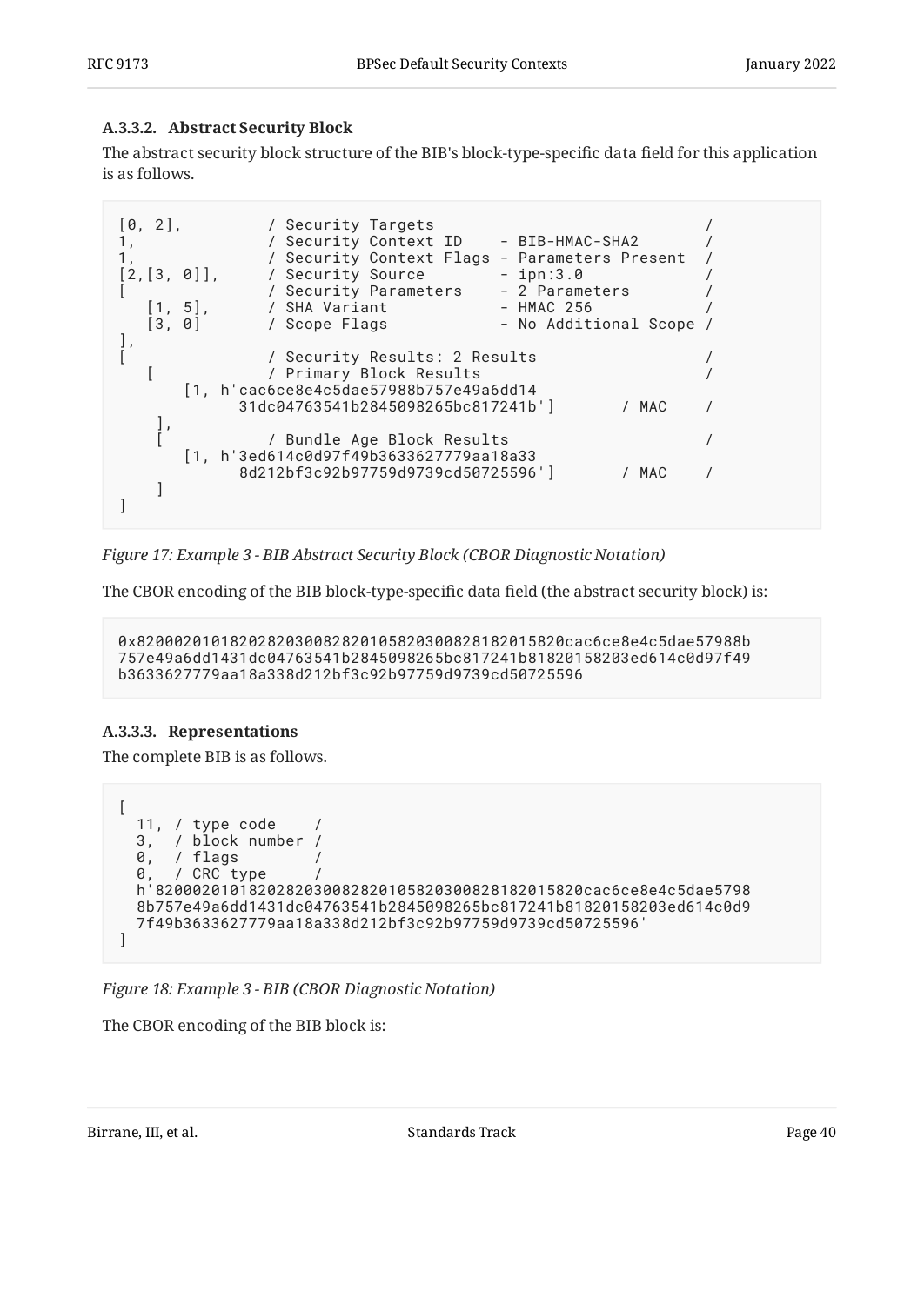0x850b030000585c8200020101820282030082820105820300828182015820cac6ce 8e4c5dae57988b757e49a6dd1431dc04763541b2845098265bc817241b8182015820 3ed614c0d97f49b3633627779aa18a338d212bf3c92b97759d9739cd50725596

## <span id="page-40-0"></span>**[A.3.4.](#page-40-0) Block Confi[dentiality Block](#page-40-0)**

In this example, a BCB is used encrypt the payload block. The BCB is added by the bundle source node, ipn:2.1.

## <span id="page-40-1"></span>**[A.3.4.1.](#page-40-1) Confi[guration, Parameters, and Results](#page-40-1)**

For this example, the following configuration and security context parameters are used to generate the security results indicated.

This BCB has a single target, the payload block. Two security results are generated: ciphertext that replaces the plaintext block-type-specific data to encrypt the payload block and an authentication tag.

<span id="page-40-2"></span>

*[Figure 19:](#page-40-2) Example 3 - Confi[guration, Parameters, and Results for the BCB](#page-40-2)* 

## <span id="page-40-3"></span>**[A.3.4.2. Abstract Security Block](#page-40-3)**

<span id="page-40-4"></span>The abstract security block structure of the BCB's block-type-specific data field for this application is as follows.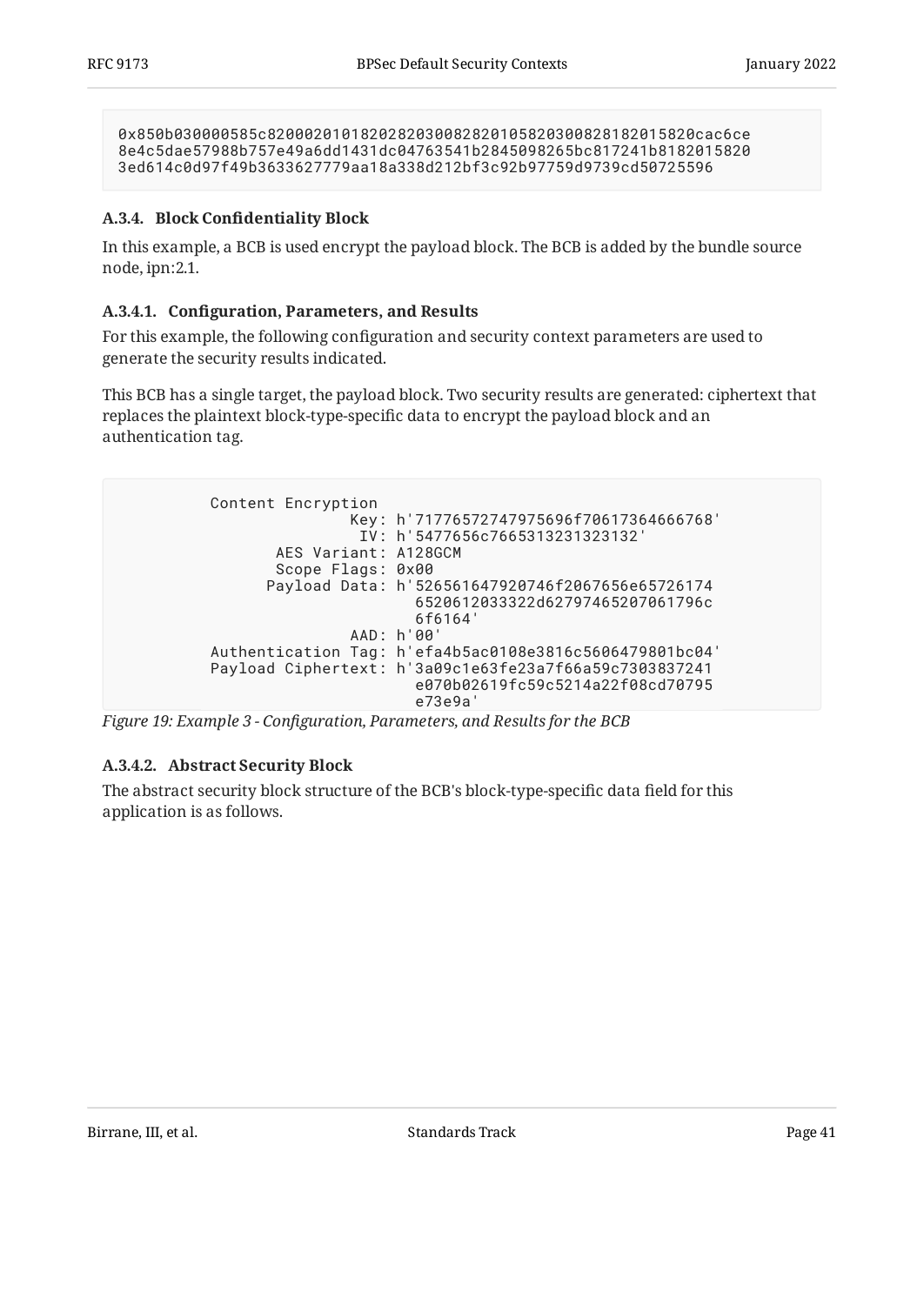<span id="page-41-1"></span>

*[Figure 20:](#page-41-1) [Example 3 - BCB Abstract Security Block \(CBOR Diagnostic Notation\)](#page-40-4)* 

The CBOR encoding of the BCB block-type-specific data field (the abstract security block) is:

```
0x8101020182028202018382014c5477656c76653132313231328202018204008181
820150efa4b5ac0108e3816c5606479801bc04
```
## <span id="page-41-2"></span>**[A.3.4.3. Representations](#page-41-2)**

The complete BCB is as follows.

```
\sqrt{2} 12, / type code /
  4, / block number
   1, / flags - block must be replicated in every fragment /
  0. / CRC type
   h'8101020182028202018382014c5477656c766531323132313282020182040081
     81820150efa4b5ac0108e3816c5606479801bc04'
]
```

```
Figure 21: Example 3 - BCB (CBOR Diagnostic Notation)
```
The CBOR encoding of the BCB block is:

0x850c04010058348101020182028202018382014c5477656c766531323132313282 02018204008181820150efa4b5ac0108e3816c5606479801bc04

## <span id="page-41-0"></span>**[A.3.5. Final Bundle](#page-41-0)**

The CBOR encoding of the full output bundle, with the BIB and BCB added is: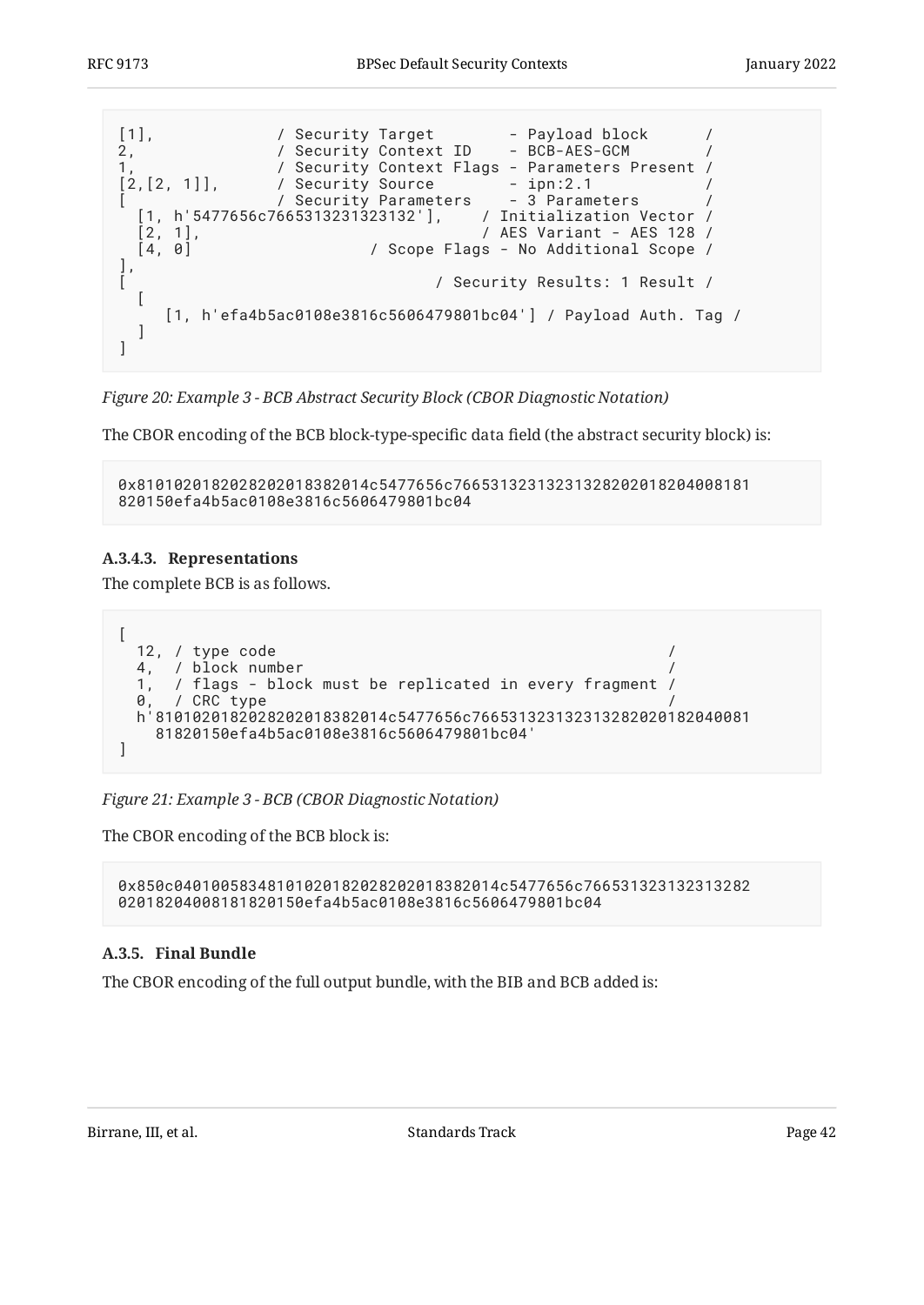```
0x9f88070000820282010282028202018202820201820018281a000f4240850b0300
00585c8200020101820282030082820105820300828182015820cac6ce8e4c5dae57
988b757e49a6dd1431dc04763541b2845098265bc817241b81820158203ed614c0d9
7f49b3633627779aa18a338d212bf3c92b97759d9739cd50725596850c0401005834
8101020182028202018382014c5477656c7665313231323132820201820400818182
0150efa4b5ac0108e3816c5606479801bc0485070200004319012c85010100005823
3a09c1e63fe23a7f66a59c7303837241e070b02619fc59c5214a22f08cd70795e73e
9aff
```
## <span id="page-42-0"></span>**[A.4. Example 4 - Security Blocks with Full Scope](#page-42-0)**

This example shows the addition of a BIB and BCB to a sample bundle. A BIB is added to provide integrity over the payload block, and a BCB is added for confidentiality over the payload and BIB.

The integrity scope and additional authentication data will bind the primary block, target header, and the security header.

## <span id="page-42-1"></span>**[A.4.1. Original Bundle](#page-42-1)**

<span id="page-42-2"></span>The following diagram shows the original bundle before the security blocks have been added.

| <b>Block</b><br>in Bundle<br>-------------------------- |                   | Block Block<br>Type Number<br>.=======+========+ |  |
|---------------------------------------------------------|-------------------|--------------------------------------------------|--|
| Primary Block                                           | +-------+-------- | $N/A$   0                                        |  |
| Payload Block                                           |                   | 1111                                             |  |

*[Figure 22: Example 4 - Original Bundle](#page-42-2)* 

## <span id="page-42-3"></span>**[A.4.1.1. Primary Block](#page-42-3)**

The primary block used in this example is identical to the primary block presented for Example 1 in [Appendix A.1.1.1](#page-28-3).

In summary, the CBOR encoding of the primary block is:

0x88070000820282010282028202018202820201820018281a000f4240

## <span id="page-42-4"></span>**[A.4.1.2. Payload Block](#page-42-4)**

The payload block used in this example is identical to the payload block presented for Example 1 in [Appendix A.1.1.2](#page-29-1).

In summary, the CBOR encoding of the payload block is:

```
0x85010100005823526561647920746f2067656e657261746520612033322d627974
65207061796c6f6164
```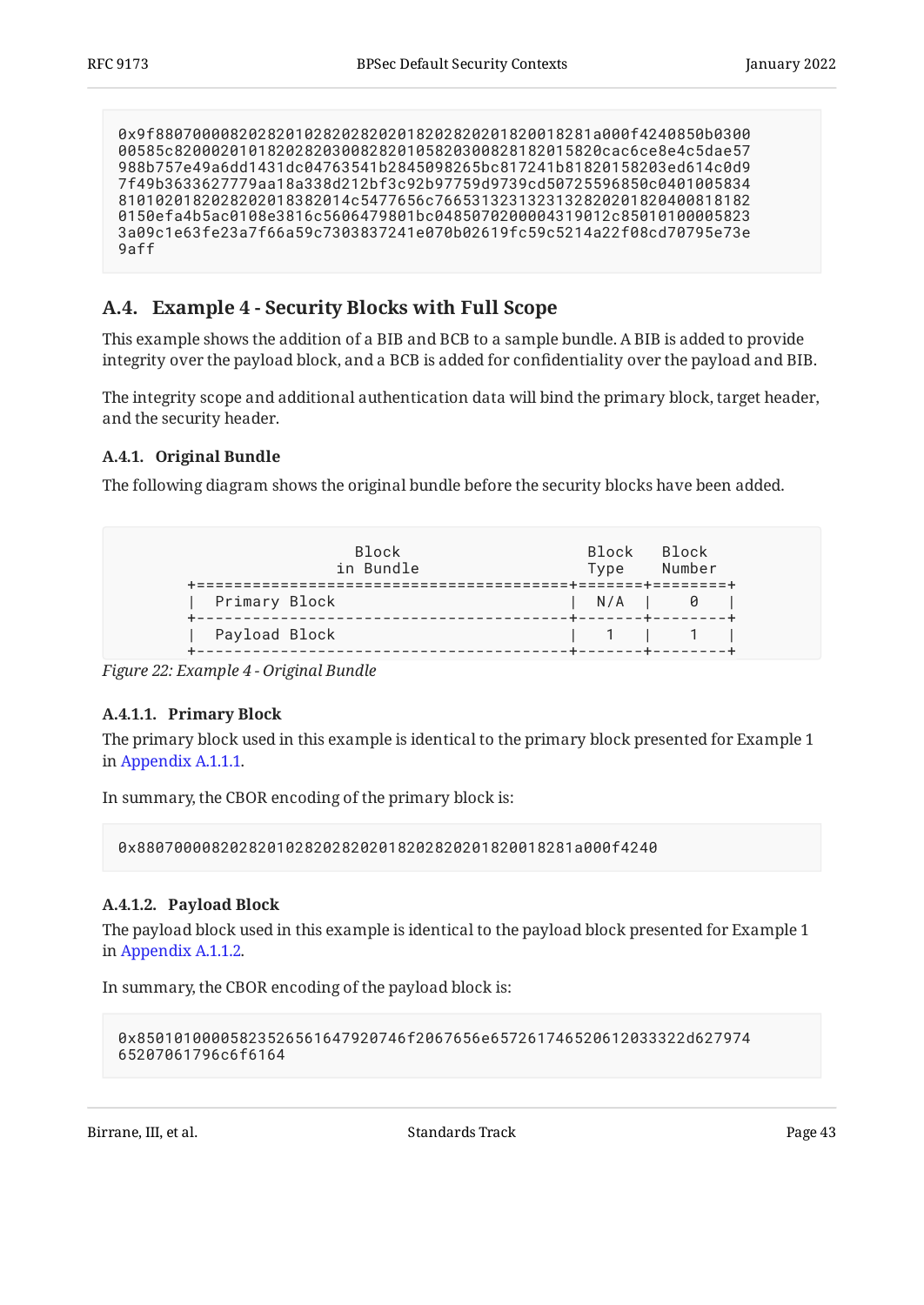## <span id="page-43-2"></span>**[A.4.1.3. Bundle CBOR Representation](#page-43-2)**

A BPv7 bundle is represented as an indefinite-length array consisting of the blocks comprising the bundle, with a terminator character at the end.

The CBOR encoding of the original bundle is:

```
0x9f88070000820282010282028202018202820201820018281a000f424085010100
005823526561647920746f2067656e657261746520612033322d6279746520706179
6c6f6164ff
```
## <span id="page-43-0"></span>**[A.4.2. Security Operation Overview](#page-43-0)**

This example provides:

- $\bullet$  a BIB with the BIB-HMAC-SHA2 security context to provide an integrity mechanism over the payload block.
- $\bullet$  a BCB with the BCB-AES-GCM security context to provide a confidentiality mechanism over the payload block and BIB.

The following diagram shows the resulting bundle after the security blocks are added.

<span id="page-43-3"></span>

| <b>Block</b><br>in Bundle                                            | Block.<br>Type | <b>Block</b><br>Number |
|----------------------------------------------------------------------|----------------|------------------------|
| Primary Block                                                        | N/A            |                        |
| Block Integrity Block (Encrypted)<br>OP(bib-integrity, target=1)     |                |                        |
| Block Confidentiality Block<br>OP(bcb-confidentiality, targets=1, 3) | 12             |                        |
| Payload Block (Encrypted)                                            |                |                        |

<span id="page-43-1"></span>*[Figure 23: Example 4 - Resulting Bundle](#page-43-3)* 

## **[A.4.3. Block Integrity Block](#page-43-1)**

In this example, a BIB is used to carry an integrity signature over the payload block. The IPPT contains the block-type-specific data of the payload block, the primary block data, the payload block header, and the BIB header. That is, all additional headers are included in the IPPT.

## <span id="page-43-4"></span>**[A.4.3.1.](#page-43-4) Confi[guration, Parameters, and Results](#page-43-4)**

For this example, the following configuration and security context parameters are used to generate the security results indicated.

This BIB has a single target and includes a single security result: the calculated signature over the Payload block.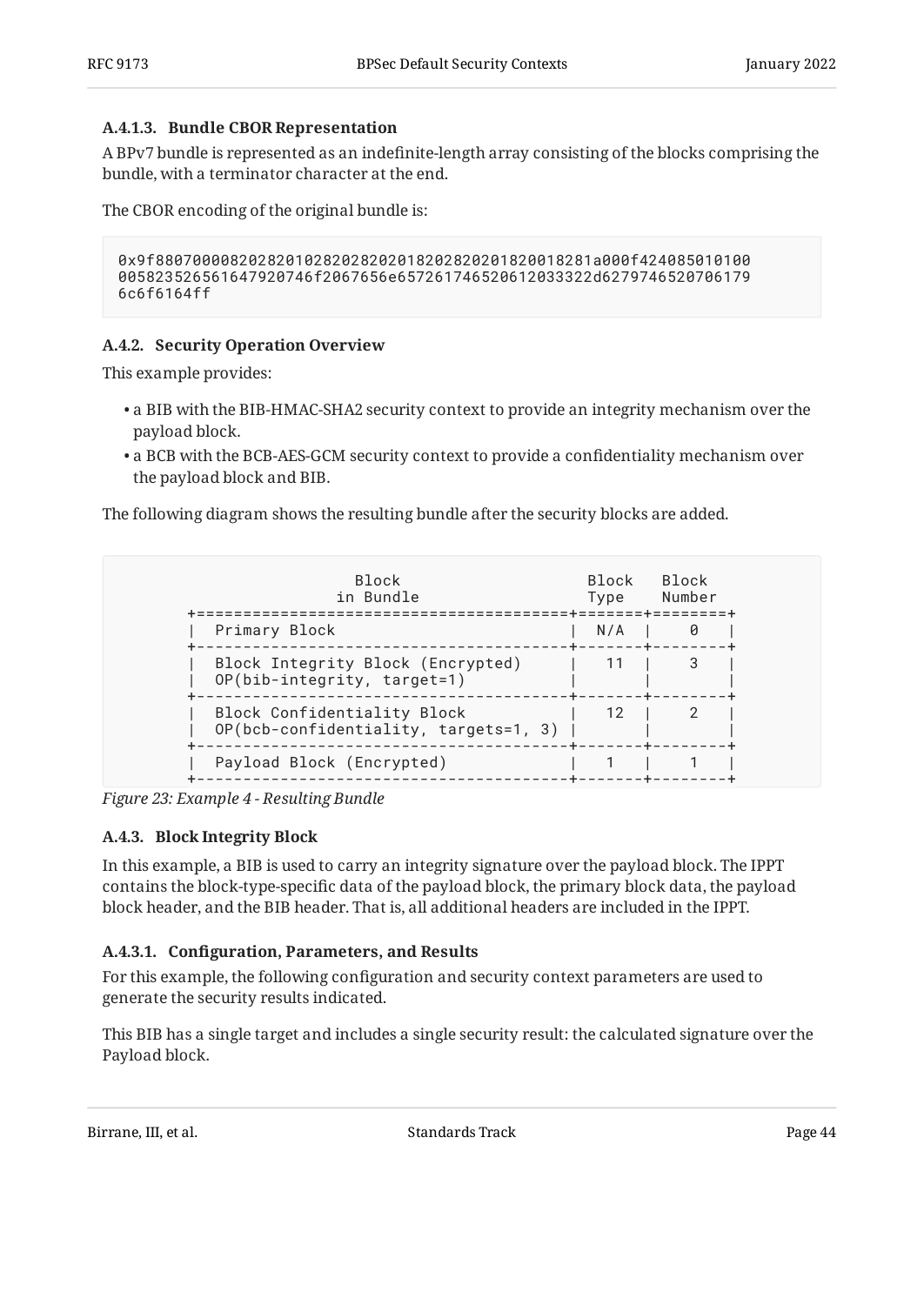<span id="page-44-0"></span> Key: h'1a2b1a2b1a2b1a2b1a2b1a2b1a2b1a2b' SHA Variant: HMAC 384/384 Scope Flags: 0x07 (all additional headers) Primary Block Data: h'88070000820282010282028202018202 820201820018281a000f4240' Payload Data: h'526561647920746f2067656e65726174 6520612033322d62797465207061796c 6f6164' Payload Header: h'010100' BIB Header: h'0b0300' IPPT: h'07880700008202820102820282020182 02820201820018281a000f4240010100 0b03005823526561647920746f206765 6e657261746520612033322d62797465 207061796c6f6164' Payload Signature: h'f75fe4c37f76f046165855bd5ff72fbf d4e3a64b4695c40e2b787da005ae819f 0a2e30a2e8b325527de8aefb52e73d71,

*[Figure 24:](#page-44-0) Example 4 - Confi[guration, Parameters, and Results for the BIB](#page-44-0)* 

## <span id="page-44-1"></span>**[A.4.3.2. Abstract Security Block](#page-44-1)**

The abstract security block structure of the BIB's block-type-specific data field for this application is as follows.

<span id="page-44-2"></span>

| $\lceil 1 \rceil$<br>[2, [2, 1]],<br>$\begin{bmatrix} 1, 6 \end{bmatrix}$<br>$[3, 0x07]$ | / Security Target<br>/ Security Context ID<br>/ Security Context Flags<br>/ Security Source<br>/ Security Parameters<br>/ SHA Variant<br>/ Scope Flags                 | - Payload block<br>- BIB-HMAC-SHA2<br>- Parameters Present<br>$-$ ipn:2.1<br>- 2 Parameters<br>- HMAC 384/384<br>- All additional headers / |  |
|------------------------------------------------------------------------------------------|------------------------------------------------------------------------------------------------------------------------------------------------------------------------|---------------------------------------------------------------------------------------------------------------------------------------------|--|
|                                                                                          | / Security Results: 1 Result<br>/ Target 1 Results<br>[1, h'f75fe4c37f76f046165855bd5ff72fbf<br>d4e3a64b4695c40e2b787da005ae819f<br>0a2e30a2e8b325527de8aefb52e73d71'] | / MAC                                                                                                                                       |  |

*[Figure 25: Example 4 - BIB Abstract Security Block \(CBOR Diagnostic Notation\)](#page-44-2)* 

The CBOR encoding of the BIB block-type-specific data field (the abstract security block) is:

0x81010101820282020182820106820307818182015830f75fe4c37f76f046165855 bd5ff72fbfd4e3a64b4695c40e2b787da005ae819f0a2e30a2e8b325527de8aefb52 e73d71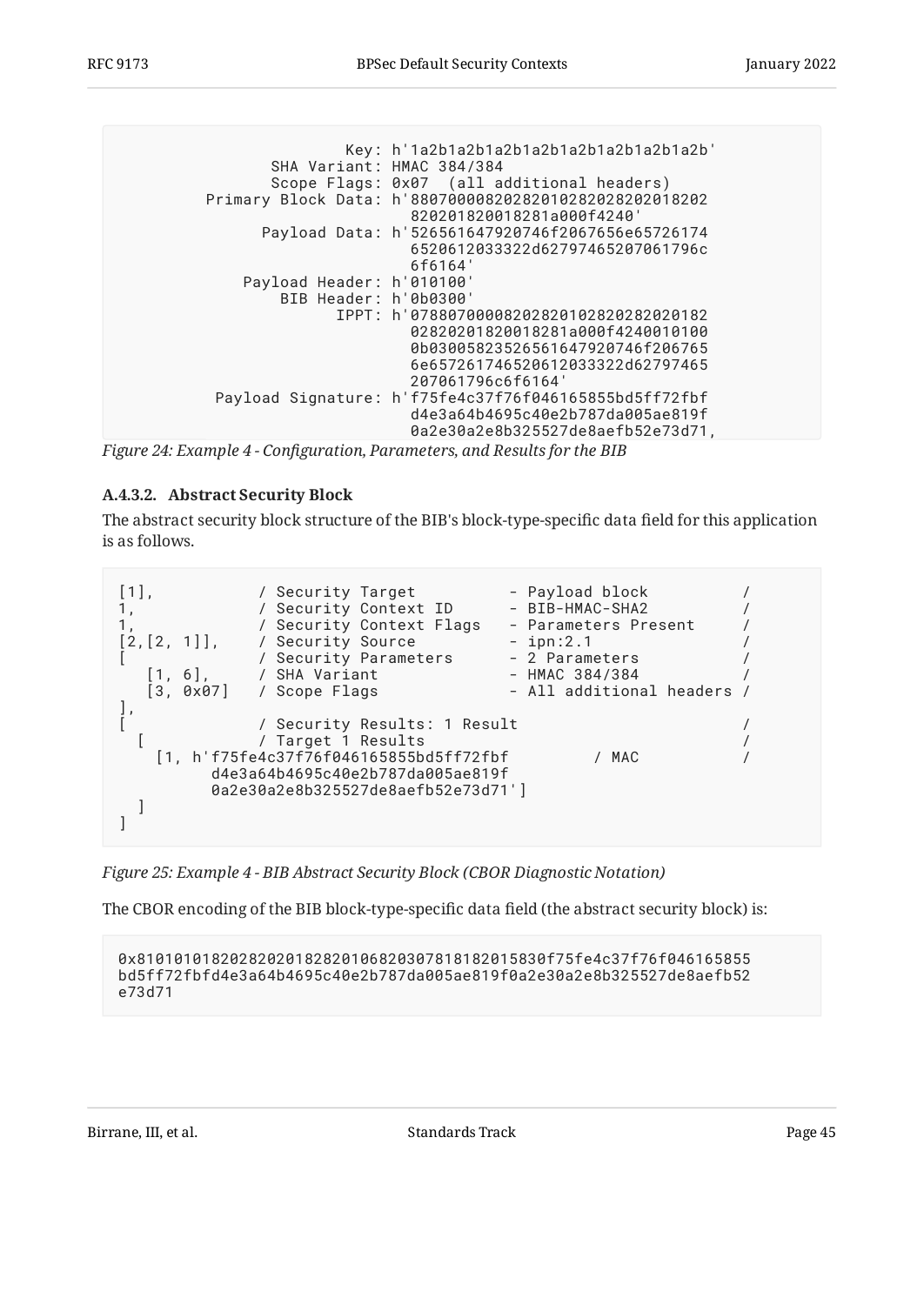#### <span id="page-45-1"></span>**[A.4.3.3. Representations](#page-45-1)**

The complete BIB is as follows.

```
\left[ \right] 11, / type code /
  3, / block number /<br>0, / flags /
   0, / flags /
 0, / CRC type /
 h'81010101820282020182820106820307818182015830f75fe4c37f76f0461658
     55bd5ff72fbfd4e3a64b4695c40e2b787da005ae819f0a2e30a2e8b325527de8
     aefb52e73d71'
]
```
*[Figure 26: Example 4 - BIB \(CBOR Diagnostic Notation\)](#page-45-2)* 

The CBOR encoding of the BIB block is:

```
0x850b030000584681010101820282020182820106820307818182015830f75fe4c3
7f76f046165855bd5ff72fbfd4e3a64b4695c40e2b787da005ae819f0a2e30a2e8b3
25527de8aefb52e73d71
```
#### <span id="page-45-0"></span>**[A.4.4.](#page-45-0) Block Confi[dentiality Block](#page-45-0)**

In this example, a BCB is used encrypt the payload block and the BIB that provides integrity over the payload.

#### <span id="page-45-3"></span>**[A.4.4.1.](#page-45-3) Confi[guration, Parameters, and Results](#page-45-3)**

For this example, the following configuration and security context parameters are used to generate the security results indicated.

<span id="page-45-4"></span>This BCB has two targets: the payload block and BIB. Four security results are generated: ciphertext that replaces the plaintext block-type-specific data of the payload block, ciphertext to encrypt the BIB, and authentication tags for both the payload block and BIB.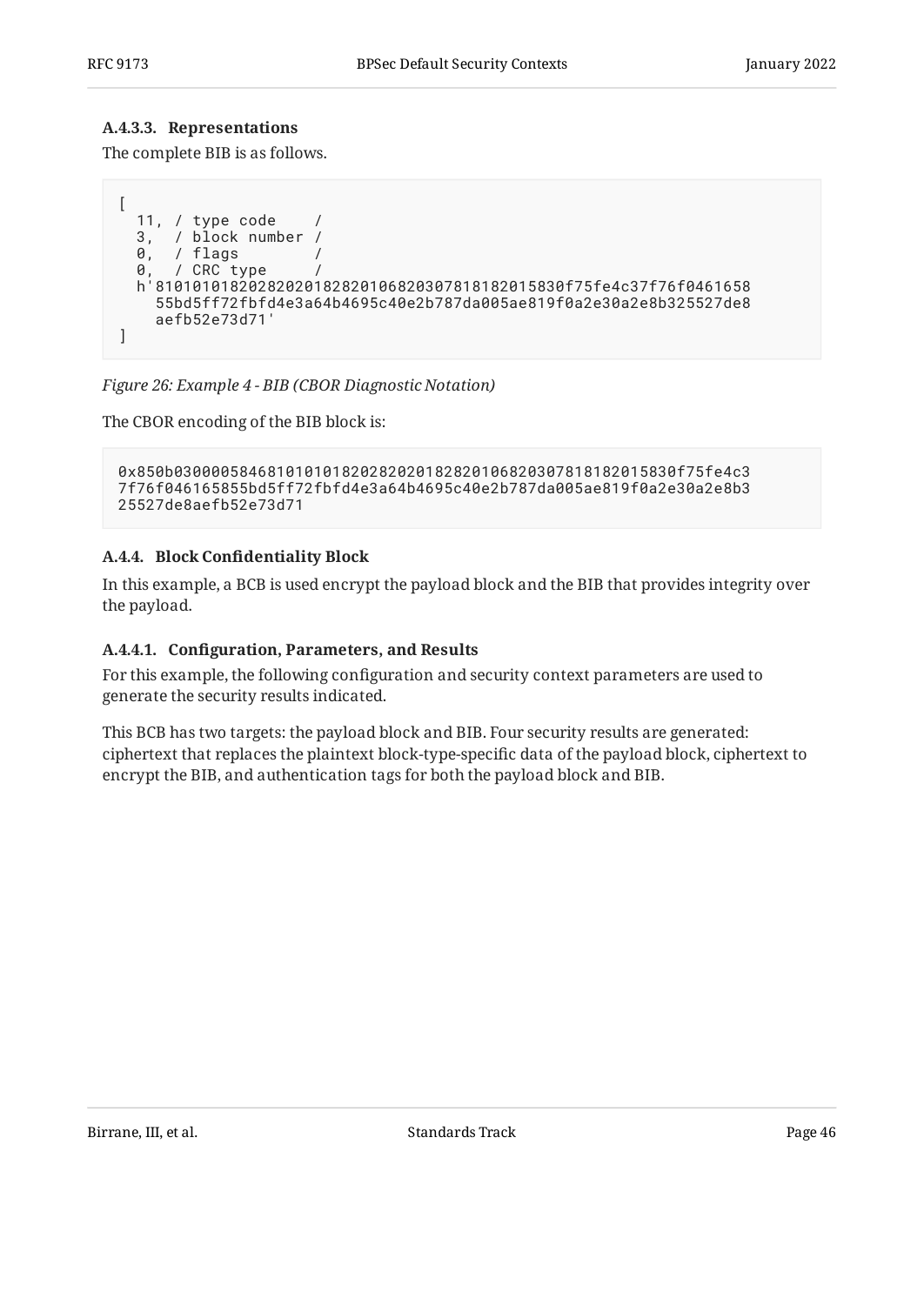<span id="page-46-0"></span> Key: h'71776572747975696f70617364666768 71776572747975696f70617364666768' IV: h'5477656c7665313231323132' AES Variant: A256GCM Scope Flags: 0x07 (All additional headers) Payload Data: h'526561647920746f2067656e65726174 6520612033322d62797465207061796c 6f6164' BIB Data: h'81010101820282020182820106820307 818182015830f75fe4c37f76f0461658 55bd5ff72fbfd4e3a64b4695c40e2b78 7da005ae819f0a2e30a2e8b325527de8 aefb52e73d71' Primary Block Data: h'88070000820282010282028202018202 820201820018281a000f4240' Payload Header: h'010100' BIB Header: h'0b0300' BCB Header: h'0c0201' Payload AAD: h'07880700008202820102820282020182 02820201820018281a000f4240010100 0c0201' BIB AAD: h'07880700008202820102820282020182 02820201820018281a000f42400b0300 0c0201' Payload Block Authentication Tag: h'd2c51cb2481792dae8b21d848cede99b' **BTB** Authentication Tag: h'220ffc45c8a901999ecc60991dd78b29' Payload Ciphertext: h'90eab6457593379298a8724e16e61f83 7488e127212b59ac91f8a86287b7d076 30a122' BIB Ciphertext: h'438ed6208eb1c1ffb94d952175167df0 902902064a2983910c4fb2340790bf42 0a7d1921d5bf7c4721e02ab87a93ab1e 0b75cf62e4948727c8b5dae46ed2af05 439b88029191'

*[Figure 27:](#page-46-0) Example 4 - Confi[guration, Parameters, and Results for the BCB](#page-45-4)* 

## <span id="page-46-1"></span>**[A.4.4.2. Abstract Security Block](#page-46-1)**

<span id="page-46-2"></span>The abstract security block structure of the BCB's block-type-specific data field for this application is as follows.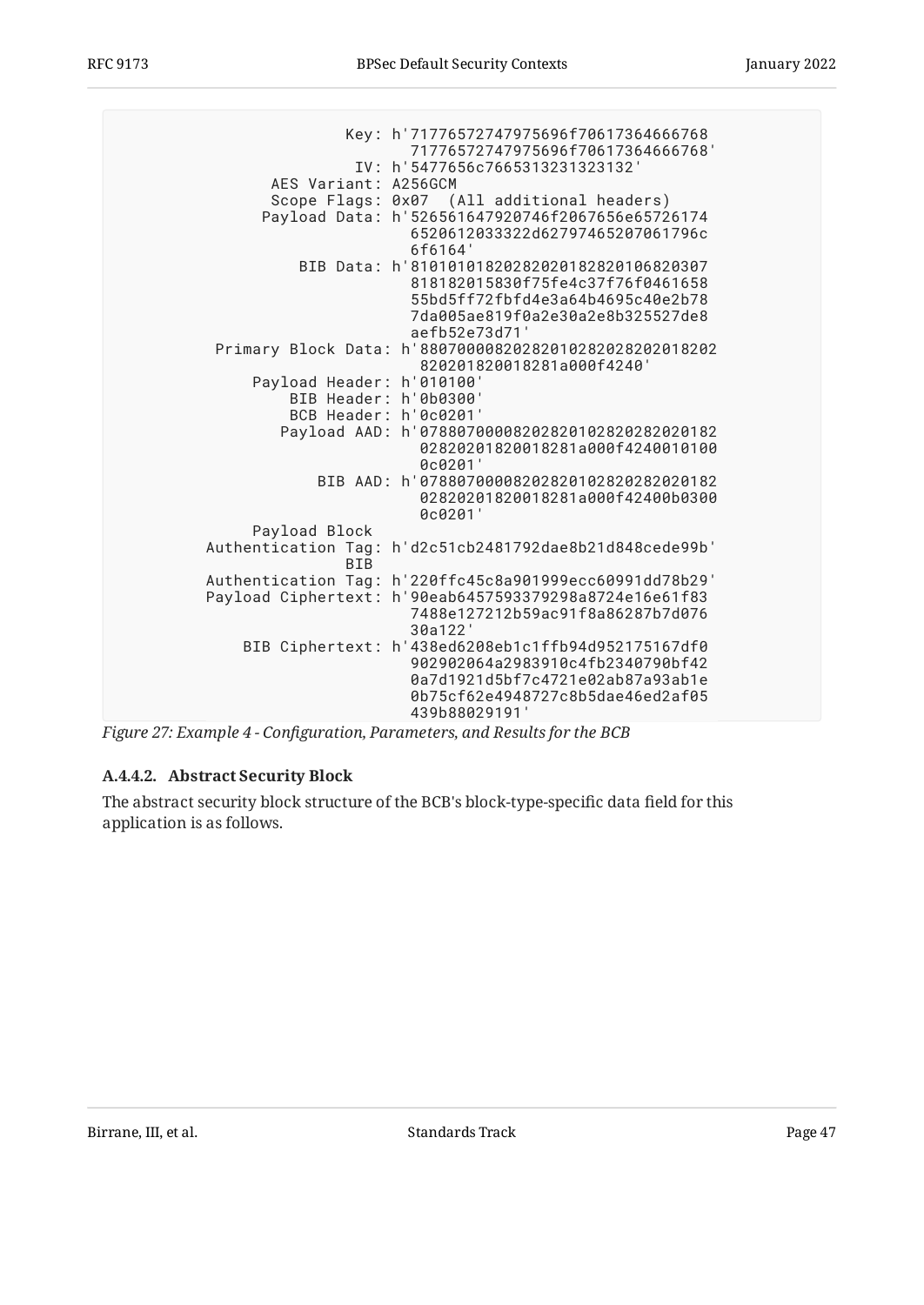<span id="page-47-0"></span>

*[Figure 28:](#page-47-0) [Example 4 - BCB Abstract Security Block \(CBOR Diagnostic Notation\)](#page-46-2)* 

The CBOR encoding of the BCB block-type-specific data field (the abstract security block) is:

```
0x820301020182028202018382014c5477656c766531323132313282020382040782
81820150220ffc45c8a901999ecc60991dd78b2981820150d2c51cb2481792dae8b2
1d848cede99b
```
#### <span id="page-47-1"></span>**[A.4.4.3. Representations](#page-47-1)**

The complete BCB is as follows.

```
[
  12, / type code /
  2, / block number /
  1, / flags - block must be replicated in every fragment /
  0, / CRC type /
  h'820301020182028202018382014c5477656c7665313231323132820203820407
     8281820150220ffc45c8a901999ecc60991dd78b2981820150d2c51cb2481792
     dae8b21d848cede99b'
]
```
*[Figure 29: Example 4 - BCB \(CBOR Diagnostic Notation\)](#page-47-2)* 

The CBOR encoding of the BCB block is:

```
0x850c0201005849820301020182028202018382014c5477656c7665313231323132
8202038204078281820150220ffc45c8a901999ecc60991dd78b2981820150d2c51c
b2481792dae8b21d848cede99b
```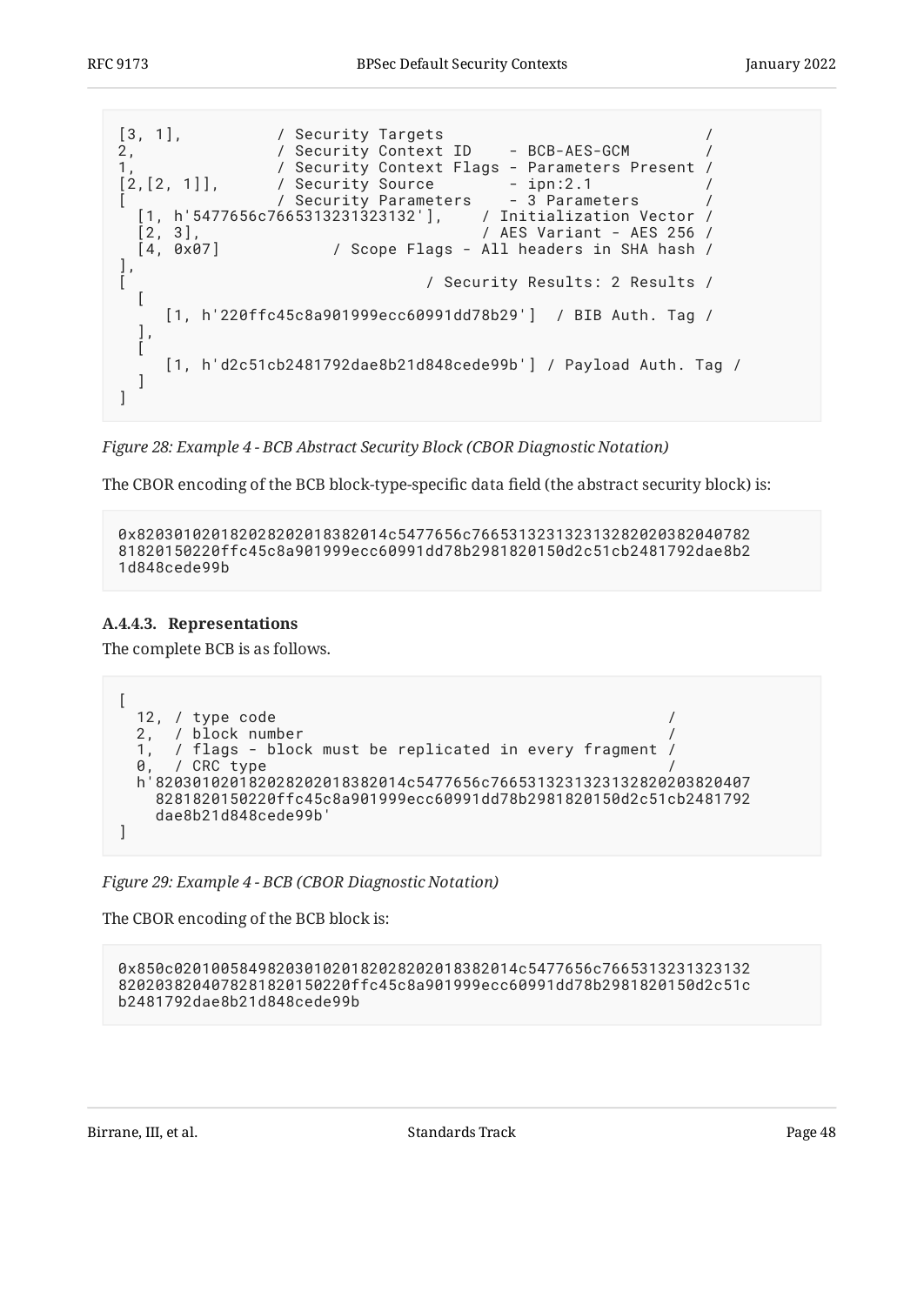## <span id="page-48-0"></span>**[A.4.5. Final Bundle](#page-48-0)**

The CBOR encoding of the full output bundle, with the security blocks added and payload block and BIB encrypted is:

```
0x9f88070000820282010282028202018202820201820018281a000f4240850b0300
005846438ed6208eb1c1ffb94d952175167df0902902064a2983910c4fb2340790bf
420a7d1921d5bf7c4721e02ab87a93ab1e0b75cf62e4948727c8b5dae46ed2af0543
9b88029191850c0201005849820301020182028202018382014c5477656c76653132
313231328202038204078281820150220ffc45c8a901999ecc60991dd78b29818201
50d2c51cb2481792dae8b21d848cede99b8501010000582390eab6457593379298a8
724e16e61f837488e127212b59ac91f8a86287b7d07630a122ff
```
# <span id="page-48-1"></span>**[Appendix B. CDDL Expression](#page-48-1)**

For informational purposes, this section contains an expression of the IPPT and AAD structures using the Concise Data Definition Language (CDDL).

NOTES:

- Wherever the CDDL expression is in disagreement with the textual representation of the security block specification presented in earlier sections of this document, the textual representation rules.
- The structure of BP bundles and BPSec security blocks are provided by other specifications; this appendix only provides the CDDL expression for structures uniquely defined in this specification. Items related to elements of a bundle, such as "primary-block", are defined in . [Appendix B](https://www.rfc-editor.org/rfc/rfc9171#appendix-B) of the Bundle Protocol version 7 [\[RFC9171](#page-27-2)]
- <span id="page-48-2"></span> $\bullet$  The CDDL itself does not have the concept of unadorned CBOR sequences as a top-level subject of a specification. The current best practice, as documented in [Section 4.1](https://www.rfc-editor.org/rfc/rfc8742#section-4.1) of [[RFC8742\]](#page-27-10), requires representing the sequence as an array with a comment in the CDDL noting that the array represents a CBOR sequence.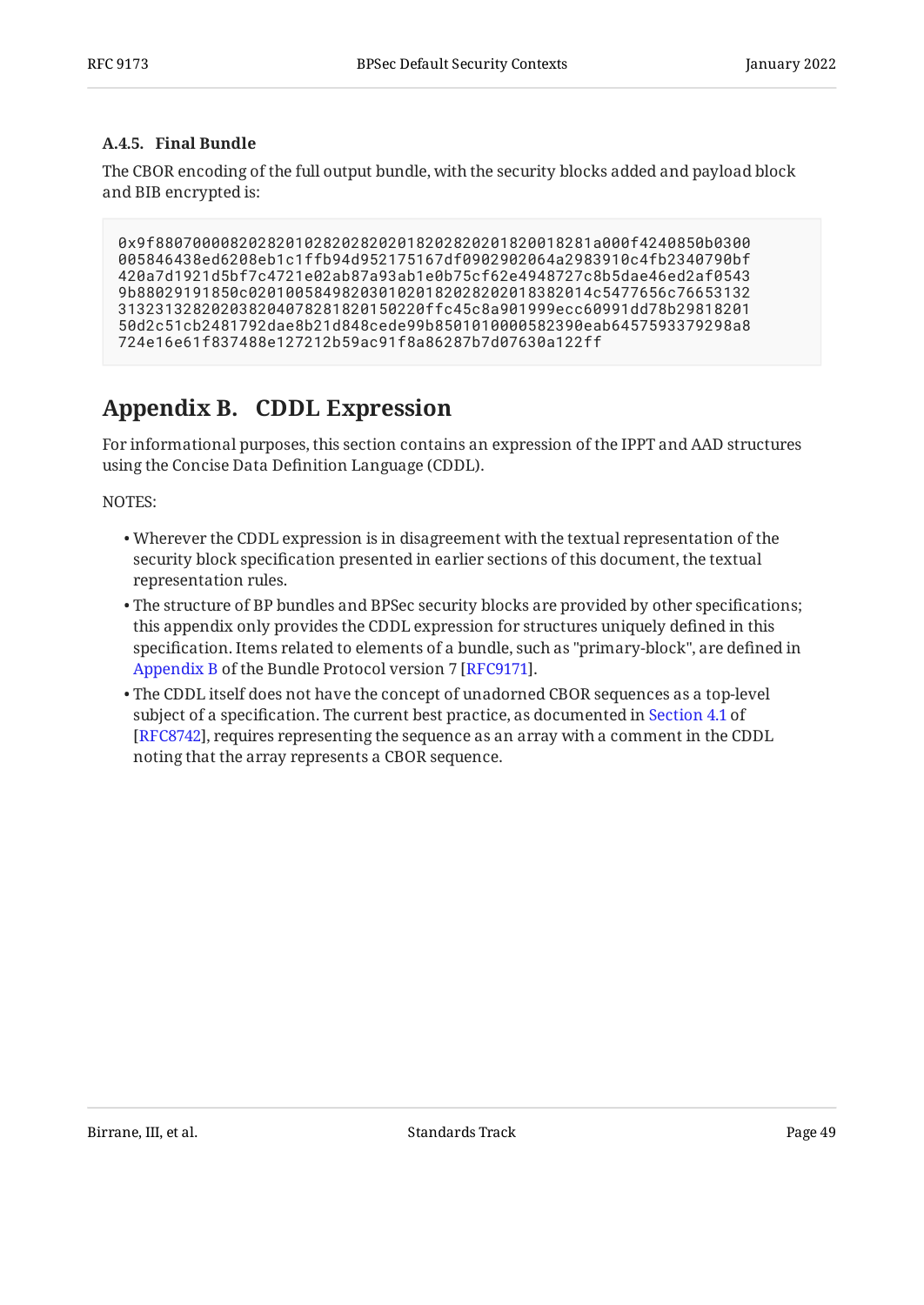```
start = scope / AAD-list / IPPT-list ; satisfy CDDL decoders
scope = uint .bits scope-flags
scope-flags = &( has-primary-ctx: 0,
     has-target-ctx: 1,
     has-security-ctx: 2,
)
; Encoded as a CBOR sequence
AAD-list = [ AAD-structure
]
; Encoded as a CBOR sequence
IPPT-list = \lceil AAD-structure,
     target-btsd: bstr ; block-type-specific data of the target block.
]
AAD-structure = (
     scope,
 ? primary-block, ; present if has-primary-ctx flag set
 ? block-metadata, ; present if has-target-ctx flag set
 ? block-metadata, ; present if has-security-ctx flag set
)
; Selected fields of a canonical block
block-metadata = (
     block-type-code: uint,
     block-number: uint,
     block-control-flags,
)
```
<span id="page-49-0"></span>*[Figure 30:](#page-49-1) [IPPT and AAD Expressions](#page-48-2)* 

# **[Acknowledgments](#page-49-0)**

Amy Alford of the Johns Hopkins University Applied Physics Laboratory contributed useful review and analysis of these security contexts.

Brian Sipos kindly provided the CDDL expression in [Appendix B.](#page-48-1)